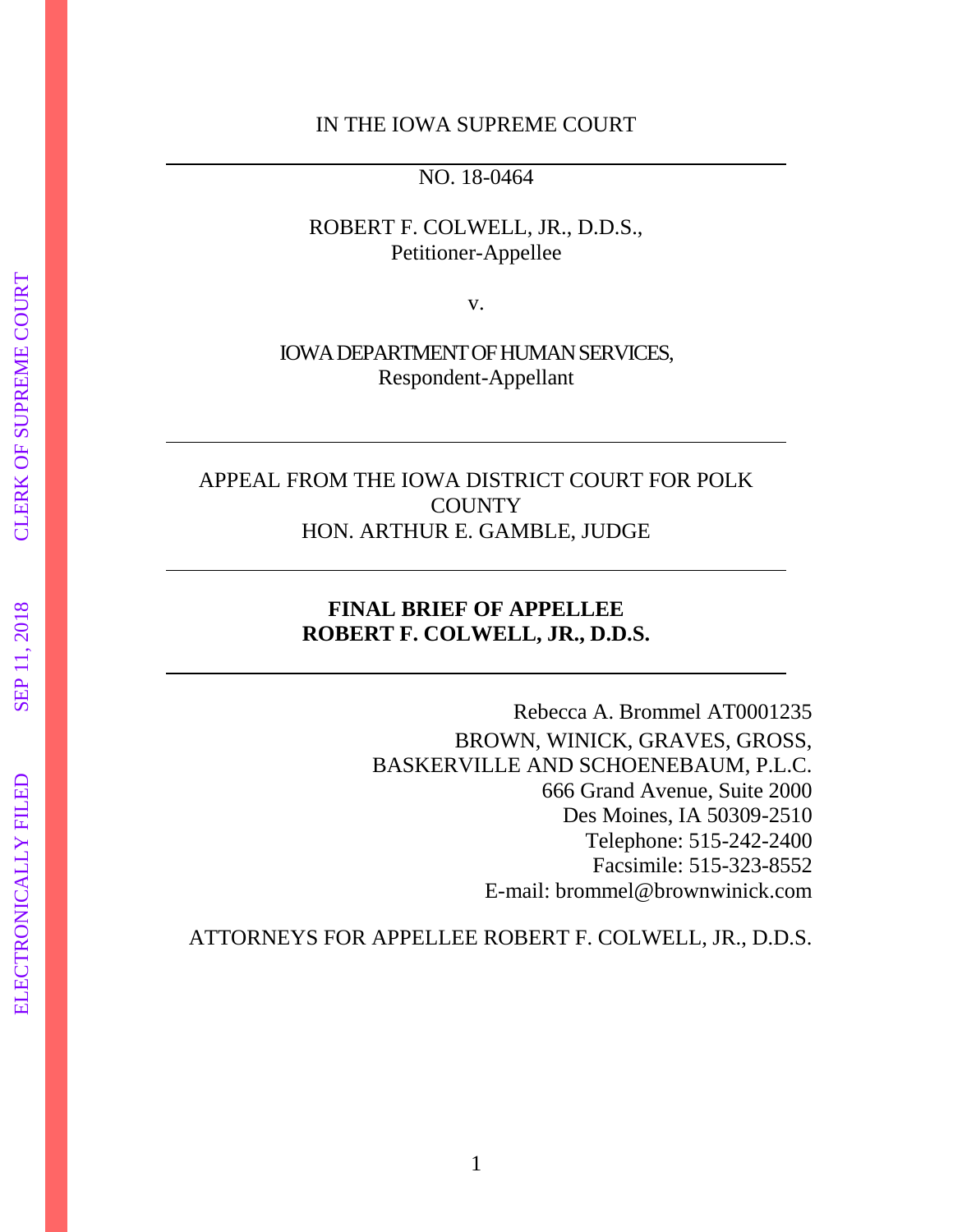## **TABLE OF CONTENTS**

| $\mathbf{I}$ . |           |    |            | THE DISTRICT COURT CORRECTLY HELD<br>THAT IOWA CODE SECTION 249A.4(11)<br>REQUIRES THE DEPARTMENT TO PROVIDE                                     |
|----------------|-----------|----|------------|--------------------------------------------------------------------------------------------------------------------------------------------------|
|                | A.        |    |            | Preservation of Error and Standard of Review 24                                                                                                  |
|                | <b>B.</b> |    |            | The District Court Appropriately Held that<br>Iowa Code Section 249A.4(11) Allows and<br>Requires a Review Mechanism for Providers  30           |
| II.            |           |    |            | THE DISTRICT COURT CORRECTLY HELD<br>THAT THE DEPARTMENT'S RULES PROVIDE<br>COLWELL A RIGHT TO A STATE FAIR<br>HEARING INDEPENDENTLY AND/OR AS A |
|                |           |    |            | A. Preservation of Error and Standard of Review 35                                                                                               |
|                | <b>B.</b> |    |            | The Department's Rules Provided Colwell<br>an Independent Right to a State Fair Hearing 38                                                       |
|                |           | 1. | <b>The</b> | Department's contracts<br>and<br>statements support the District Court's<br>determination that Colwell has an                                    |
|                |           | 2. | The        | Department's<br>actions<br>after                                                                                                                 |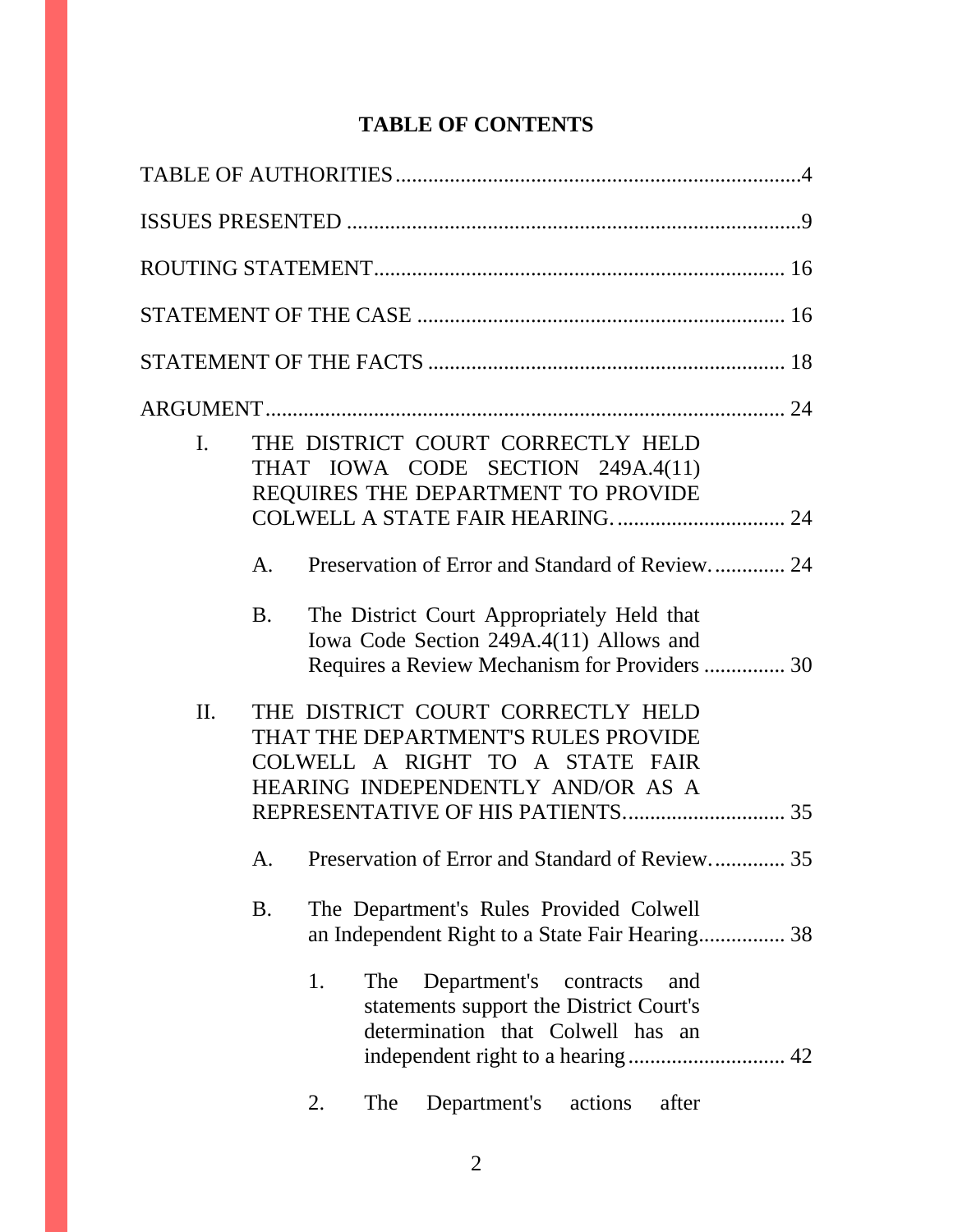|     |                | Colwell's hearing request further                                                                  |    |
|-----|----------------|----------------------------------------------------------------------------------------------------|----|
|     | $C_{\cdot}$    | The District Court Correctly Held that<br>Colwell is Entitled to a State Fair Hearing as           |    |
| Ш.  |                | THE DISTRICT COURT CORRECTLY HELD<br>THAT COLWELL CAN BILL PATIENTS FOR<br>SERVICES NOT COVERED OR |    |
|     |                |                                                                                                    |    |
|     | A.             | Preservation of Error and Standard of Review 54                                                    |    |
|     | <b>B</b> .     | Providers Can Bill Medicaid or Wellness                                                            |    |
| IV. |                | THE DISTRICT COURT CORRECTLY HELD<br>THAT COLWELL IS ENTITLED TO AN                                |    |
|     | A.             | Preservation of Error and Standard of Review 67                                                    |    |
|     | <b>B.</b>      | The District Court Correctly Entered<br>Judgment Against the Department for                        |    |
|     | $\mathbf{C}$ . | Colwell Should Also be Awarded Appellate<br>Attorney Fees                                          | 73 |
|     |                |                                                                                                    |    |
|     |                |                                                                                                    |    |
|     |                |                                                                                                    |    |
|     |                |                                                                                                    |    |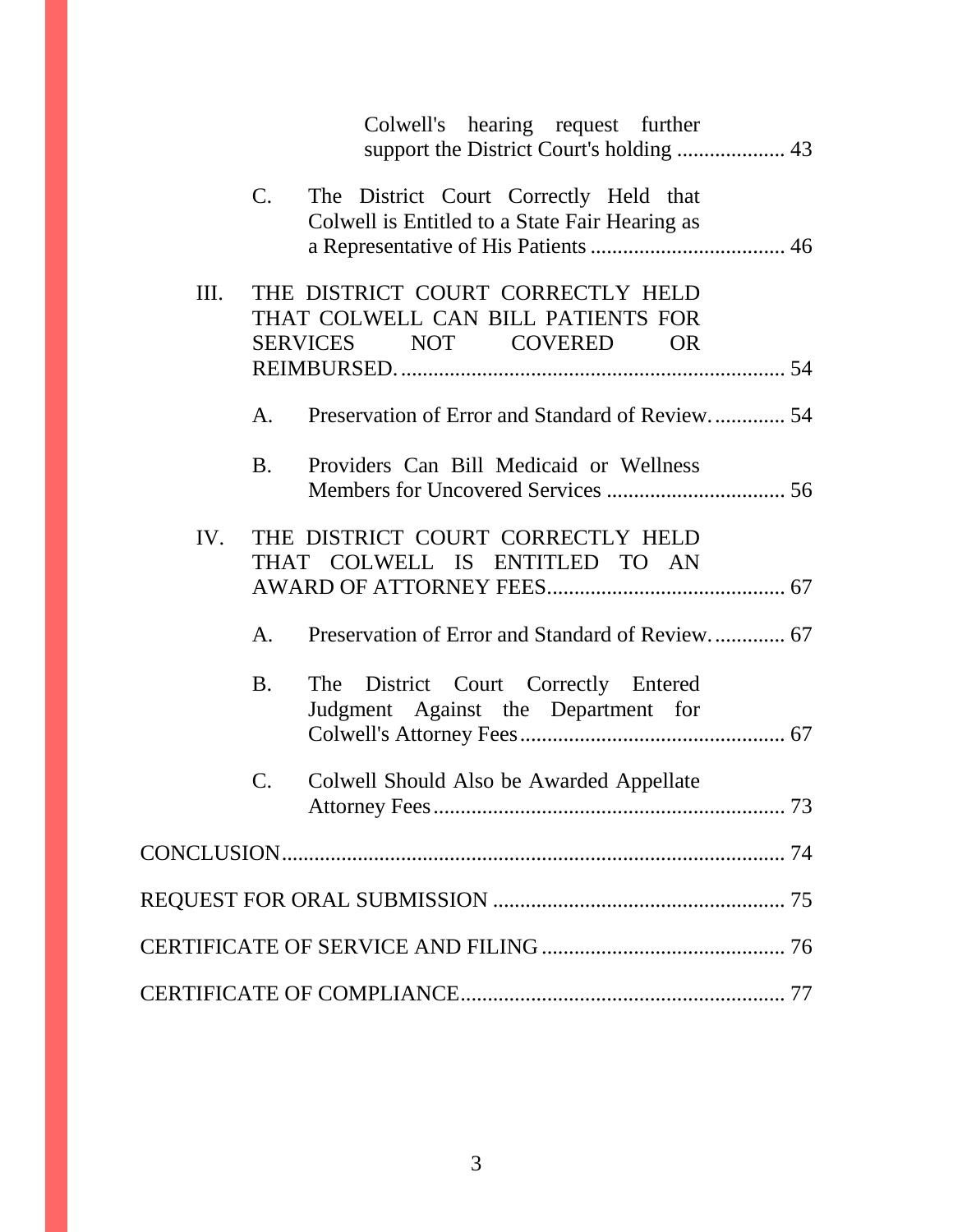## **TABLE OF AUTHORITIES**

# **Cases**

| Auen v. Alcoholic Beverages Division, 679 N.W.2d 586 (Iowa 2004)33         |         |
|----------------------------------------------------------------------------|---------|
| Bankers Trust Co. v. Woltz, 326 N.W.2d 274 (Iowa 1982)                     |         |
| Banks v. Secretary of Indiana Family & Social Services Administration, 997 |         |
| F.2d 231 $(7th$ Cir. 1993)                                                 | .60, 61 |
| Becker v. Central States Health and Life Co. of Omaha, 431 N.W.2d 354      |         |
|                                                                            | 59      |
| Bernau v. Iowa Department of Transportation, 580 N.W.2d 757 (Iowa          |         |
| . 63                                                                       |         |
| Birchansky Real Estate, L.C. v. Iowa Department of Public Health, 737      |         |
| N.W.2d 134 (Iowa 2007)                                                     | .28     |
| Black v. American Bankers Insurance Co., 478 S.W.2d 434 (Tex. 1972)59      |         |
| Brakke v. Iowa Department of Natural Resources, 897 N.W.2d 522 (Iowa       |         |
| $2017)$                                                                    | 24, 55  |
| Branstad v. State ex. rel. Natural Resource Commission, 871 N.W.2d 291     |         |
|                                                                            |         |
| Citizens' Aide/Ombudsman v. Rolfes, 454 N.W.2d 815 (Iowa 1990) 27          |         |
| City of Marion v. Department of Revenue & Finance, 643 N.W.2d 205          |         |
| $(Iowa 2002)$                                                              | 28      |
| Des Moines Independent Community School District v. Department of Job      |         |
| Service, 376 N.W.2d 605 (Iowa 1985)                                        | .37     |
| Dico, Inc. v. Iowa Employment Appeal Board, 576 N.W.2d 352 (Iowa 1998)     |         |
| 27, 38                                                                     |         |
| <u>Evercom Systems, Inc. v. Iowa Utilities Board, 805 N.W.2d 758 (Iowa</u> |         |
| . 36                                                                       |         |
| Eyecare v. Department of Human Services, 770 N.W.2d 832 (Iowa 2009)        |         |
| 26, 36, 37, 55                                                             |         |
| Federal Express Corp. v. Mason City Human Rights Commission, 852           |         |
|                                                                            | 29      |
|                                                                            |         |
| <b>Ghost Player, LLC v. Iowa Department of Economic Development, 906</b>   |         |
|                                                                            |         |
|                                                                            |         |
| GreatAmerica Financial Services Corp. v. Prestwood Funeral Home, Inc.,     |         |
| 901 N.W.2d 838 (Table), 2017 WL 1735689 (Iowa Ct. App. 2017)73, 74         |         |
| Greenwood Manor v. Iowa Department of Public Health, 641 N.W.2d 823        |         |
|                                                                            |         |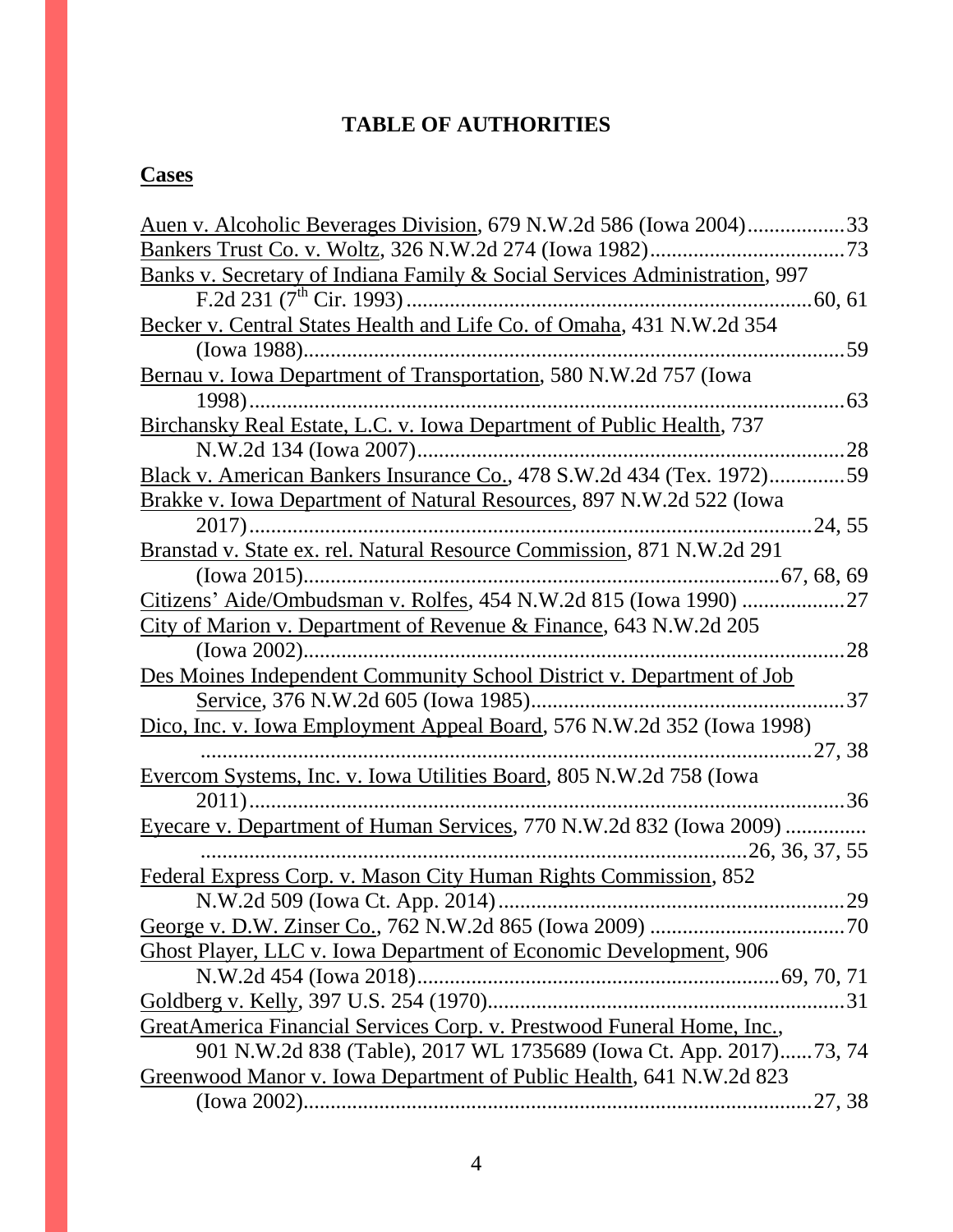| Hollinrake v. Iowa Law Enforcement Academy, 452 N.W.2d 598 (Iowa         |
|--------------------------------------------------------------------------|
|                                                                          |
|                                                                          |
|                                                                          |
| Johnston Equipment Corp. of Iowa v. Industrial Indemnity, 489 N.W.2d 13  |
| .59                                                                      |
| Kay-Decker v. Iowa State Board of Tax Review, 857 N.W.2d 216 (Iowa       |
| .24                                                                      |
| Mosher v. Department of Inspections & Appeals, 671 N.W.2d 501 (Iowa      |
| .36                                                                      |
| Office of Consumer Advocate v. Iowa Utilities Board, 744 N.W.2d 640      |
|                                                                          |
| Painters & Allied Trades Local Union v. City of Des Moines, 451 N.W.2d   |
|                                                                          |
|                                                                          |
|                                                                          |
| Remer v. Board of Medical Examiners, 576 N.W.2d 598 (Iowa 1998)67, 69    |
| Renda v. Iowa Civil Rights Commission, 784 N.W.2d 8 (Iowa 2010)24, 55    |
| Republic Bankers Life Insurance Co. v. Anglin, 433 S.W.2d 795 (Tex. Civ. |
|                                                                          |
| Sommers v. Iowa Civil Rights Commission, 337 N.W.2d 470 (Iowa 1983)37    |
| Soo Line R.R. v. Iowa Department of Transportation, 521 N.W.2d 685       |
| 27, 38                                                                   |
| Star Equipment, Ltd. v. Iowa Department of Transportation, 843 N.W.2d    |
|                                                                          |
| State v. Public Employment Relations Board, 744 N.W.2d 357 (Iowa 2008)36 |
|                                                                          |
|                                                                          |
| State ex. rel. K.M. v. West Virginia Department of Health & Human        |
|                                                                          |
|                                                                          |
|                                                                          |

# **Statutes and Rules**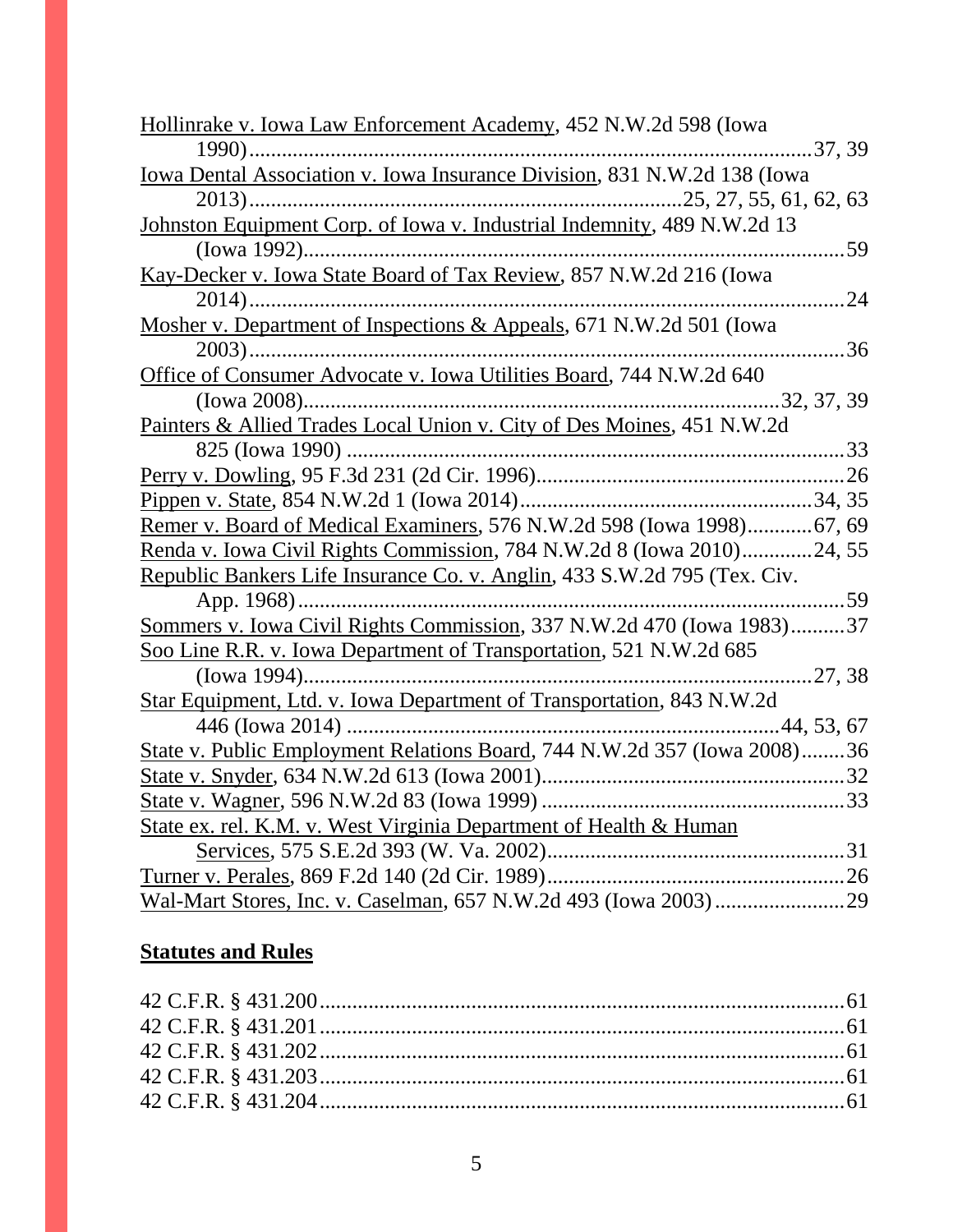|  |  |  | 28 |
|--|--|--|----|
|  |  |  |    |
|  |  |  |    |
|  |  |  |    |
|  |  |  |    |
|  |  |  |    |
|  |  |  |    |
|  |  |  |    |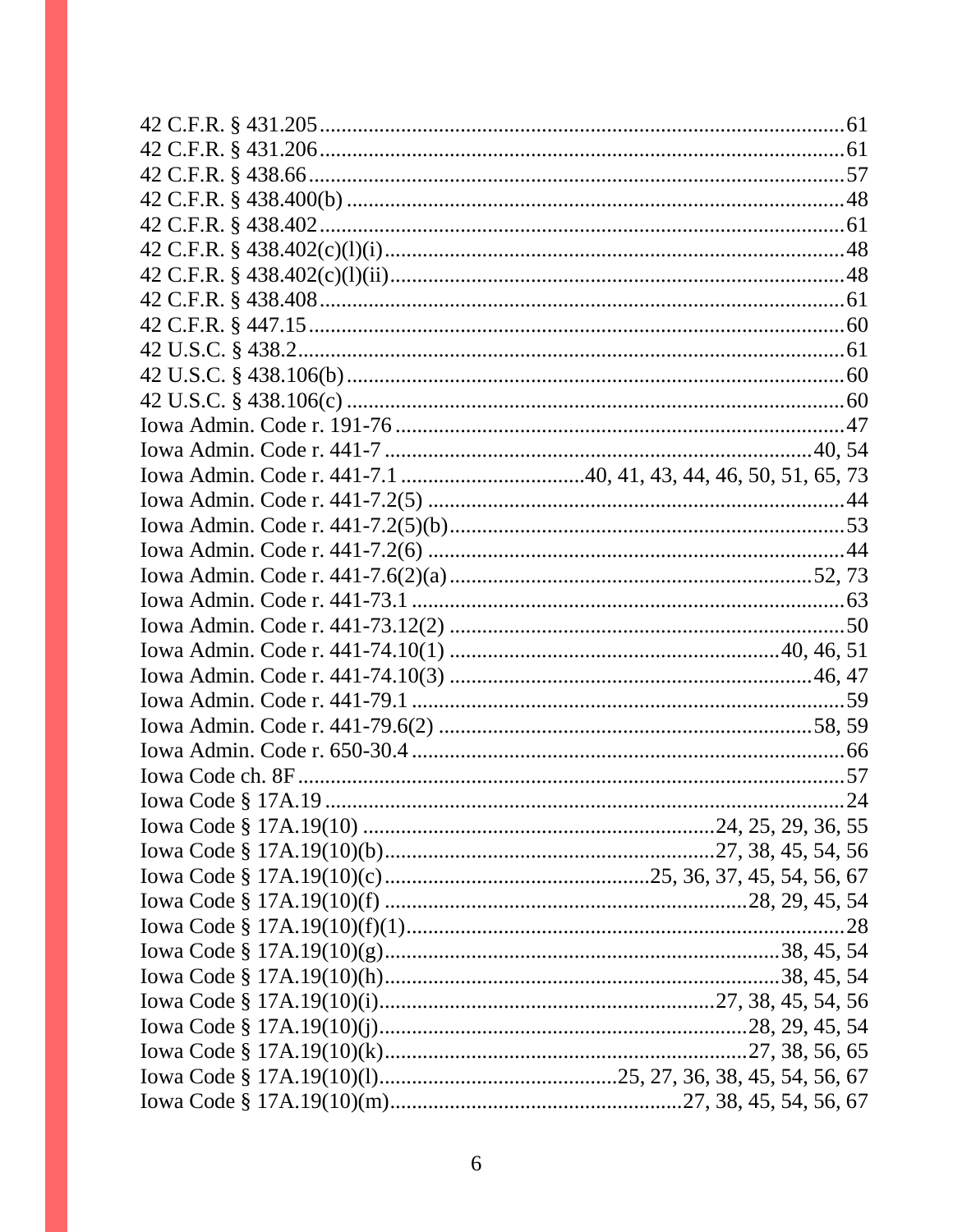| 36 |
|----|
|    |
|    |
|    |
|    |
|    |
|    |
|    |
|    |
|    |
|    |
|    |
|    |
|    |
|    |
|    |
|    |

# **Other Authorities**

| Centers for Medicare & Medicaid Services, available at            |  |
|-------------------------------------------------------------------|--|
| https://www.healthcare.gov/glossary/balance-billing/ (accessed    |  |
|                                                                   |  |
| Centers for Medicare & Medicaid Services, available at            |  |
| https://www.healthcare.gov/glossary/medicaid/ (accessed August 8, |  |
|                                                                   |  |
|                                                                   |  |
|                                                                   |  |
|                                                                   |  |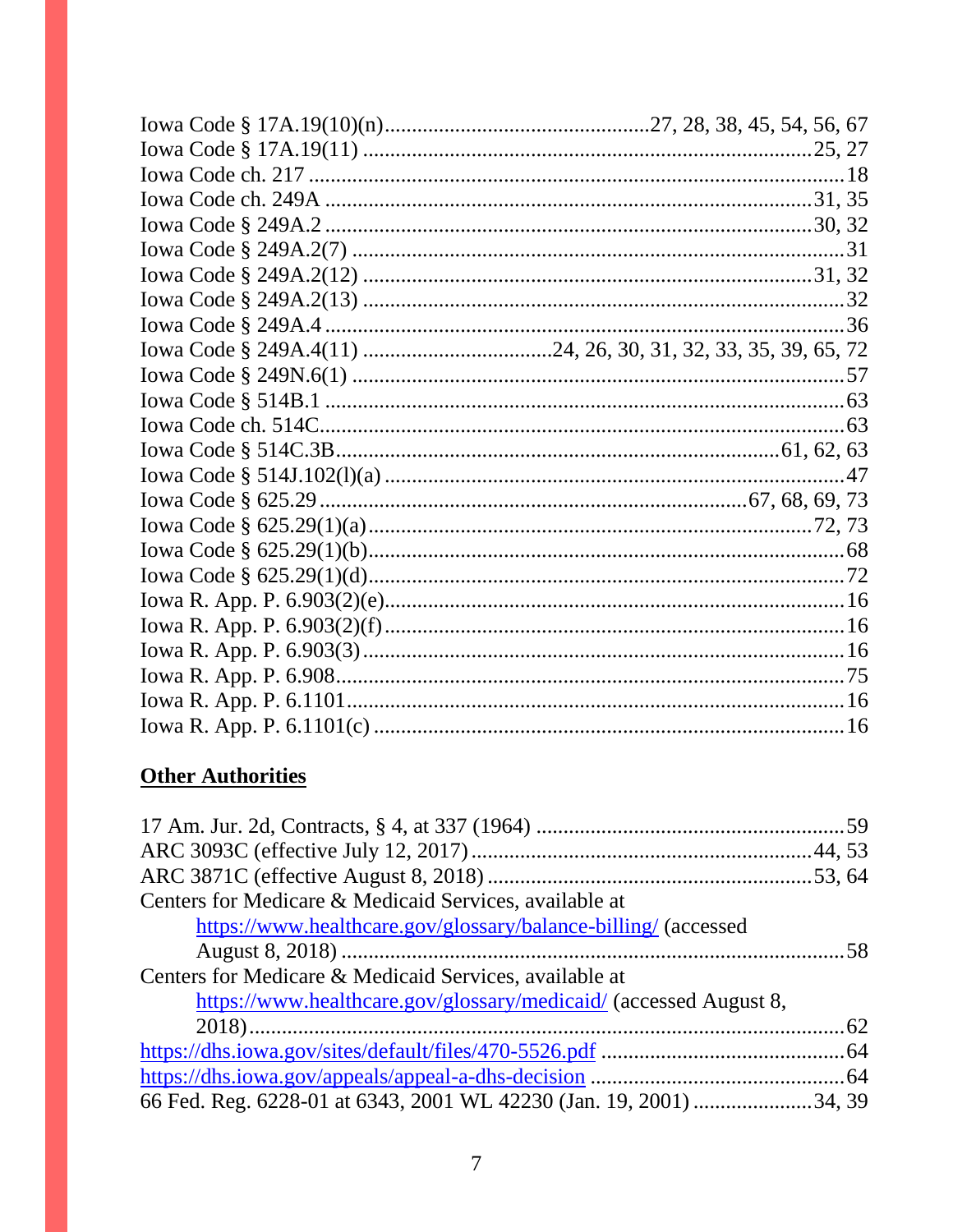| Informational Letter No. 1922-MC-FFS-D, available at                          |    |
|-------------------------------------------------------------------------------|----|
| https://dhs.iowa.gov/sites/default/files/1922-MC-FFS-                         |    |
| D_AuthorizedRepresentative-for-ManagedCareAppeals.pdf53,63                    |    |
| Iowa Health and Wellness Plan and Fact Sheet, p. 2, available at              |    |
| http://dhs.iowa.gov/sites/default/files/IowaHealthand%20Wellness_D            |    |
|                                                                               |    |
| Provider Enrollment, available at                                             |    |
| https://dhs.iowa.gov/ime/providers/enrollment (accessed August 8,             |    |
|                                                                               |    |
|                                                                               |    |
| 1 Norman J. Singer, Sutherland Statutory Construction § 2.01 ( $5th$ ed. rev. |    |
|                                                                               | 33 |
|                                                                               |    |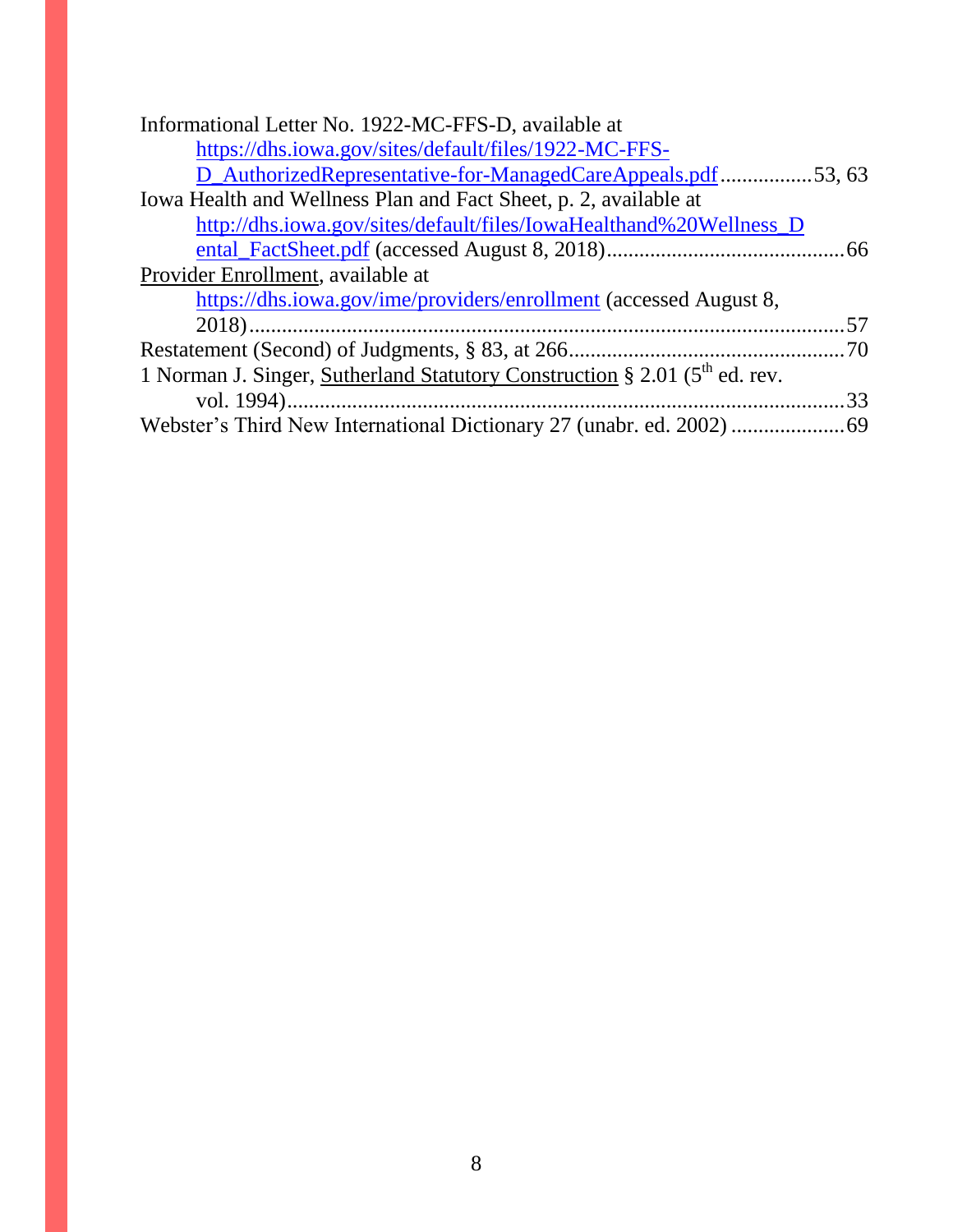#### **ISSUES PRESENTED**

### **I. WHETHER THE DISTRICT COURT CORRECTLY HELD THAT IOWA CODE SECTION 249A.4(11) REQUIRES THE DEPARTMENT TO PROVIDE COLWELL A STATE FAIR HEARING.**

**Cases**

| Auen v. Alcoholic Beverages Division, 679 N.W.2d 586 (Iowa 2004)         |
|--------------------------------------------------------------------------|
| Birchansky Real Estate, L.C. v. Iowa Department of Public Health, 737    |
| N.W.2d 134 (Iowa 2007)                                                   |
| Brakke v. Iowa Department of Natural Resources, 897 N.W.2d 522 (Iowa     |
| 2017)                                                                    |
| Citizens' Aide/Ombudsman v. Rolfes, 454 N.W.2d 815 (Iowa 1990)           |
| City of Marion v. Department of Revenue & Finance, 643 N.W.2d 205        |
| (Iowa 2002)                                                              |
| Dico, Inc. v. Iowa Employment Appeal Board, 576 N.W.2d 352 (Iowa 1998)   |
| Eyecare v. Department of Human Services, 770 N.W.2d 832 (Iowa 2009)      |
| Federal Express Corp. v. Mason City Human Rights Commission, 852         |
| N.W.2d 509 (Iowa Ct. App. 2014)                                          |
| Goldberg v. Kelly, 397 U.S. 254 (1970)                                   |
| Greenwood Manor v. Iowa Department of Public Health, 641 N.W.2d 823      |
| (Iowa 2002)                                                              |
| Iowa Dental Association v. Iowa Insurance Division, 831 N.W.2d 138 (Iowa |
| 2013)                                                                    |
| Kay-Decker v. Iowa State Board of Tax Review, 857 N.W.2d 216 (Iowa       |
| 2014)                                                                    |
| Office of Consumer Advocate v. Iowa Utilities Board, 744 N.W.2d 640      |
| (Iowa 2008)                                                              |
| Painters & Allied Trades Local Union v. City of Des Moines, 451 N.W.2d   |
| 825 (Iowa 1990)                                                          |
| Perry v. Dowling, 95 F.3d 231 (2d Cir. 1996)                             |
| Pippen v. State, 854 N.W.2d 1 (Iowa 2014)                                |
| Renda v. Iowa Civil Rights Commission, 784 N.W.2d 8 (Iowa 2010)          |
| Soo Line R.R. v. Iowa Department of Transportation, 521 N.W.2d 685       |
| (Iowa 1994)                                                              |
| State v. Snyder, 634 N.W.2d 613 (Iowa 2001)                              |
| State v. Wagner, 596 N.W.2d 83 (Iowa 1999)                               |
|                                                                          |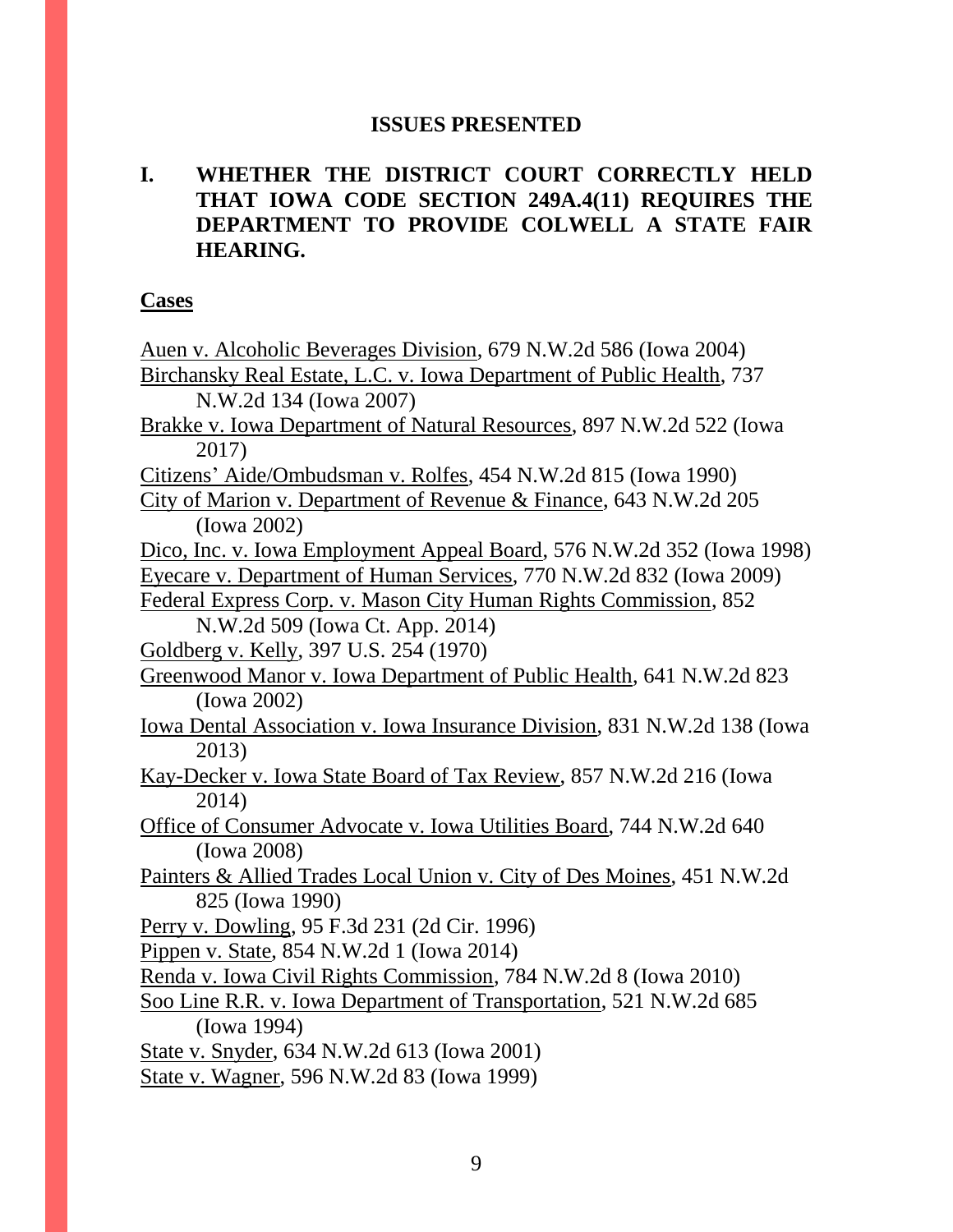State ex. rel. K.M. v. West Virginia Department of Health & Human Services, 575 S.E.2d 393 (W. Va. 2002) Turner v. Perales, 869 F.2d 140 (2d Cir. 1989) Wal-Mart Stores, Inc. v. Caselman, 657 N.W.2d 493 (Iowa 2003)

### **Statutes and Rules**

Iowa Code § 17A.19 Iowa Code § 17A.19(10) Iowa Code § 17A.19(10)(b) Iowa Code § 17A.19(10)(c) Iowa Code § 17A.19(10)(f) Iowa Code § 17A.19(10)(f)(1) Iowa Code § 17A.19(10)(i) Iowa Code § 17A.19(10)(j) Iowa Code § 17A.19(10)(k) Iowa Code § 17A.19(10)(l) Iowa Code § 17A.19(10)(m) Iowa Code § 17A.19(10)(n) Iowa Code § 17A.19(11) Iowa Code ch. 249A Iowa Code § 249A.2 Iowa Code § 249A.2(7) Iowa Code § 249A.2(12) Iowa Code § 249A.2(13) Iowa Code § 249A.4(11)

#### **Other Authorities**

66 Fed. Reg. 6228-01 at 6343, 2001 WL 42230 (Jan. 19, 2001) 1 Norman J. Singer, Sutherland Statutory Construction  $\S 2.01$  ( $5<sup>th</sup>$  ed. rev. vol. 1994)

### **II. WHETHER THE DISTRICT COURT CORRECTLY HELD THAT THE DEPARTMENT'S RULES PROVIDE COLWELL A RIGHT TO A STATE FAIR HEARING INDEPENDENTLY AND/OR AS A REPRESENTATIVE OF HIS PATIENTS.**

**Cases**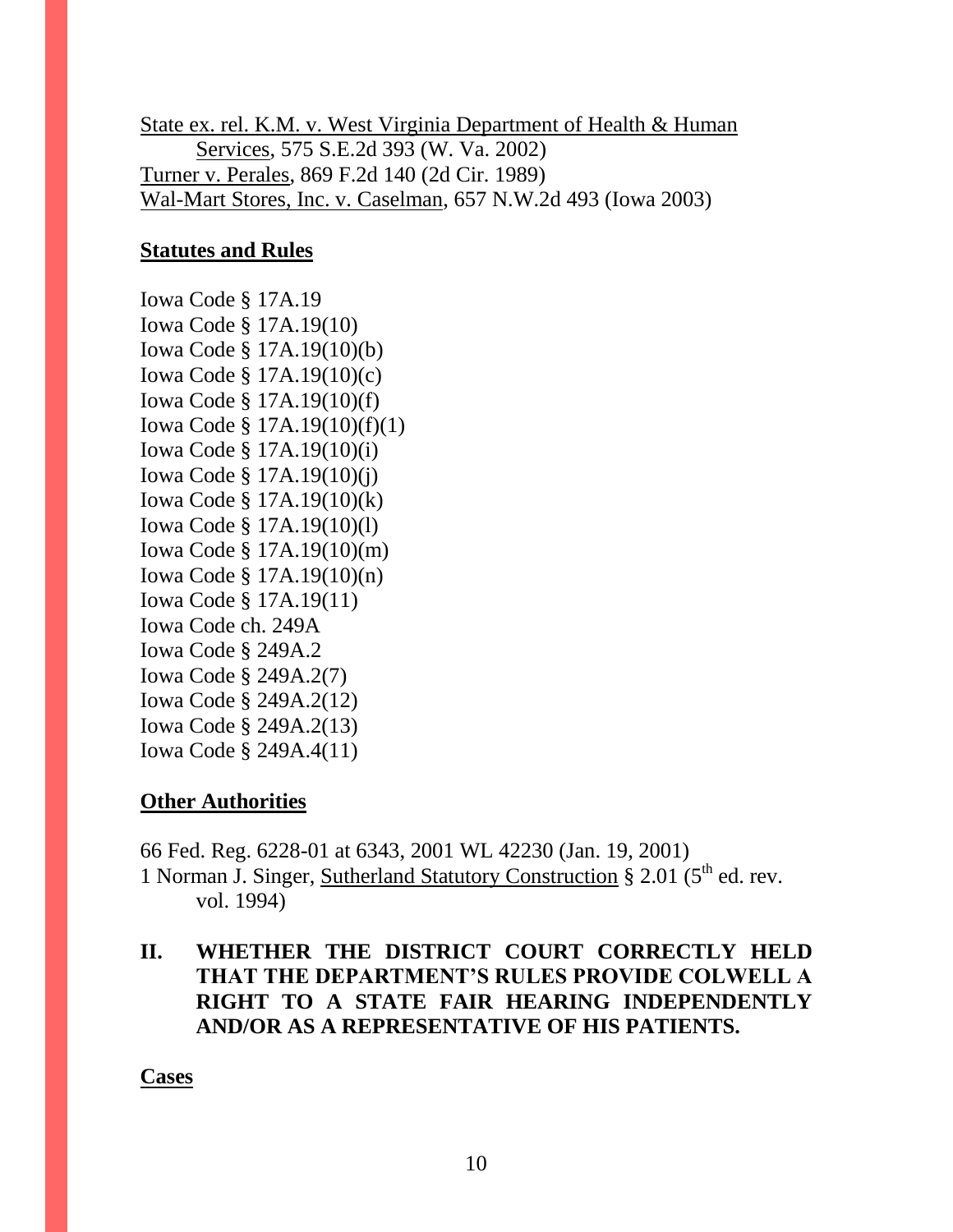Des Moines Independent Community School District v. Department of Job Service, 376 N.W.2d 605 (Iowa 1985)

Dico, Inc. v. Iowa Employment Appeal Board, 576 N.W.2d 352 (Iowa 1998) Evercom Systems, Inc. v. Iowa Utilities Board, 805 N.W.2d 758 (Iowa

2011)

Eyecare v. Department of Human Services, 770 N.W.2d 832 (Iowa 2009)

Greenwood Manor v. Iowa Department of Public Health, 641 N.W.2d 823 (Iowa 2002)

- Hollinrake v. Iowa Law Enforcement Academy, 452 N.W.2d 598 (Iowa 1990)
- Mosher v. Department of Inspections & Appeals, 671 N.W.2d 501 (Iowa 2003)
- Office of Consumer Advocate v. Iowa Utilities Board, 744 N.W.2d 640 (Iowa 2008)

Sommers v. Iowa Civil Rights Commission, 337 N.W.2d 470 (Iowa 1983)

- Soo Line R.R. v. Iowa Department of Transportation, 521 N.W.2d 685 (Iowa 1994)
- Star Equipment, Ltd. v. Iowa Department of Transportation, 843 N.W.2d 446 (Iowa 2014)

State v. Public Employment Relations Board, 744 N.W.2d 357 (Iowa 2008)

#### **Statutes and Rules**

42 C.F.R. § 438.400(b) 42 C.F.R. § 438.402(c)(l)(i) 42 C.F.R. § 438.402(c)(l)(ii) Iowa Admin. Code r. 191-76 Iowa Admin. Code r. 441-7 Iowa Admin. Code r. 441-7.1 Iowa Admin. Code r. 441-7.2(5) Iowa Admin. Code r. 441-7.2(5)(b) Iowa Admin. Code r. 441-7.2(6) Iowa Admin. Code r. 441-7.6(2)(a) Iowa Admin. Code r. 441-73.12(2) Iowa Admin. Code r. 441-74.10(1) Iowa Admin. Code r. 441-74.10(3) Iowa Code § 17A.19(10) Iowa Code § 17A.19(10)(b) Iowa Code § 17A.19(10)(c) Iowa Code § 17A.19(10)(f)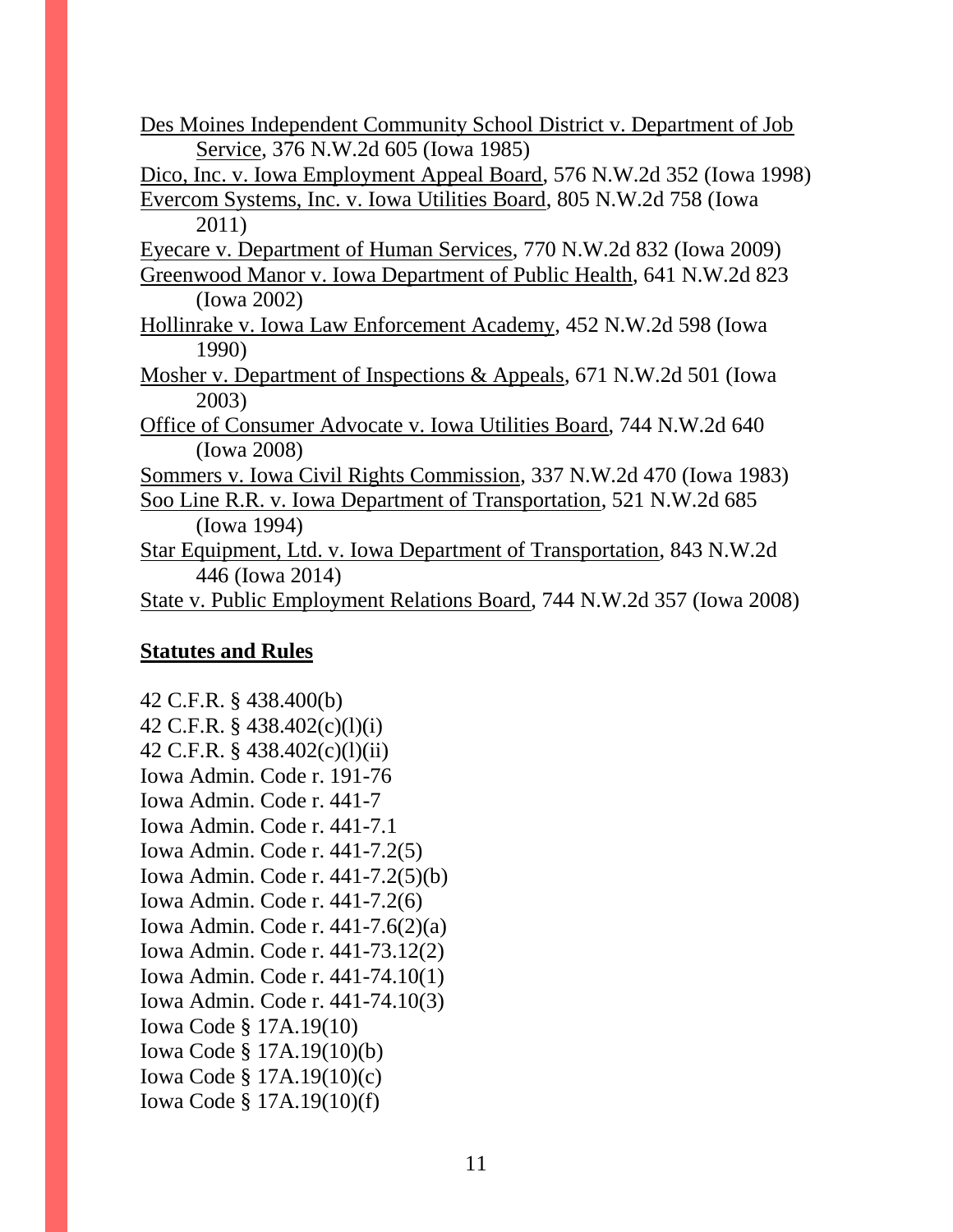Iowa Code § 17A.19(10)(g) Iowa Code § 17A.19(10)(h) Iowa Code § 17A.19(10)(i) Iowa Code § 17A.19(10)(j) Iowa Code § 17A.19(10)(k) Iowa Code § 17A.19(10)(l) Iowa Code § 17A.19(10)(m) Iowa Code § 17A.19(10)(n) Iowa Code § 249A.4 Iowa Code § 249A.4(11) Iowa Code § 514J.102(l)(a)

### **Other Authorities**

ARC 3093C (effective July 12, 2017) ARC 3871C (effective August 8, 2018) 66 Fed. Reg. 6228-01 at 6343, 2001 WL 42230 (Jan. 19, 2001) Informational Letter No. 1922-MC-FFS-D, available at [https://dhs.iowa.gov/sites/default/files/1922-MC-FFS-](https://dhs.iowa.gov/sites/default/files/1922-MC-FFS-D_AuthorizedRepresentative-for-ManagedCare)[D\\_AuthorizedRepresentative-for-ManagedCareA](https://dhs.iowa.gov/sites/default/files/1922-MC-FFS-D_AuthorizedRepresentative-for-ManagedCare)ppeals.pdf

### **III. WHETHER THE DISTRICT COURT CORRECTLY HELD THAT COLWELL CAN BILL PATIENTS FOR SERVICES THAT DELTA DENTAL DID NOT COVER OR REIMBURSE.**

#### **Cases**

| Banks v. Secretary of Indiana Family & Social Services Administration, 997 |
|----------------------------------------------------------------------------|
| F.2d 231 $(7th$ Cir. 1993)                                                 |
| Becker v. Central States Health and Life Co. of Omaha, 431 N.W.2d 354      |
| (Iowa 1988)                                                                |
| Bernau v. Iowa Department of Transportation, 580 N.W.2d 757 (Iowa 1998)    |
| Black v. American Bankers Insurance Co., 478 S.W.2d 434 (Tex. 1972)        |
| Brakke v. Iowa Department of Natural Resources, 897 N.W.2d 522 (Iowa       |
| 2017)                                                                      |
| Eyecare v. Department of Human Services, 770 N.W.2d 832 (Iowa 2009)        |
| Iowa Dental Association v. Iowa Insurance Division, 831 N.W.2d 138 (Iowa   |
| 2013)                                                                      |
| Johnston Equipment Corp. of Iowa v. Industrial Indemnity, 489 N.W.2d 13    |
| (Iowa 1992)                                                                |
|                                                                            |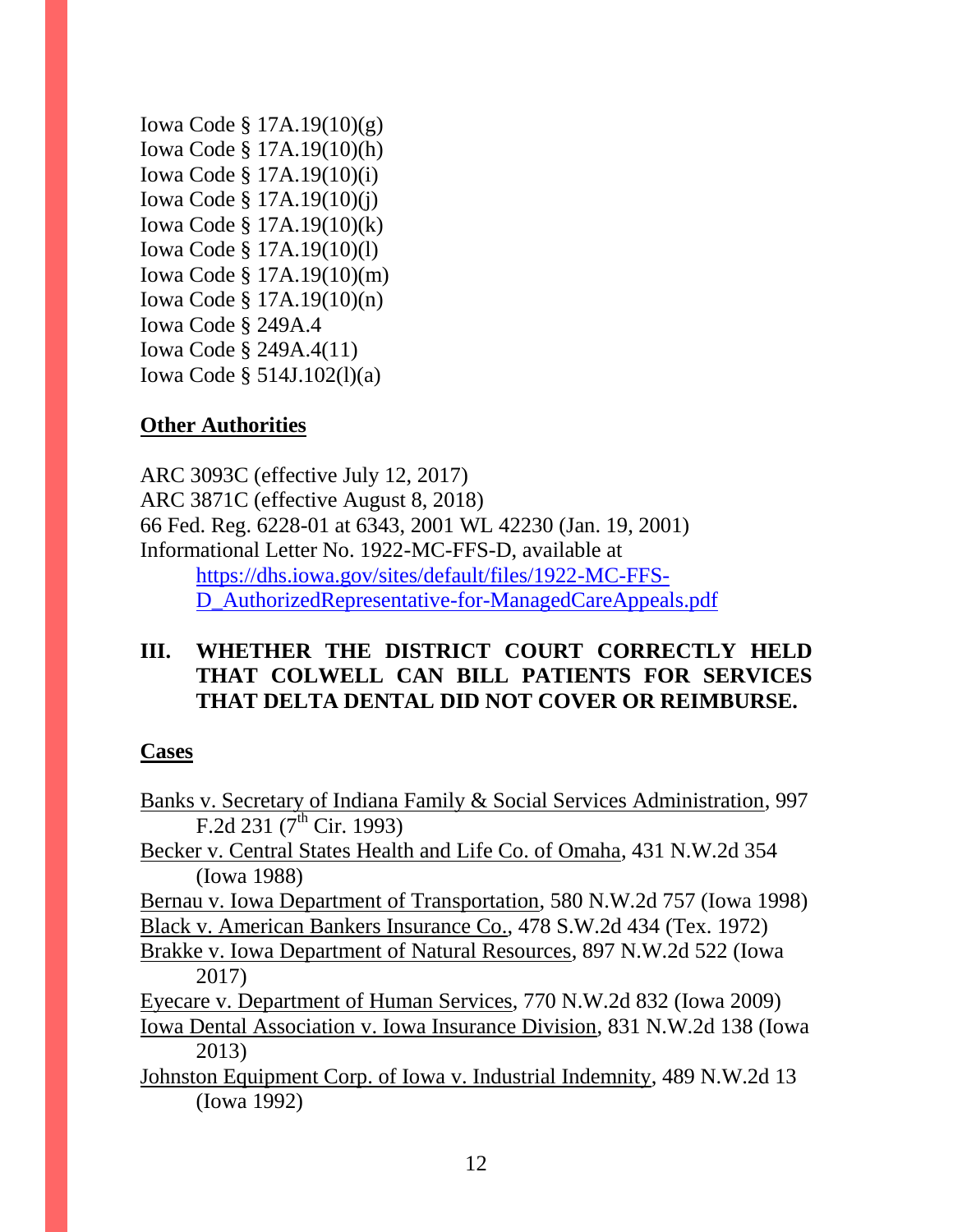### Renda v. Iowa Civil Rights Commission, 784 N.W.2d 8 (Iowa 2010) Republic Bankers Life Insurance Co. v. Anglin, 433 S.W.2d 795 (Tex. Civ. App. 1968)

### **Statutes and Rules**

42 C.F.R. § 431.200 42 C.F.R. § 431.201 42 C.F.R. § 431.202 42 C.F.R. § 431.203 42 C.F.R. § 431.204 42 C.F.R. § 431.205 42 C.F.R. § 431.206 42 C.F.R. § 438.66 42 C.F.R. § 438.402 42 C.F.R. § 438.408 42 C.F.R. § 447.15 42 U.S.C. § 438.2 42 U.S.C. § 438.106(b) 42 U.S.C. § 438.106(c) Iowa Admin. Code r. 441-7.1 Iowa Admin. Code r. 441-73.1 Iowa Admin. Code r. 441-79.1 Iowa Admin. Code r. 441-79.6(2) Iowa Admin. Code r. 650-30.4 Iowa Code ch. 8F Iowa Code § 17A.19(10) Iowa Code § 17A.19(10)(b) Iowa Code § 17A.19(10)(c) Iowa Code § 17A.19(10)(i) Iowa Code § 17A.19(10)(k) Iowa Code § 17A.19(10)(l) Iowa Code § 17A.19(10)(m) Iowa Code § 17A.19(10)(n) Iowa Code § 249A.4(11) Iowa Code § 249N.6(1) Iowa Code § 514B.1 Iowa Code ch. 514C Iowa Code § 514C.3B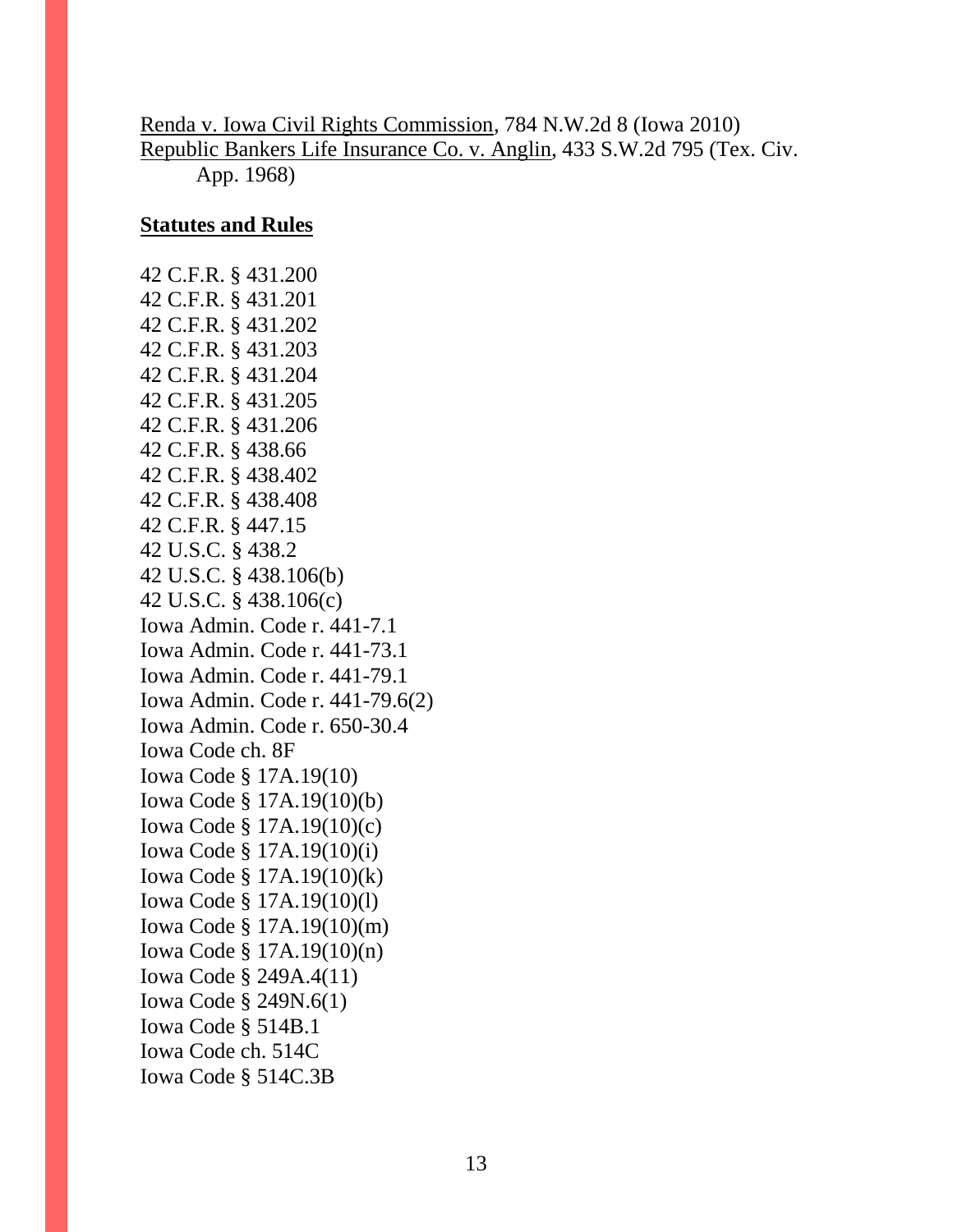### **Other Authorities**

| Centers for Medicare & Medicaid Services, available at             |  |
|--------------------------------------------------------------------|--|
| https://www.healthcare.gov/glossary/balance-billing/ (accessed     |  |
|                                                                    |  |
| Centers for Medicare & Medicaid Services, available at             |  |
| https://www.healthcare.gov/glossary/medicaid/ (accessed August 8,  |  |
|                                                                    |  |
|                                                                    |  |
|                                                                    |  |
| Informational Letter No. 1922-MC-FFS-D, available at               |  |
| https://dhs.iowa.gov/sites/default/files/1922-MC-FFS-              |  |
| D_AuthorizedRepresentative-for-ManagedCareAppeals.pdf53,63         |  |
| Iowa Health and Wellness Plan and Fact Sheet, p. 2, available at   |  |
| http://dhs.iowa.gov/sites/default/files/IowaHealthand%20Wellness_D |  |
|                                                                    |  |
| Provider Enrollment, available at                                  |  |
| https://dhs.iowa.gov/ime/providers/enrollment (accessed August 8,  |  |
|                                                                    |  |

#### **IV. WHETHER THE DISTRICT COURT CORRECTLY HELD THAT COLWELL IS ENITLED TO ATTORNEY FEES UNDER IOWA CODE SECTION 625.29.**

#### **Cases**

Bankers Trust Co. v. Woltz, 326 N.W.2d 274 (Iowa 1982) Branstad v. State ex. rel. Natural Resource Commission, 871 N.W.2d 291 (Iowa 2015) George v. D.W. Zinser Co., 762 N.W.2d 865 (Iowa 2009) Ghost Player, LLC v. Iowa Department of Economic Development, 906 N.W.2d 454 (Iowa 2018) GreatAmerica Financial Services Corp. v. Prestwood Funeral Home, Inc., 901 N.W.2d 838 (Table), 2017 WL 1735689 (Iowa Ct. App. 2017) Remer v. Board of Medical Examiners, 576 N.W.2d 598 (Iowa 1998) Star Equipment, Ltd. v. Iowa Department of Transportation, 843 N.W.2d 446 (Iowa 2014)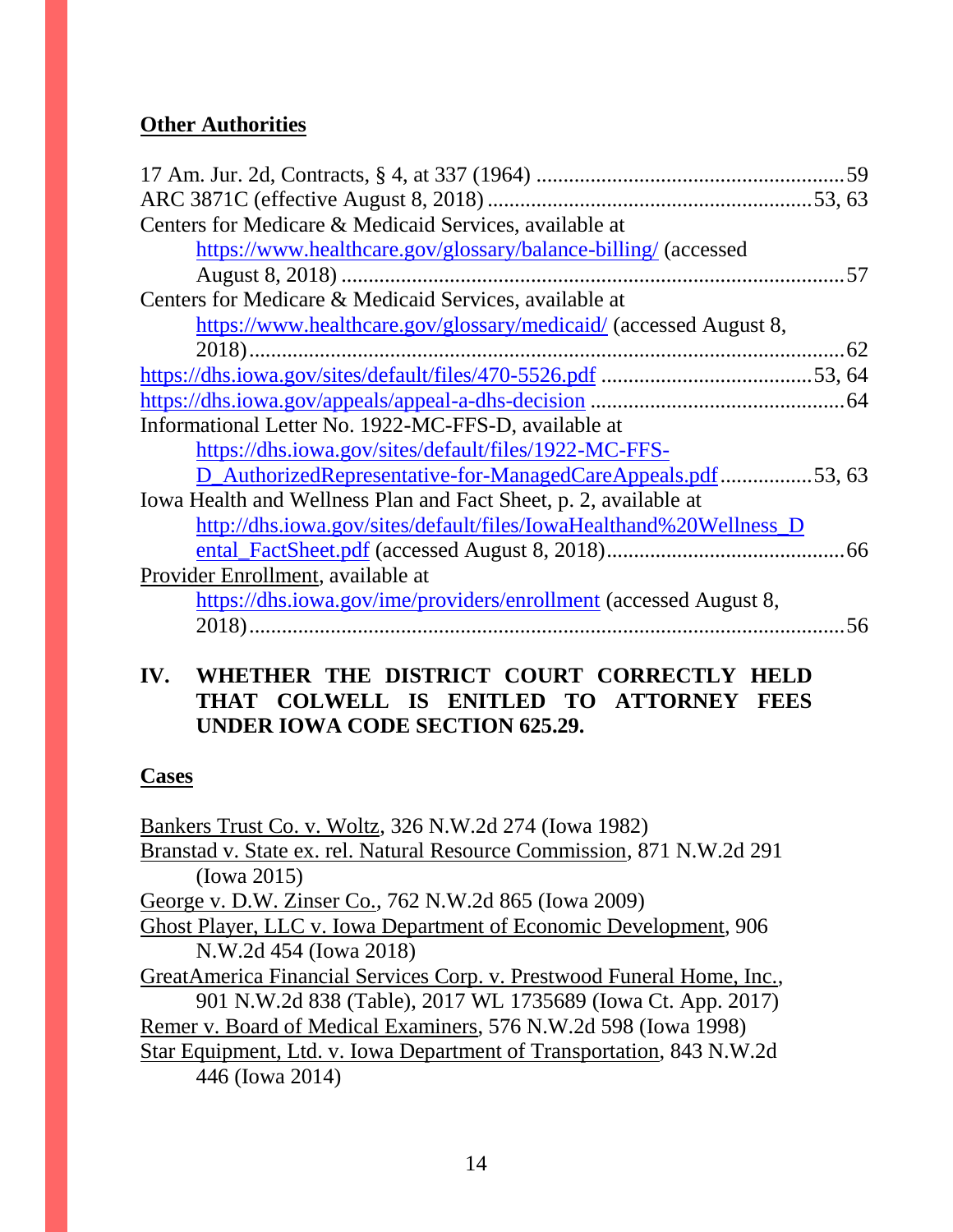### **Statutes and Rules**

Iowa Admin. Code r. 441-7.1 Iowa Admin. Code r. 441-7.6(2)(a) Iowa Code § 249A.4(11) Iowa Code § 625.29 Iowa Code § 625.29(1)(a) Iowa Code § 625.29(1)(b) Iowa Code § 625.29(1)(d)

### **Other Authorities**

Restatement (Second) of Judgments, § 83, at 266 Webster's Third New International Dictionary 27 (unabr. Ed. 2002)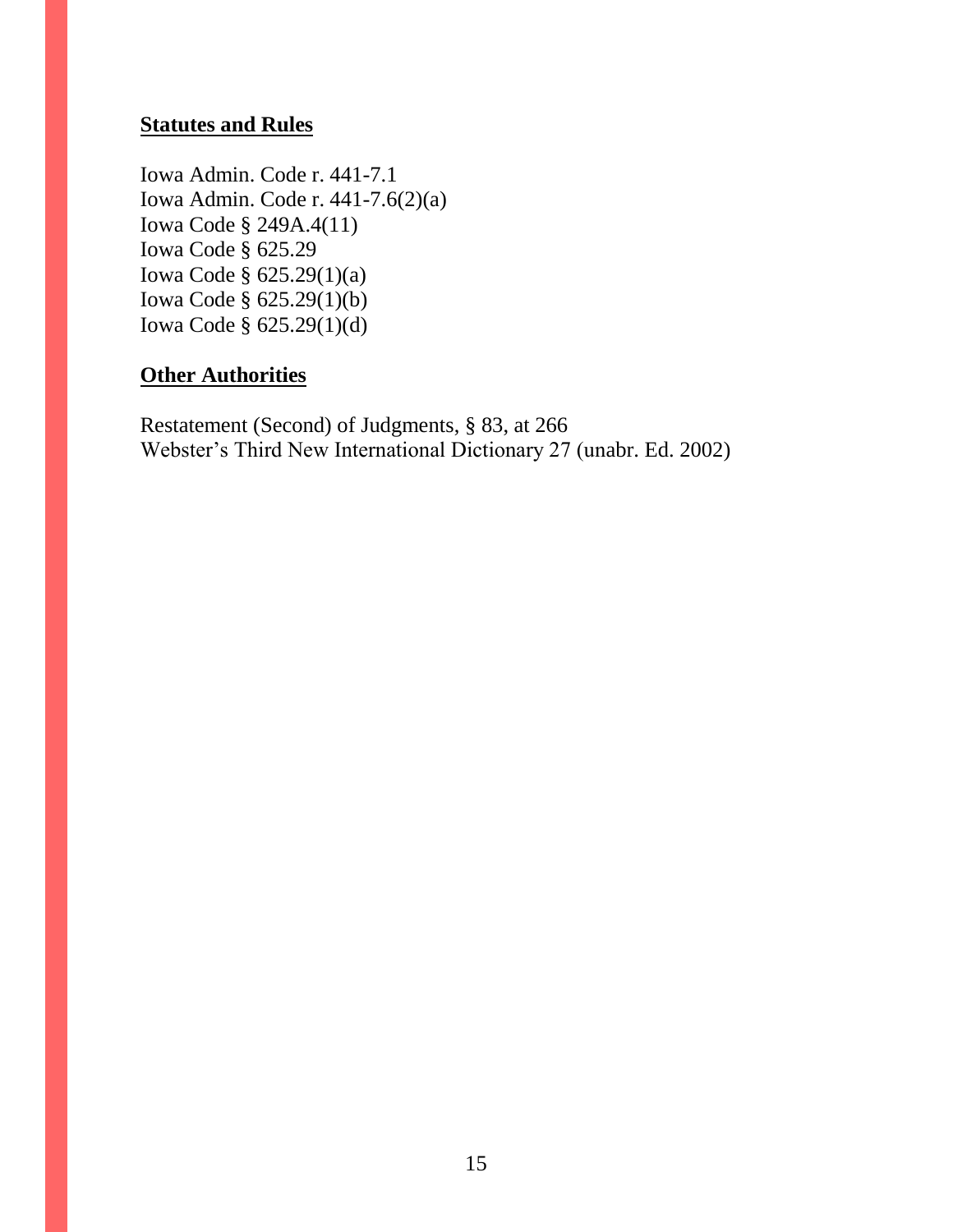#### **ROUTING STATEMENT**

Pursuant to Iowa Rule of Appellate Procedure 6.1101, this matter should be retained by the Supreme Court. This appeal involves a substantial issue of first impression relating to the interpretation and application of Iowa law and the rules of the Iowa Department of Human Services (the "Department"). See Iowa R. App. P.  $6.1101(c)$ .

### **STATEMENT OF THE CASE<sup>1</sup>**

This appeal arises from the denial by the Department of certain state fair hearing requests from provider Robert F. Colwell, Jr. D.D.S. ("Colwell"). Appendix ("App.") v. I pp. 472-73, 475-76. In its denials, the Department asserted that Colwell could not be granted a state fair hearing because, among other reasons, Colwell's dispute arose from the denial of a claim by Delta Dental of Iowa ("Delta Dental"), which is one of the Department's managed care contractors administering Iowa's Dental Wellness Plan. App. v. I pp. 472-73, 475-76.

 $\overline{a}$ 

<sup>&</sup>lt;sup>1</sup> Under the Iowa Rules of Appellate Procedure, appellee's brief need not contain this section or the Statement of Facts section unless the appellee is dissatisfied with the appellant's statements. Iowa R. App. P. 6.903(3). Appellant's Brief failed to include a Statement of Facts, and Appellant's Statement of the Case did not contain any references to the record or appendix. See Iowa R. App. P. 6.903(2)(e), (f). Accordingly, Appellee provides a complete Statement of the Case and Statement of Facts.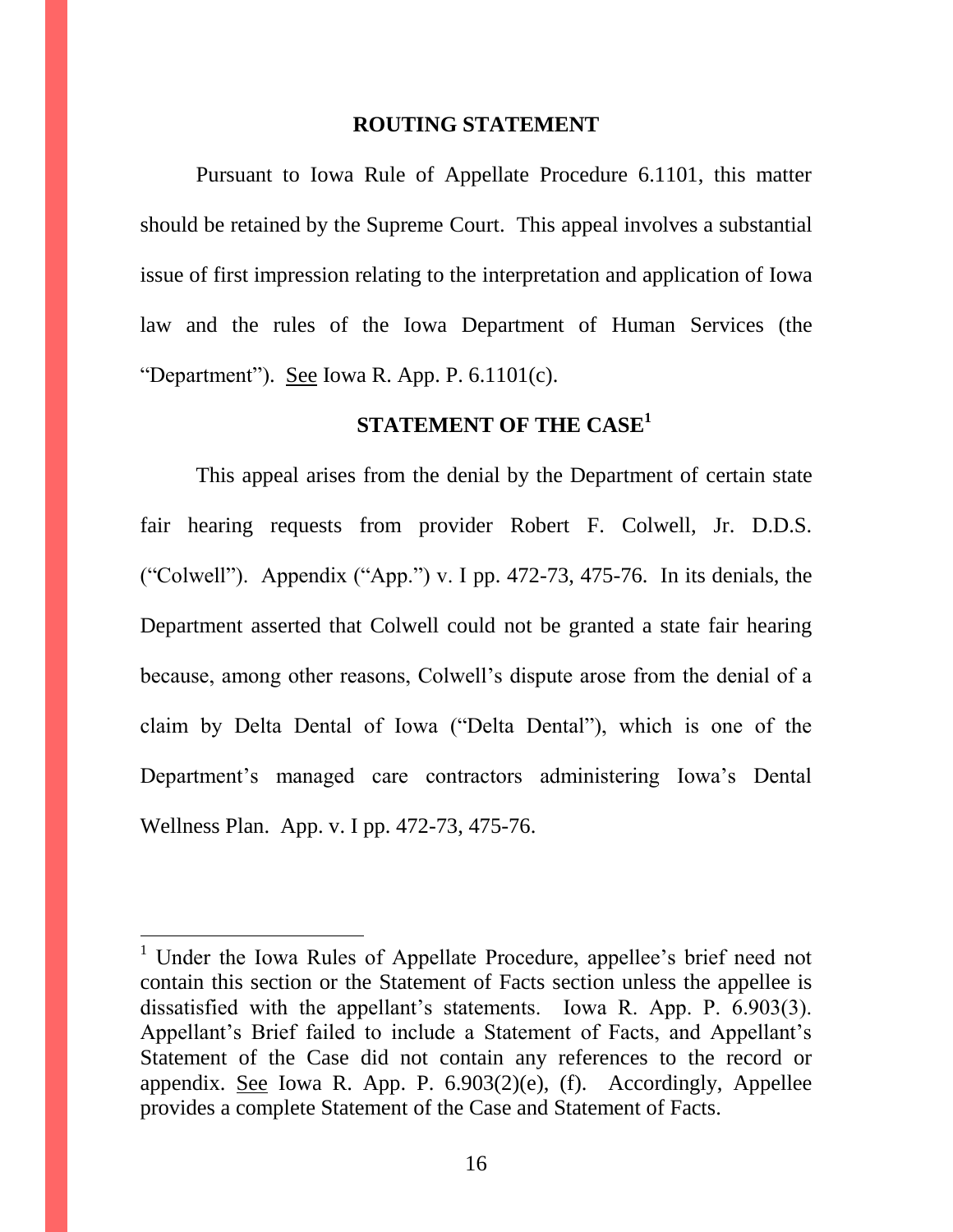On February 15, 2017, Colwell filed a Petition for Judicial Review challenging the Department's denials of his requests for state fair hearings. App. v. I pp. 5-72. The Department filed a Motion to Dismiss Colwell's Petition, which was ultimately denied on June 8, 2017. App. v. I pp. 73-77. Thereafter, the parties submitted briefs to the Court, and the Court held a hearing on Colwell's Petition for Judicial Review on December 19, 2017 . App. v. I pp. 124-51.

On February 16, 2018, the Court issued a Ruling on Petition for Judicial Review (hereinafter "Ruling"). App. v. I pp. 124-51. The Court held that the Department's denial of Colwell's requests for state fair hearings was "unreasonable, arbitrary and capricious and was affected by an error of law." App. v. I p. 150. As a result, the Court reversed and remanded the matter to the Department and directed the Department to grant Colwell's request for administrative review and provide a "state fair hearing regarding the specific claims for payment made by Dr. Colwell and denied by Delta Dental." App. v. I p. 150.

In its February 16, 2018 Ruling, the Court also held that Colwell's request for attorney fees should be granted. App. v. I pp. 145-50. In accordance with the Court's Ruling, Colwell's counsel submitted an Attorney Fee Affidavit for Award of Fees and Costs on February 26, 2018.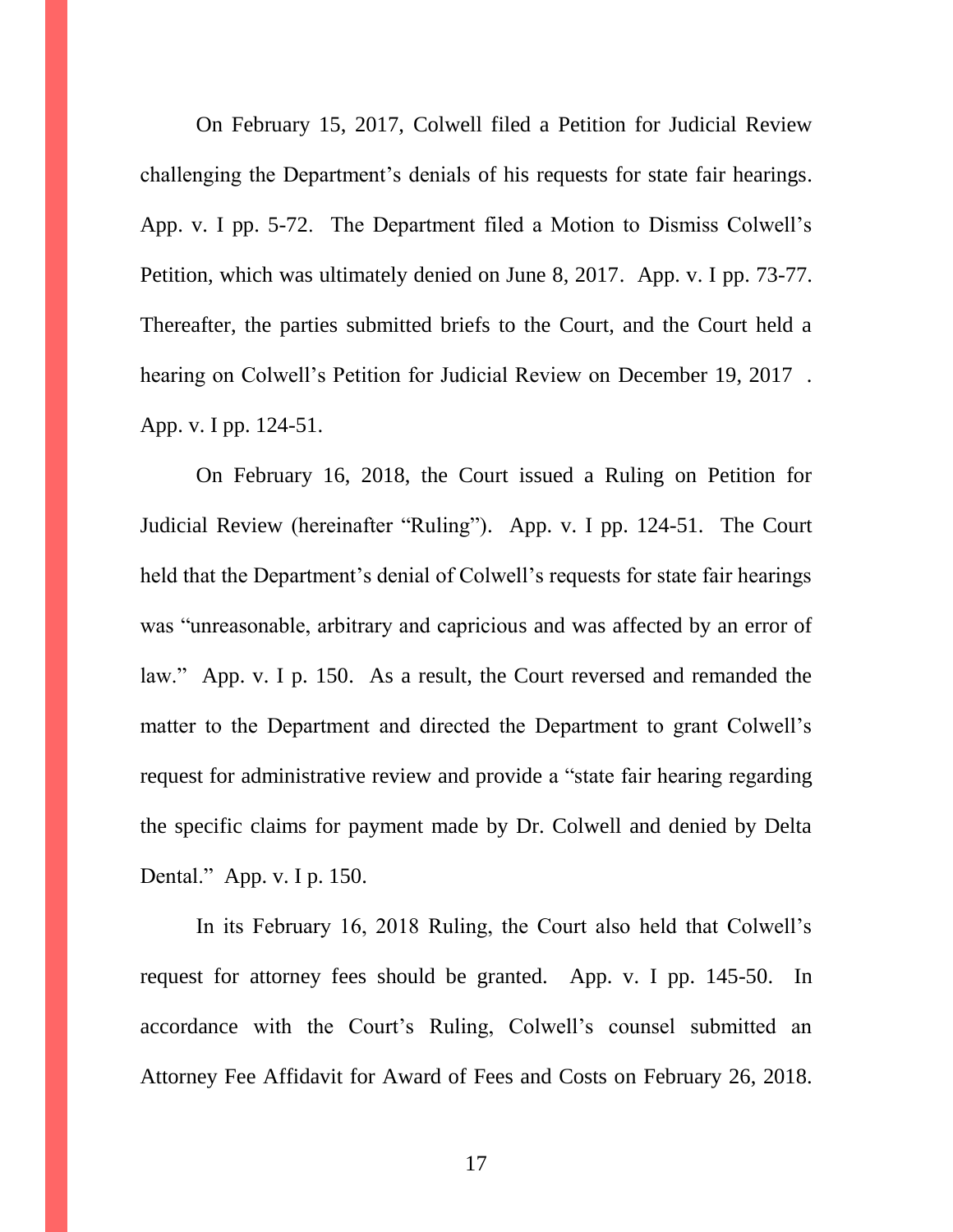App. v. I pp. 155-63. On April 6, 2018, the Court entered an Order entering judgment in favor of Colwell against the Department for attorney fees in the amount of \$34,528.75 plus interest accruing from February 16, 2018. App. v. I p. 176. In that same Order, the Court – upon Motion from the Department – stayed execution of the judgment of attorney fees and the Ruling without a supersedeas bond. App. v. I p. 176.

The Department appealed the Court's Ruling by filing a Notice of Appeal on March 16, 2018. App. v. I pp. 152-54. On May 1, 2018, the Department filed a second Notice of Appeal with regard to the attorney fee judgment. App. v. I pp. 178-79. On May 4, 2018, the Department filed an Unopposed Motion to Consolidate with this Court, and the Court granted such consolidation request on May 7, 2018.

#### **STATEMENT OF THE FACTS**

Colwell is a dentist licensed in the states of Iowa and Nebraska. App. v. I p. 5. He practices dentistry in Council Bluffs, Iowa and Bellevue, Nebraska. App. v. I p. 5. The Department is an agency of the state of Iowa organized and existing pursuant to Iowa Code chapter 217. App. v. I p. 5.

On May 23, 2013, the Iowa Legislature passed the Iowa Health and Wellness Plan, which was signed into law on June 20, 2013. App. v. I pp. 5- 6. The Iowa Health and Wellness Plan, which included coverage for certain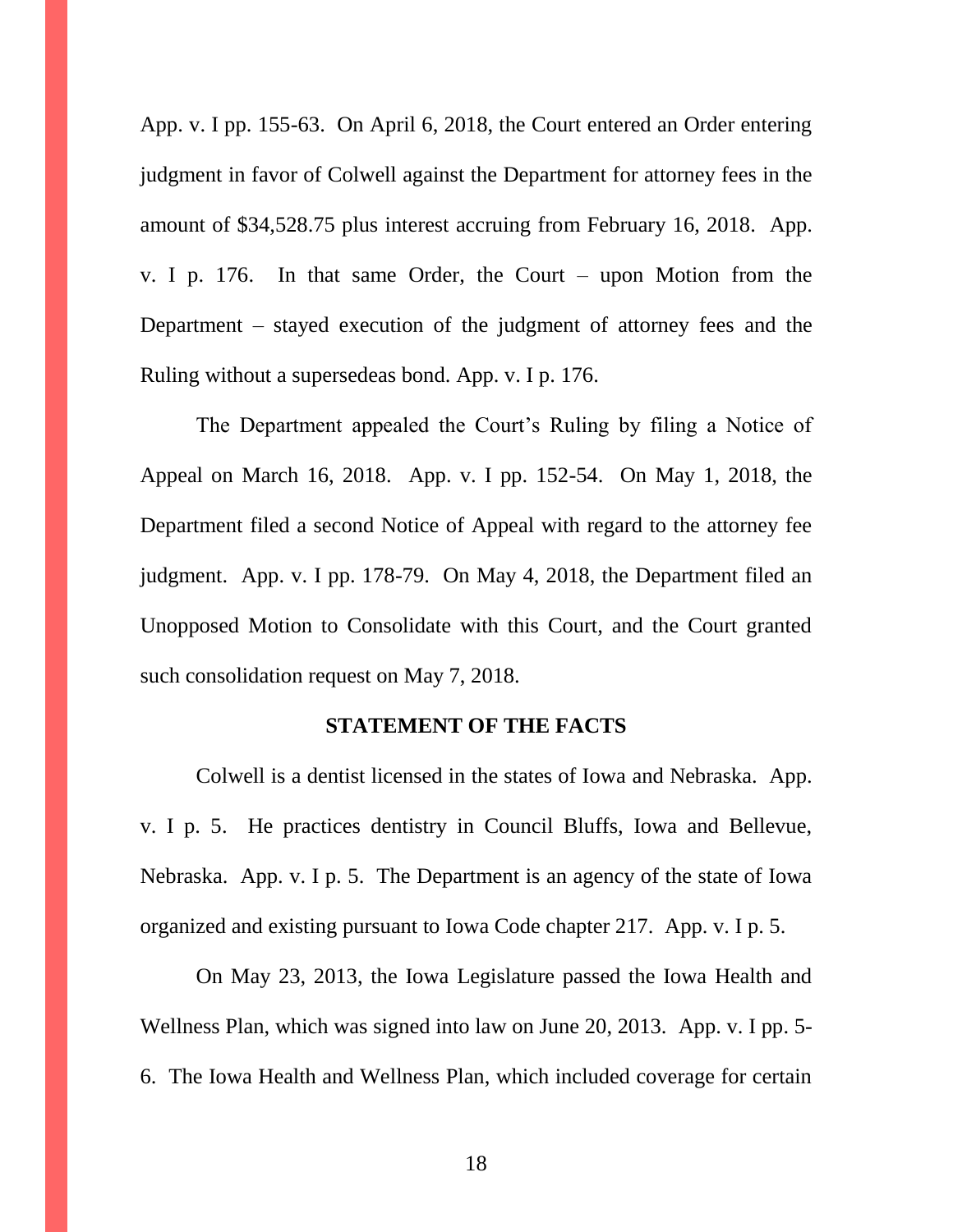dental benefits ("the Dental Wellness Plan"), expanded access to healthcare coverage for low-income, uninsured adults (ages 19-64) who are not otherwise eligible for Medicaid. App. v. I p. 6; App. v. II p. 42 (Hageman Tr. 6:6-10). The Iowa Health and Wellness Plan, including the Dental Wellness Plan, are often referred to as "Medicaid expansion." App. v. II p. 42 (Hageman Tr. 6:8-10).

On or about April 30, 2014, the Department entered a contract numbered MED-14-011 for "the Dental Wellness Plan for the Iowa Wellness and Marketplace Choice Plan" with Delta Dental. App. v. I pp. 341-95. Effective July 1, 2015, the April, 2014 Contract was amended. App. v. I pp. 396-97. This amendment changed the contract title to "The Dental Wellness Plan for the Iowa Wellness Plan" and amended the payment methodology and capitation rate payments. App. v. I pp. 396-97. In July, 2016, another contract bearing the same number and title was executed by Delta Dental and the Department. App. v. I pp. 398-457. In September, 2016, the Department and Delta Dental signed a contract amendment indicating that such amendment was effective July 1, 2016. App. v. I pp. 458-60. This "Second Amendment" added additional language to the July, 2016 Contract regarding post-stabilization services, out-of-network provider requirements, and provider-preventable conditions. App. v. I pp. 458-60.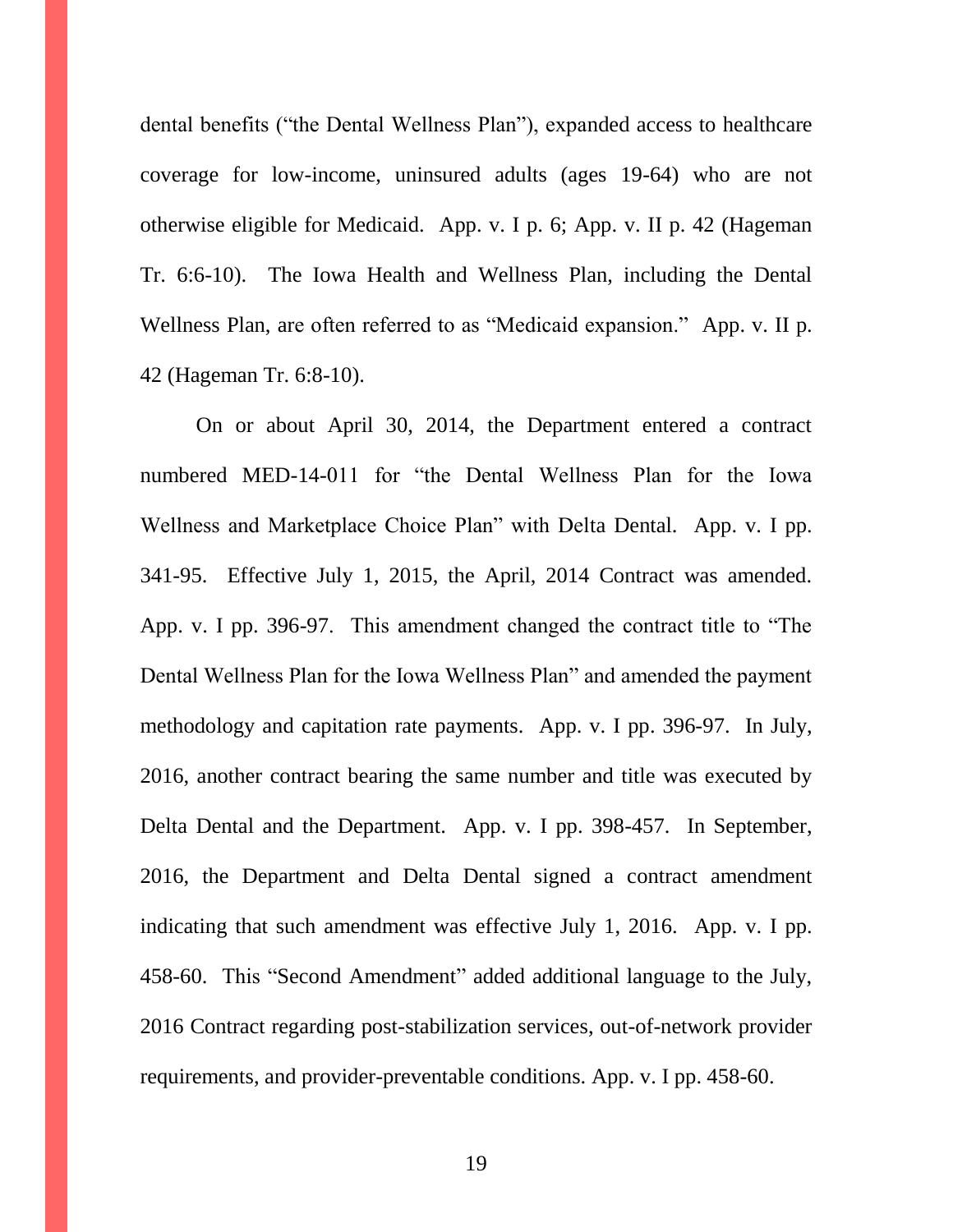Through its contract with the Department, Delta Dental implements the Dental Wellness Plan and serves as one of the Department's managed care organizations for the Plan. App. v. II pp. 42, 44 (Hageman Tr. 6:11-22, 8:2-7). Delta Dental manages all aspects of implementing the Plan, including building a network of dentists. App. v. II p. 42 (Hageman Tr. 6:18-22). In exchange for management of the Dental Wellness Plan, Delta Dental receives a monthly capitation payment per enrollee. App. v. I pp. 372-73, 396, 431-33 (setting forth the payment methodology in Section 1.3.4.2 of the contract). The monthly capitation payment per enrollee is considered payment in full by the Department to Delta Dental, and Delta Dental is responsible for paying providers for the services set forth in the contract and for any other costs, expenses and charges in connection with performing the contract. App. v. I pp. 372, 433 (Section 1.3.4.3). The Dental Wellness Plan, unlike traditional Medicaid, provides a tiered benefit where members earn benefits for certain healthy behaviors, like preventative dental services. App. v. II. pp. 43, 48 (Hageman Tr. 7:6-19, 14:13-19), 66; see also, e.g. App. v. I pp. 392-93, 454-55 (providing tiered benefits description).

In addition to establishing the benefits and requirements of the Dental Wellness Plan, the Department determines who is eligible for the Dental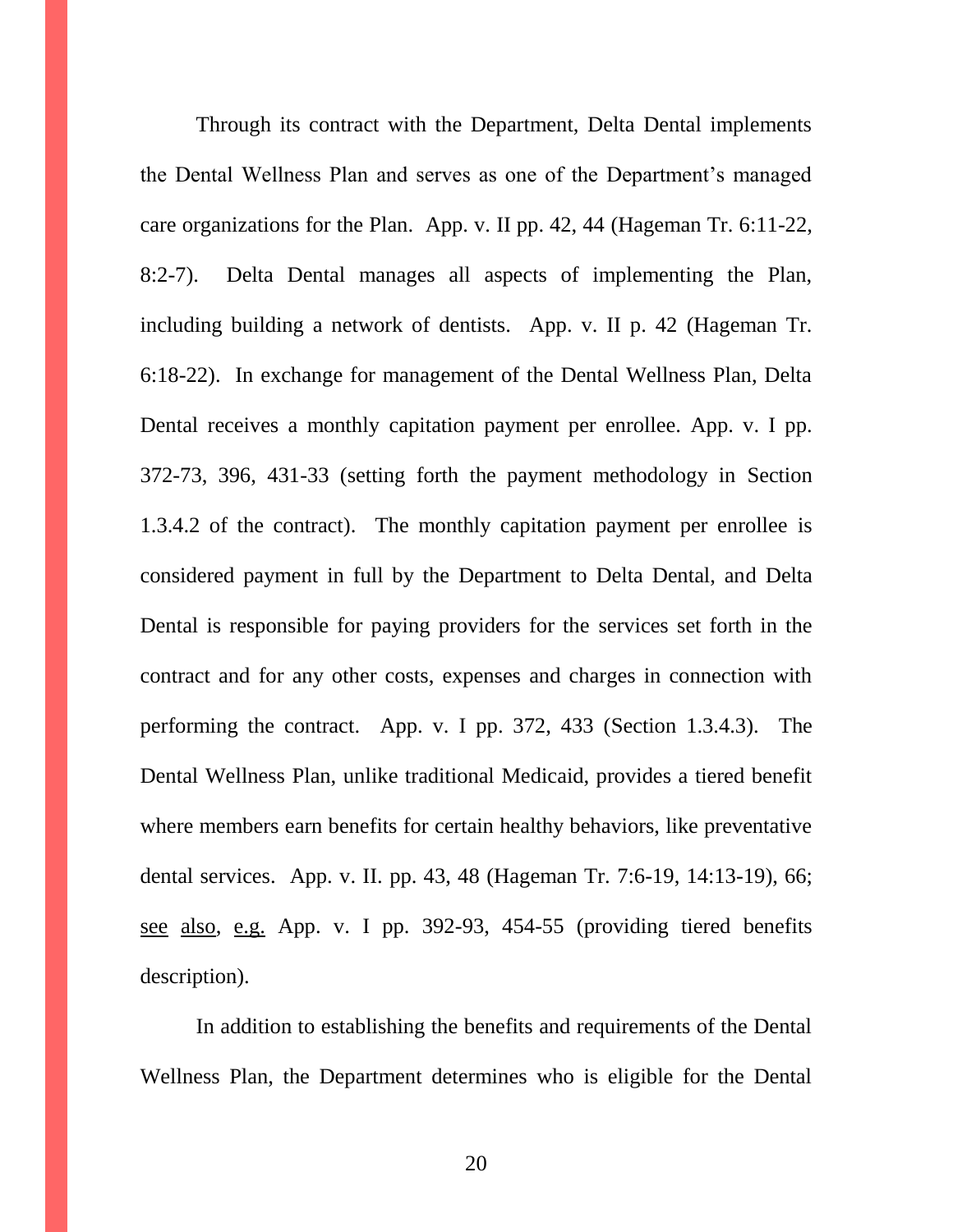Wellness Plan or Medicaid. App. v. I p. 349 (Section 1.3.1.2.10); App. v. II pp. 42-43 (Hageman Tr. 6:23-7:2). The Department – either directly or through its Iowa Medicaid Enterprise ("IME") division – also reviews and approves the materials and communications that Delta Dental issues to Dental Wellness Plan providers and/or members. App. v. II pp. 46-47, 52- 53, 62 (Hageman Tr. 10:11-13, 12:4-10, 19:15-20:7, 31:5-13). More specifically, the Department reviews and approves the Dental Wellness Plan Dentist Office Manual (also referred to as the "provider manual") which is prepared by Delta Dental and provided to the Dental Wellness Plan providers. App. v. II pp. 45-46, 51 (Hageman Tr. 9:2-10:19, 18:22-24). The Office Manual is intended to be consistent with Delta Dental's contract with the Department as well as the rules and regulations that govern the Dental Wellness Plan. App. v. II p. 46 (Hageman Tr. 10:14-19). The Department also discusses particular provider issues with Delta Dental, including those specifically involving Colwell. App. v. I pp. 479-83; App. v. II pp. 53-62 (Hageman Tr. 20:8-25:17, 28:5-31:4), 76-106. In other words, although Delta Dental is contracted by the Department to administer and manage the Dental Wellness Plan, the Department maintains and exercises oversight of Delta Dental – as it should since Delta Dental receives public funds to operate the Plan. App. v. II pp. 52, 57 (Hageman Tr. 19:15-22, 24:3-15). As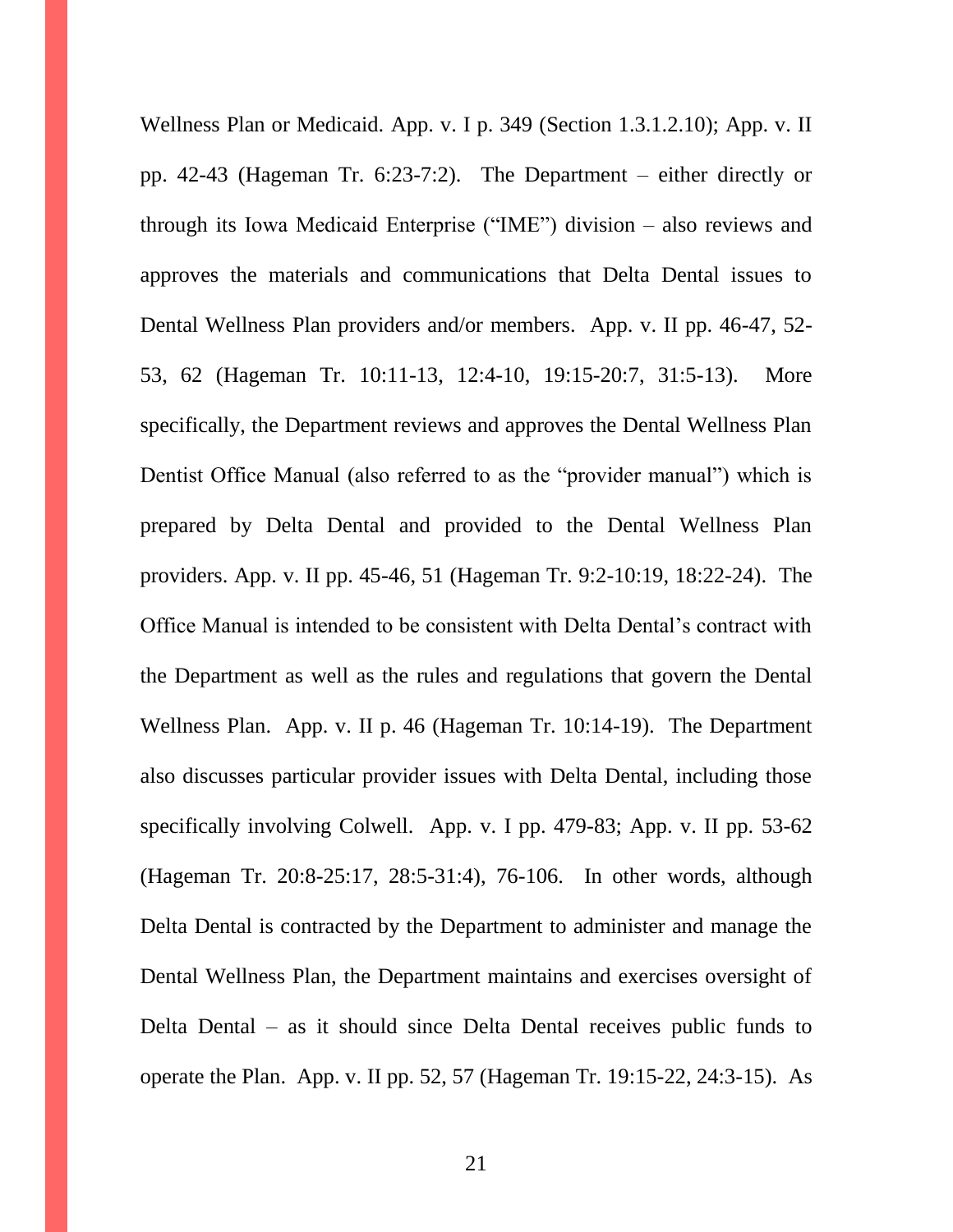part of this oversight, Delta Dental is required to meet with the Department on a regular basis and submit regular reports containing specific information. App. v. I pp. 347-48, 405-06.

Colwell became a participating provider in the Delta Dental administered Dental Wellness Plan on or about April 29, 2014 by entering a Participating Dentist's Dental Wellness Plan Agreement ("the Provider Agreement"). App. v. II pp. 5-11. The Provider Agreement incorporates the Office Manual and other documents. App. v. II p. 6. Delta Dental terminated its Provider Agreements with Colwell and his associates effective January 1, 2015, which resulted in litigation. See Colwell, et. al. v. Delta Dental of Iowa and Department, Polk County Case No. CVCV051063. This litigation was resolved through a Confidential Agreement and Release between Colwell and the other plaintiffs and Delta Dental, which was effective June 9, 2016. App. v. II pp. 12-23. The Confidential Agreement and Release contained provisions relating to the Provider Agreement and also set forth certain provisions regarding the processing or reconsideration of claims submitted during certain time frames. App. v. II pp. 12-23.

Colwell timely submitted claims to Delta Dental pursuant to the Confidential Agreement and Release. On October 12, 2016, Delta Dental issued two letters regarding its review of those claims. App. v. II pp. 109-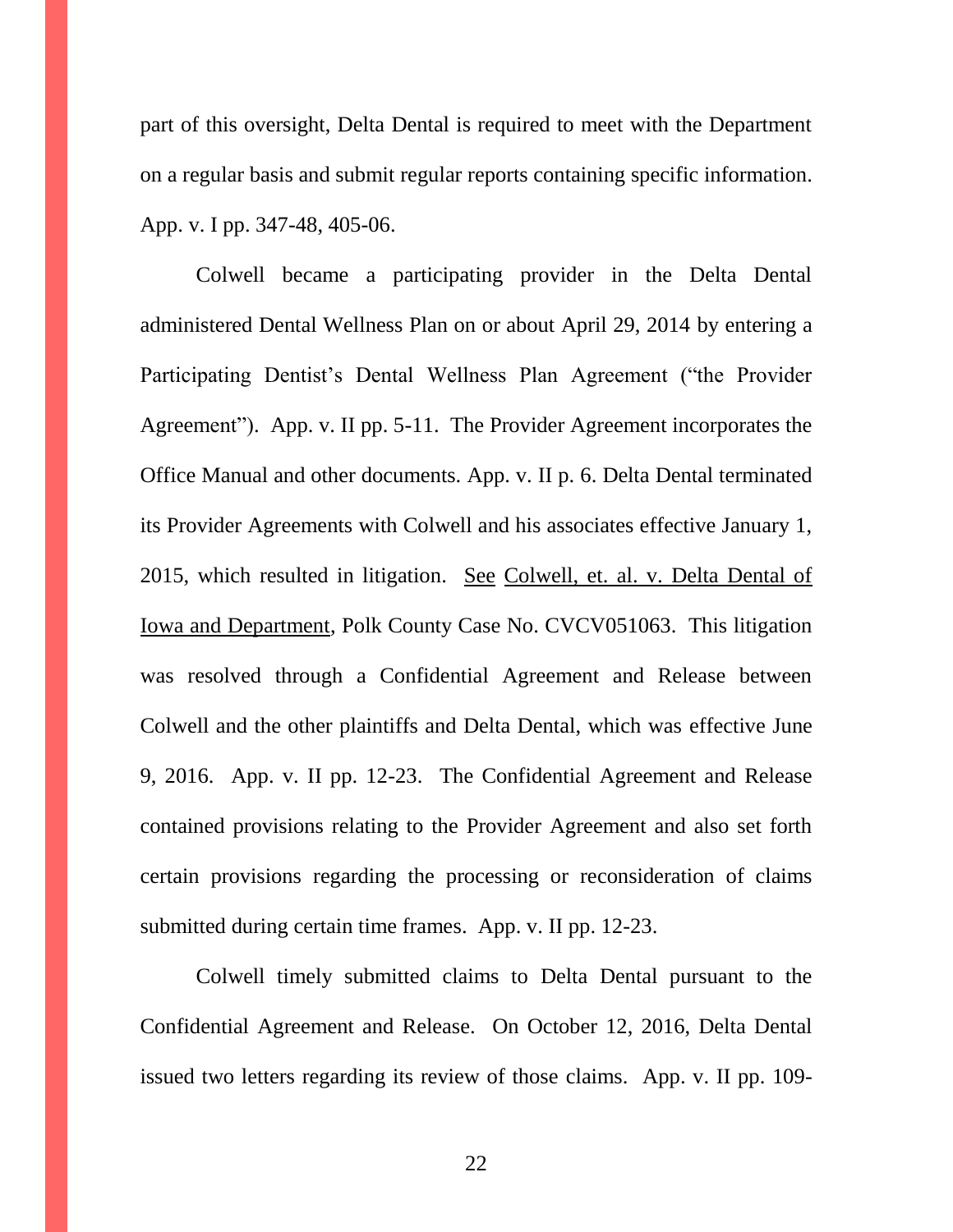18. Both letters related to claims originally submitted prior to January 1, 2015 and thus, they provided Delta Dental's decision on the appeal of claims that were previously denied in whole or in part. App. v. II pp. 109-18. On November 10, 2016, Delta Dental issued an addendum to the October 12, 2016 letters stating that Colwell had a "right to seek a state fair hearing with respect to the claims that were re-reviewed and disallowed" and referenced the Office Manual. App. v. I p. 423; App. v. II p. 51 (Hageman Tr. 18:15- 24).

Colwell then sought a state fair hearing for the claims. App. v. II pp. 24-35. The Department acknowledged receipt of the request for a state fair hearing, but denied such request on the grounds that it "is not an issue I can grant a hearing on" and asserted that it involved a contract issue between Delta Dental and Colwell. App. v. I pp. 470-73. Colwell requested reconsideration, asserting that he met certain criteria for which the Department indicated it could grant a state fair hearing. App. v. I p. 474. Despite these clear definitions that Colwell satisfied, the Department again stated that Colwell was not entitled to a state fair hearing. App. v. I p. 475- 76. The Department specifically stated that because the October 2016 decision from Delta Dental was based upon the Confidential Agreement and Release, it was a contract issue with Delta Dental. App. v. I p. 475.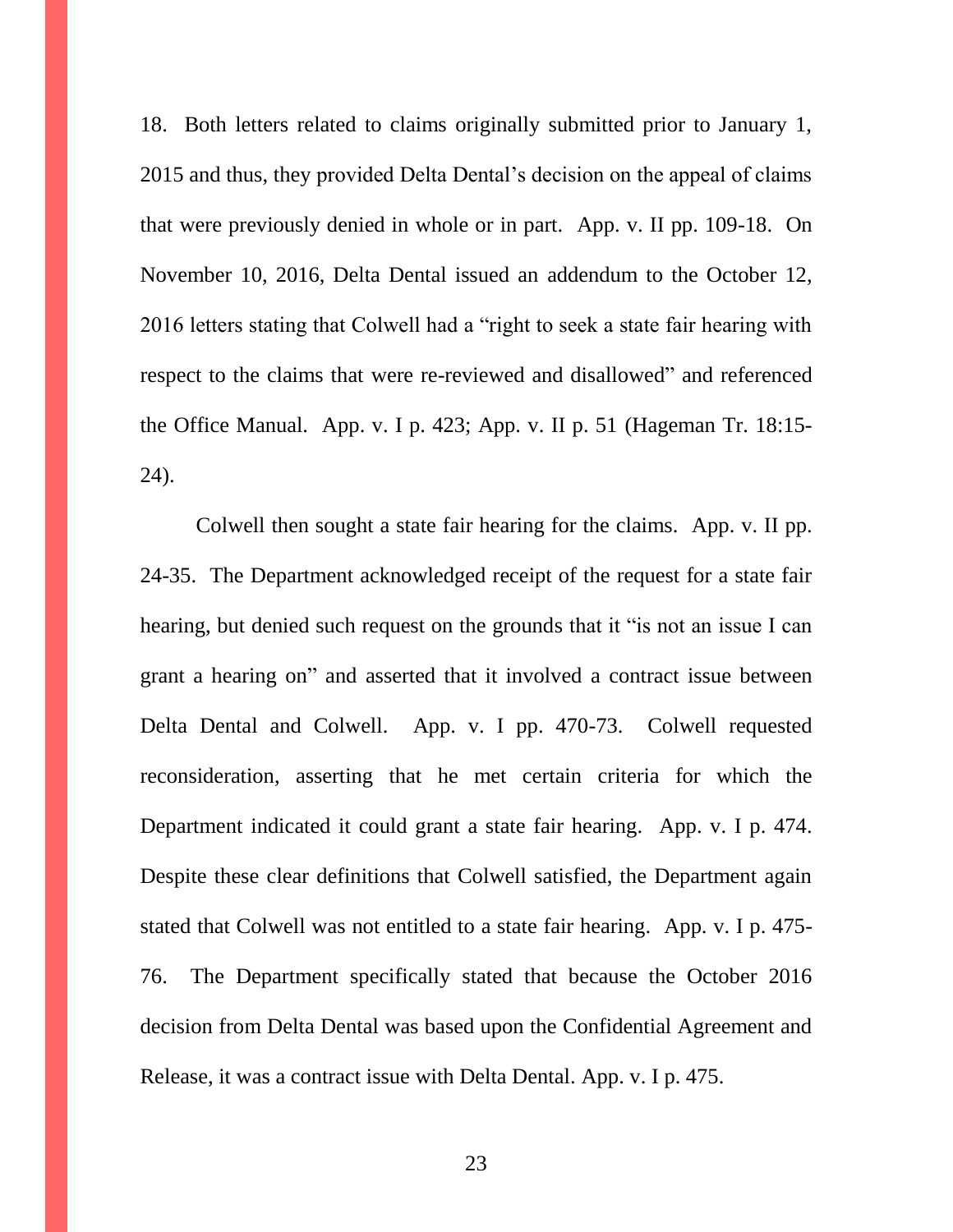#### **ARGUMENT**

#### **I. THE DISTRICT COURT CORRECTLY HELD THAT IOWA CODE SECTION 249A.4(11) REQUIRES THE DEPARTMENT TO PROVIDE COLWELL A STATE FAIR HEARING.**

#### **A. Preservation of Error and Standard of Review.**

Colwell agrees with the Department's assertion that error has been preserved. Colwell does not dispute the Department's general assertions regarding the Court's review under Iowa Code chapter 17A, but he does dispute the Department's assertions with regard to the level of deference to be afforded to the Department. See Department's Brief, Argument § I.

Judicial review of agency actions is governed by Iowa Code section 17A.19. See Iowa Code § 17A.19; Brakke v. Iowa Department of Natural Resources, 897 N.W.2d 522, 530 (Iowa 2017) (citing Kay-Decker v. Iowa State Board of Tax Review, 857 N.W.2d 216, 222 (Iowa 2014)). This Court is to "'apply the standards of section 17A.19(10) to determine if [it] reaches the same results as the district court.'" Id. (quoting Renda v. Iowa Civil Rights Commission, 784 N.W.2d 8, 10 (Iowa 2010)). The District Court may grant relief if the agency's action prejudiced the rights of the petitioner and the agency's action falls within one of the criteria set forth under Iowa Code section 17A.19(10). Id. (citing Renda, 784 N.W.2d at 10).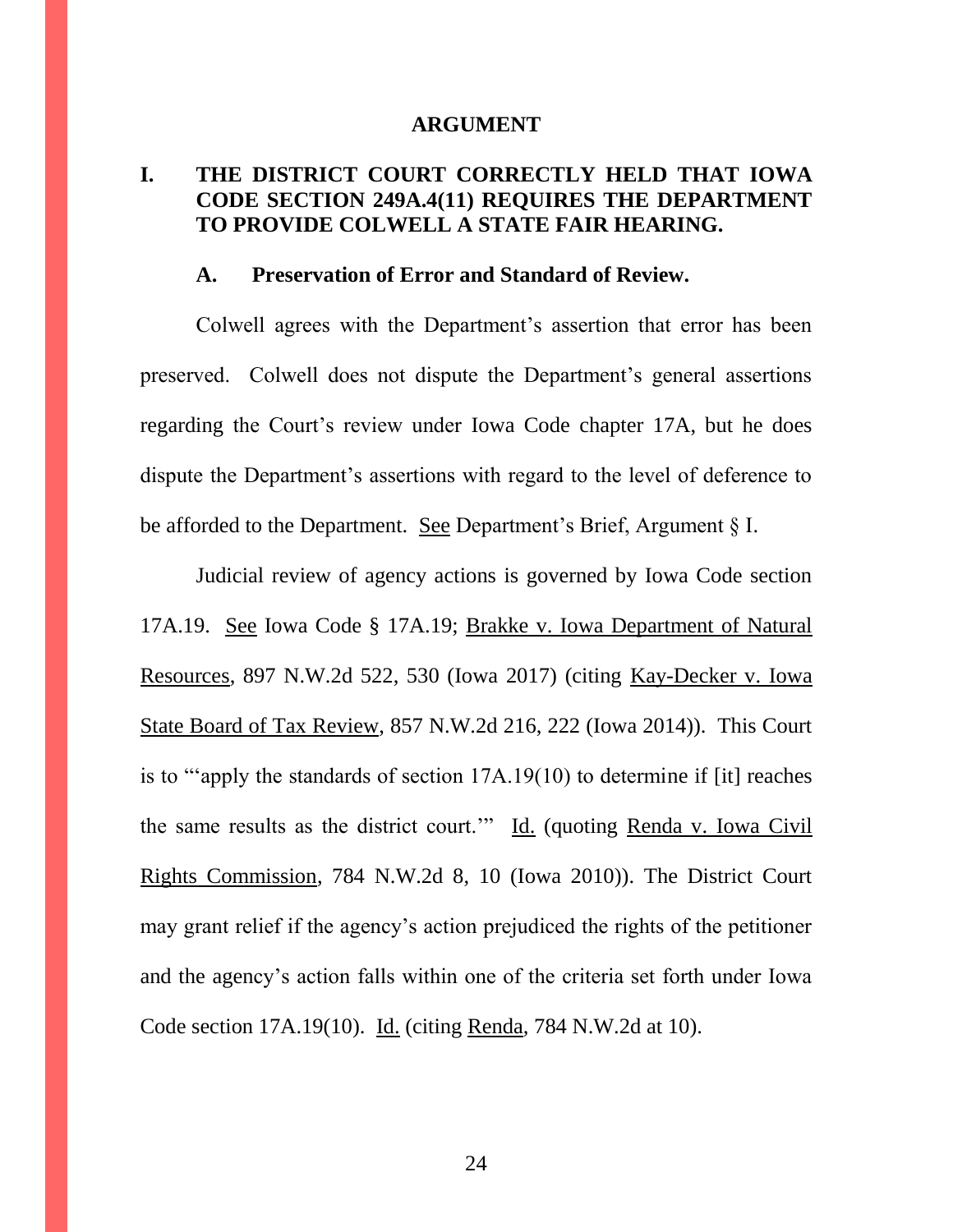Two of the fourteen grounds listed in Iowa Code section 17A.19(10) specifically relate to an agency's interpretation of a provision of law. An agency action may be reversed or modified if it is "[b]ased upon an erroneous interpretation of a provision of law whose interpretation has not clearly been vested by a provision of law in the discretion of the agency." Iowa Code § 17A.19(10)(c). An agency action may also be reversed or modified if it is "[b]ased upon an irrational, illogical, or wholly unjustifiable interpretation of a provision of law whose interpretation has clearly been vested by a provision of law in the discretion of the agency." Id. at § 17A.19(10)(l). This Court has held that the Court is to review "an agency's interpretation of a provision of law under either the highly deferential 'irrational, illogical or wholly unjustifiable' standard, or the nondeferential errors-at-law standard." Iowa Dental Ass'n v. Iowa Insurance Division, 831 N.W.2d 138, 142-43 (Iowa 2013).

Deference is given "only if our legislature clearly vested authority to interpret the provision with the agency." Id. at 143 (citing Iowa Code § 17A.19(10)(c)); Iowa Code § 17A.19(11).Accordingly, in order to determine the appropriate standard of review, the Court must first address whether the agency (in this case, the Department) has been clearly vested with authority to interpret the provision of law at issue. There is no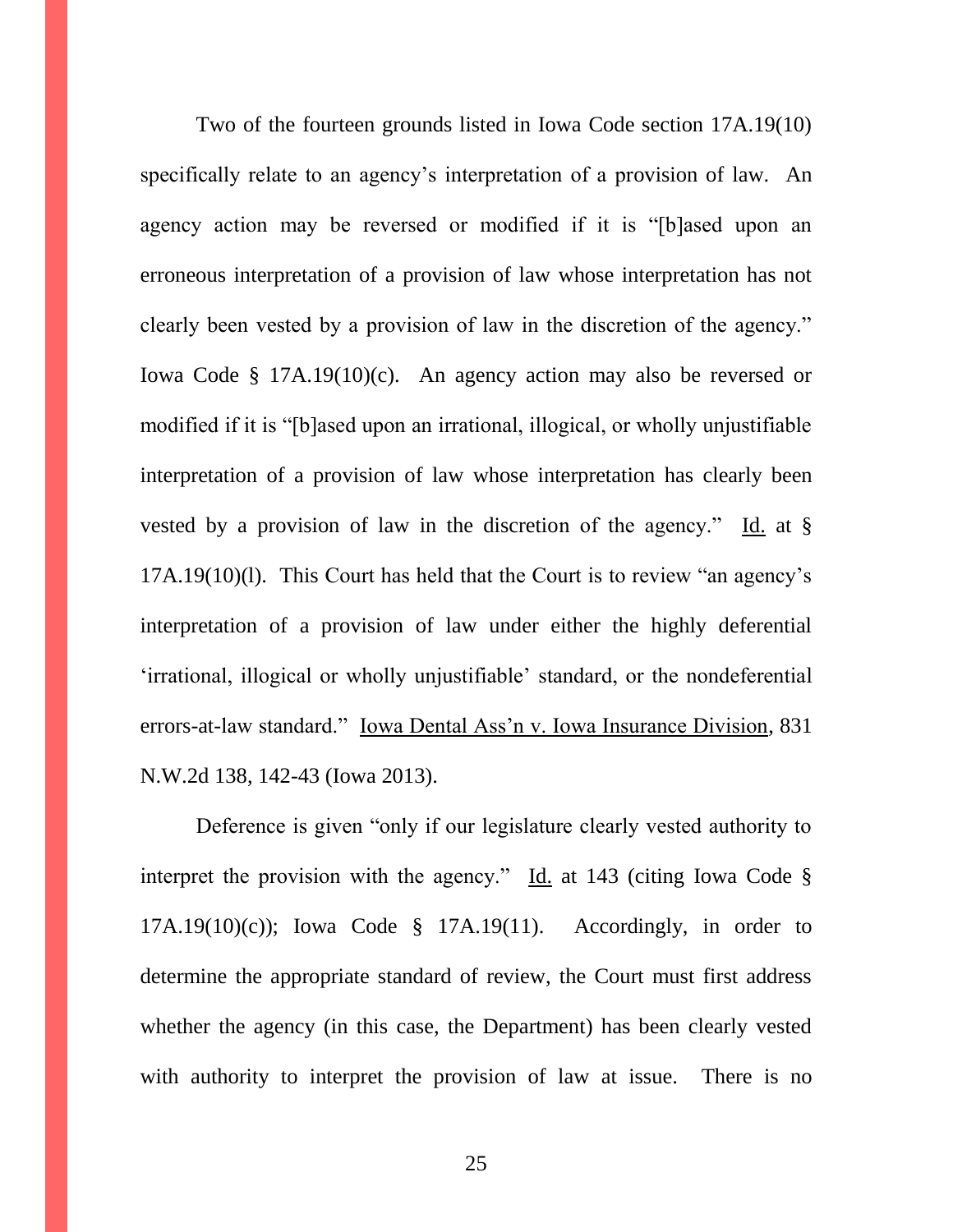provision clearly vesting the Department with discretion to interpret Iowa Code section 249A.4(11). Eyecare v. Department of Human Services, 770 N.W.2d 832, 836 (Iowa 2009) (holding that the Department had not been given discretion to interpret rules and regulations relating to Medicaid). While the Department asserts that its construction should be given "great weight", it admitted in its submissions to the District Court that the Department does *not* have the authority to interpret its own rules and the non-deferential error of law standard should apply. App. v. I p. 111 (December 19, 2017 Tr. 47:6-13) (admitting that the Department "doesn't have the authority to interpret its own rules" and agreeing that the Court decides what the rules mean); see also App. v. I p. 82 (stating in Department's Brief that the Court's standard of review was correction of errors at law). The District Court properly held that the Department had not been provided interpretive powers over the statutory provision at issue and thus, the standard of review was for errors at law. App. v. I pp. 132-33.

To the extent that this dispute also includes interpretation of federal statutes and rules, the Department – who is not clearly vested to interpret its own Medicaid-related statutes and rules – is most certainly not vested with discretion to interpret federal statutes and rules relating to Medicaid. See Perry v. Dowling, 95 F.3d 231, 236 (2d Cir. 1996) (citing Turner v. Perales,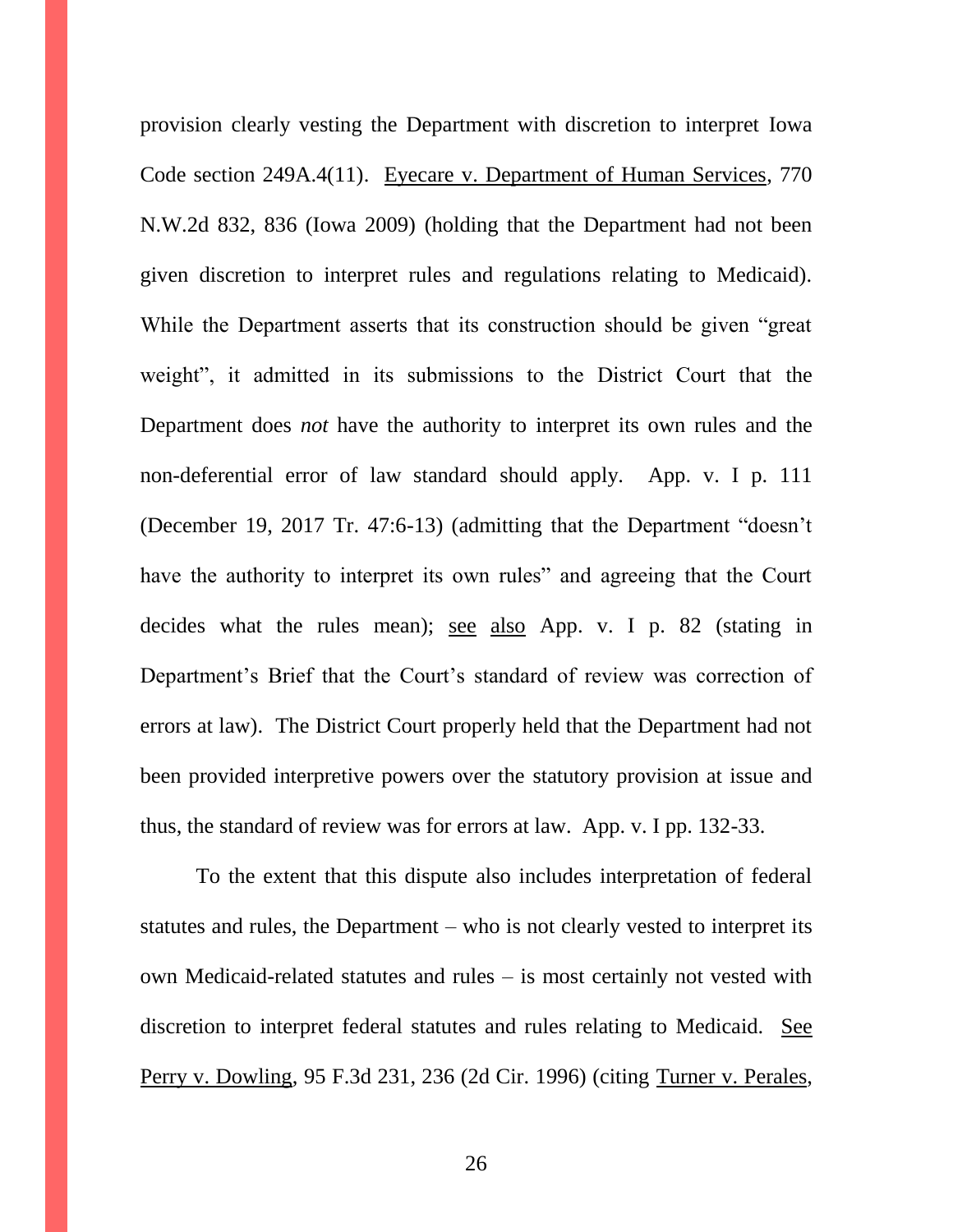869 F.2d 140, 141 (2d Cir. 1989)) (holding that when state agency is involved in interpreting a federal statute, deference is not appropriate). Accordingly, the non-deferential error at law standard applies to the Court's review of the Department's actions in this matter. See Iowa Dental Ass'n, 831 N.W.2d at 143; Iowa Code § 17A.19(11).

Even if the Department's interpretation of the statutory provision is entitled to deference, it is still subject to reversal if it is in violation of any provision of law, if it is irrational, illogical or wholly unjustifiable, if it is deemed to lack any foundation in rational agency policy, and/or if it is "unreasonable, arbitrary or an abuse of discretion." Iowa Code §  $17A.19(10)(b)$ , (i), (k), (l), (m), (n). An agency action is arbitrary or capricious when it is taken without regard to the law or facts of the case, and it is unreasonable when it is clearly against reason and evidence. Dico, Inc. v. Iowa Employment Appeal Board, 576 N.W.2d 352, 355 (Iowa 1998) (citing Soo Line R.R. v. Iowa Department of Transportation, 521 N.W.2d 685, 688-89 (Iowa 1994)). "Unreasonable" is defined as the agency acting '"in the face of evidence as to which there is no room for difference of opinion among reasonable minds…or not based upon substantial evidence.'" Greenwood Manor v. Iowa Department of Public Health, 641 N.W.2d 823, 831 (Iowa 2002) (quoting Citizens' Aide/Ombudsman v. Rolfes, 454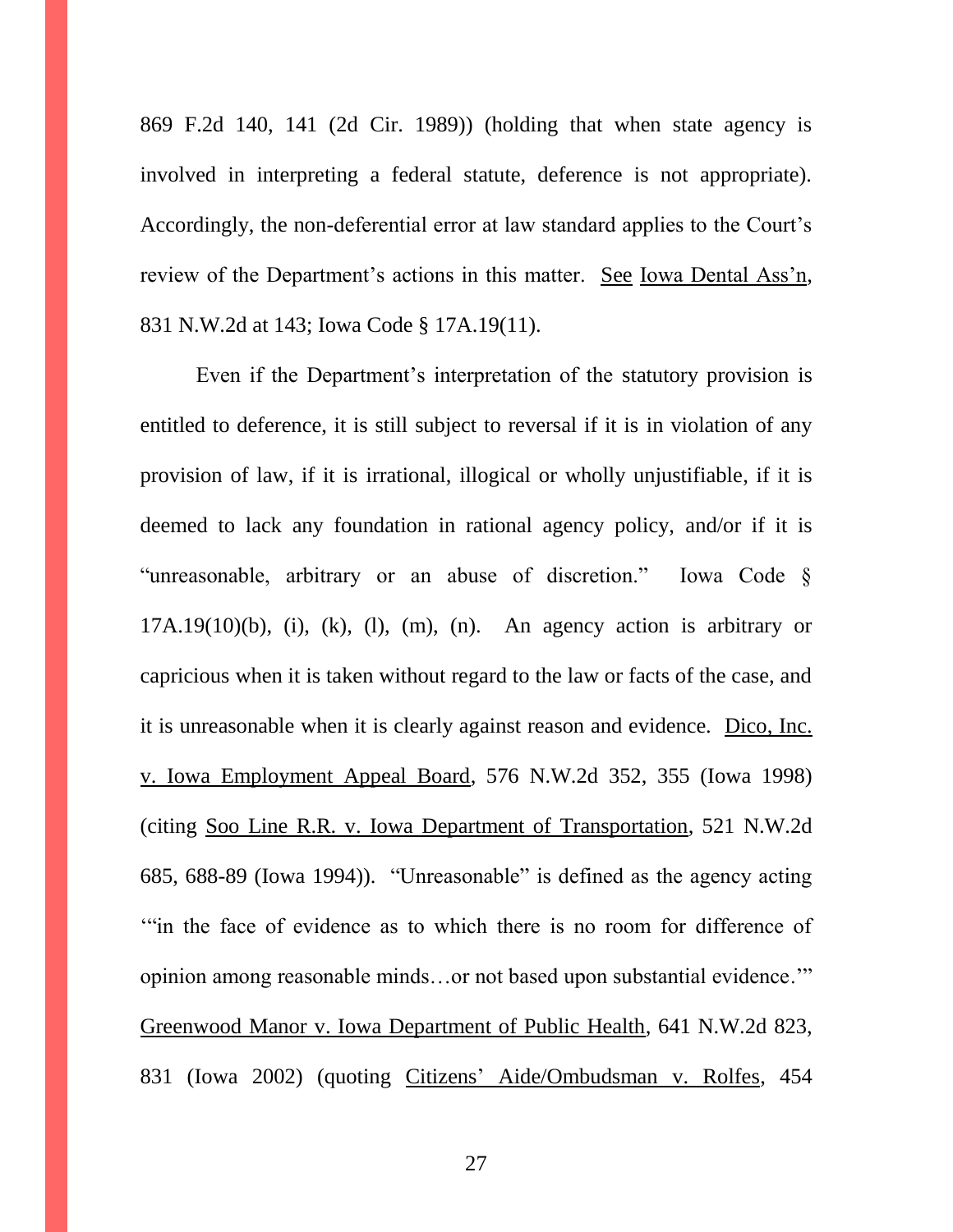N.W.2d 815, 819 (Iowa 1990) (further citation omitted in original)). The Iowa Supreme Court has held that even when giving weight to the agency's interpretation, "the meaning of any statute is always a matter of law to be determined by the court." Birchansky Real Estate, L.C. v. Iowa Department of Public Health, 737 N.W.2d 134, 138-39 (Iowa 2007) (citing City of Marion v. Department of Revenue & Finance, 643 N.W.2d 205, 206 (Iowa 2002)). Accordingly, even under this arguably more deferential standard, the Department's interpretation and application of the statute at issue was properly reversed by the District Court.

Agency actions are also subject to reversal for reasons other than the interpretation or application of law. See Iowa Code § 17A.19(10)(f), (j), (n). The judicial review standards specifically recognize that agency decisions must be supported by substantial evidence in the record when that record is reviewed as a whole. Iowa Code § 17A.19(10)(f). Substantial evidence is defined as "the quality and quantity of evidence that would be deemed sufficient by a neutral, detached and reasonable person, to establish the fact at issue when the consequences resulting from the establishment of that fact are understood to be of serious and great importance." Id. at §  $17A.19(10)(f)(1)$ . This substantial evidence review must involve a "fairly" intensive review of the record to avoid rubber-stamping the agency's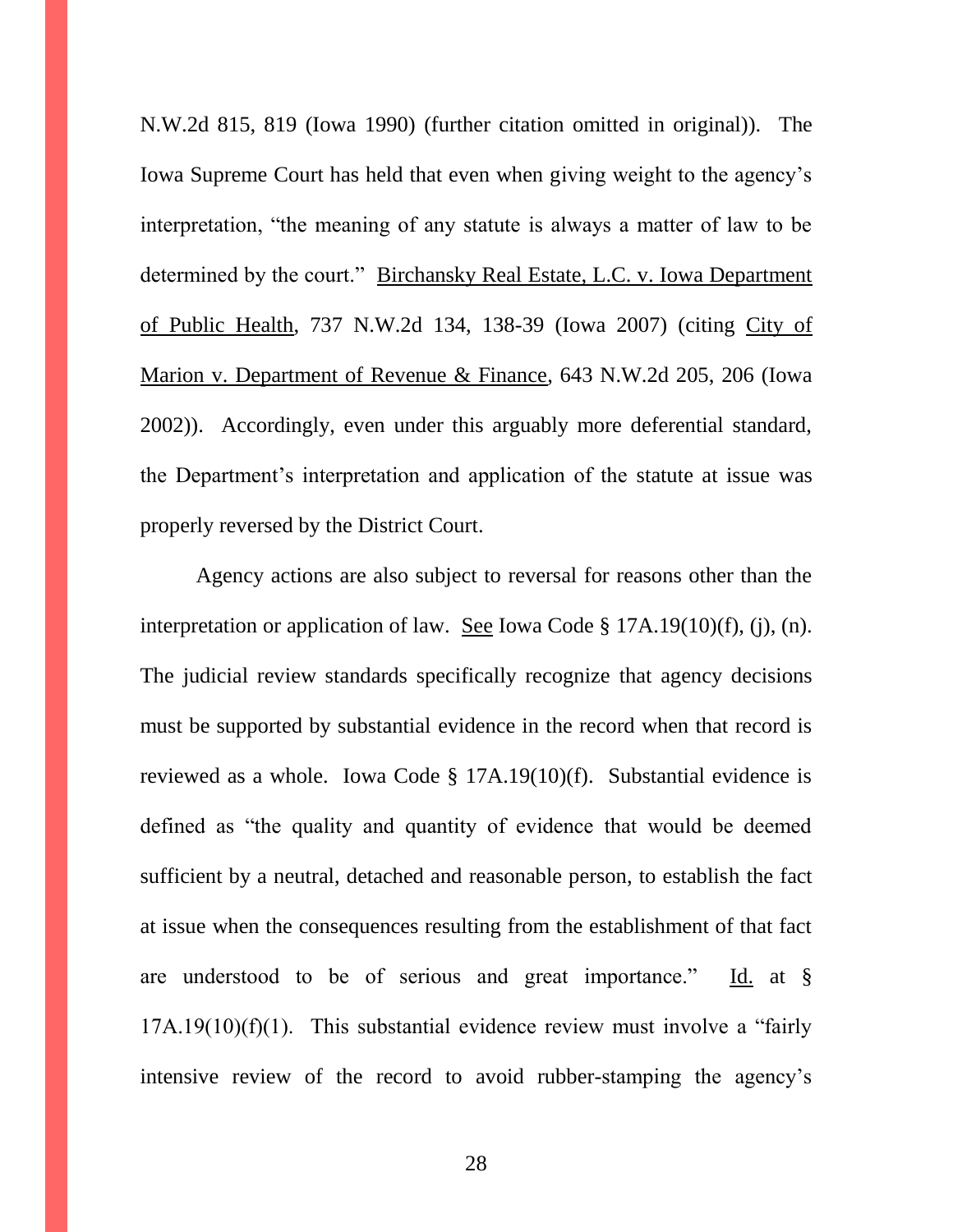finding." Federal Express Corp. v. Mason City Human Rights Commission, 852 N.W.2d 509, 511 (Iowa Ct. App. 2014) (citing Wal-Mart Stores, Inc. v. Caselman, 657 N.W.2d 493, 499 (Iowa 2003)).

In reviewing an agency decision, the Court may also consider whether the agency appropriately considered the information presented to it. Iowa Code  $\S$  17A.19(10)(j). The Court may reverse the decision if during the decision-making process, the Department "did not consider a relevant and important matter relating to the propriety or desirability of the action in question that a rational decision-maker in similar circumstances would have considered prior to" granting the application. Id. Here, the Department did not even assess the relevant statutory provisions or its own rules, let alone the factual information regarding Colwell's request. Accordingly, the District Court properly reversed the Department's decision, albeit on other grounds, in that it failed to consider relevant information and failed to have substantial evidence to support its denial of Colwell's request. Id. at §§  $17A.19(10)(f), (i).$ 

 Accordingly, under these provisions of Iowa Code section 17A.19(10), the Department's action in denying Colwell's request for a state fair hearing was properly reversed. The District Court's decision should be upheld.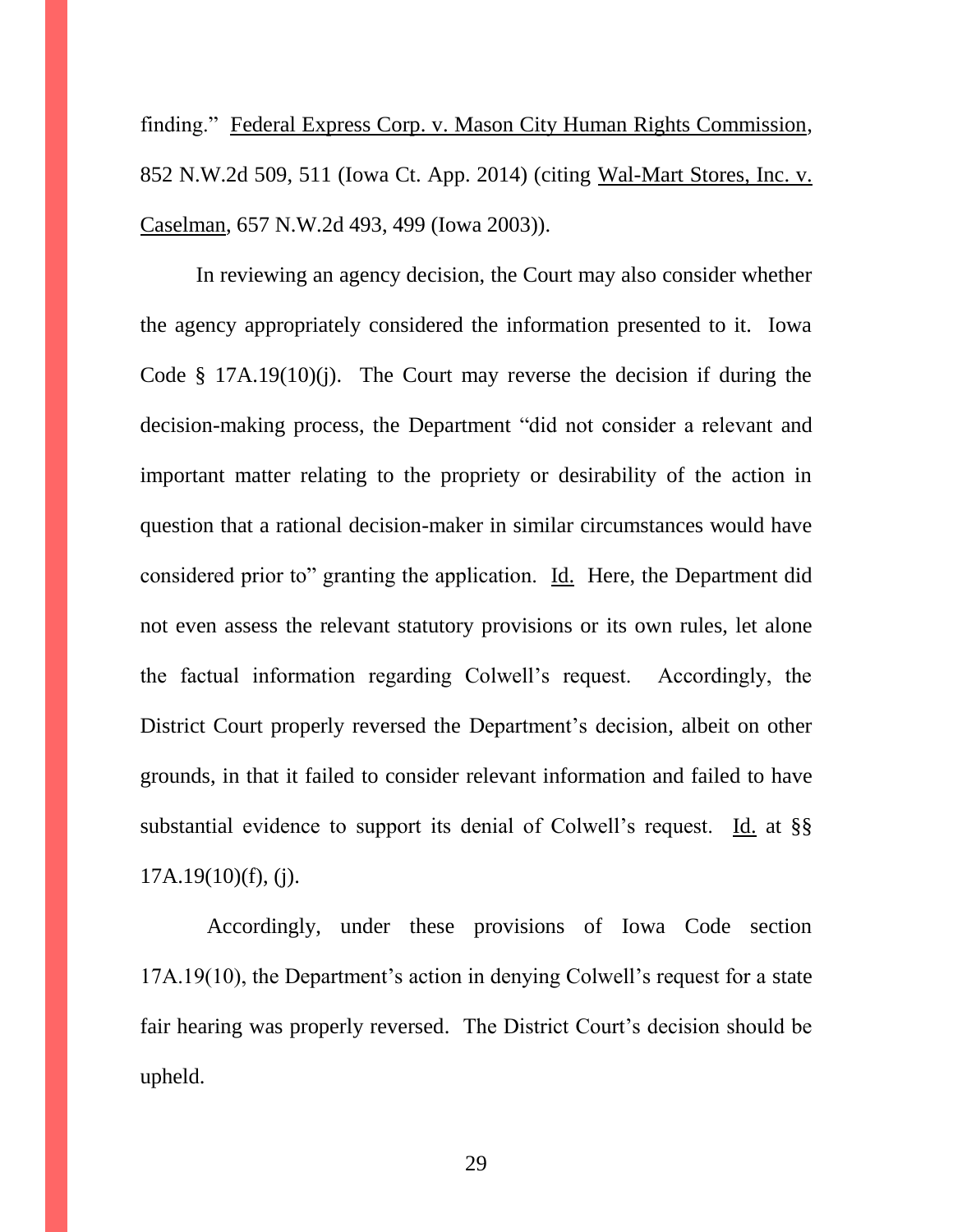#### **B. The District Court Appropriately Held that Iowa Code Section 249A.4(11) Allows and Requires a Review Mechanism for Providers.**

The District Court held that Iowa Code section 249A.4(11), which states as follows, "allows and requires" the Department to create a review mechanism for providers:

[T]he director [of the Department] is hereby specifically empowered and directed to…(11) Shall provide an opportunity for a fair hearing before the department of inspections and appeals to an individual whose claim for medical assistance under this chapter is denied or is not acted upon with reasonable promptness. Upon completion of a hearing, the department of inspections and appeals shall issue a decision which is subject to review by the [D]epartment.

Iowa Code § 249A.4(11); App. v. I p. 134. The Court held that while

"reasonable minds could differ" as to the meaning of the terms "individual"

and "claim for medical assistance", Colwell, as a provider, was within the

scope of Iowa Code section 249A.4(11):

Iowa Code section 249A.2 provides definitions [of] the terms used in section 249A.4(11). It defines "medical assistance" as "payment of all or part of the costs of care and services made in accordance with Tit. XIX of the federal Social Security Act and authorized pursuant to this chapter." Similarly, the term "individual" appears in the definition of "provider", denoting "providers" like Dr. Colwell to be individuals within the meaning of the Chapter. Dr. Colwell is one such individual, seeking payment for services he provided under Title XIX of the federal Social Security Act. He satisfies the requirement of being an individual with a claim for medical assistance of his own right. The mandate of Iowa Code section 249A.4(11) embraces Dr. Colwell. With this information, the meaning of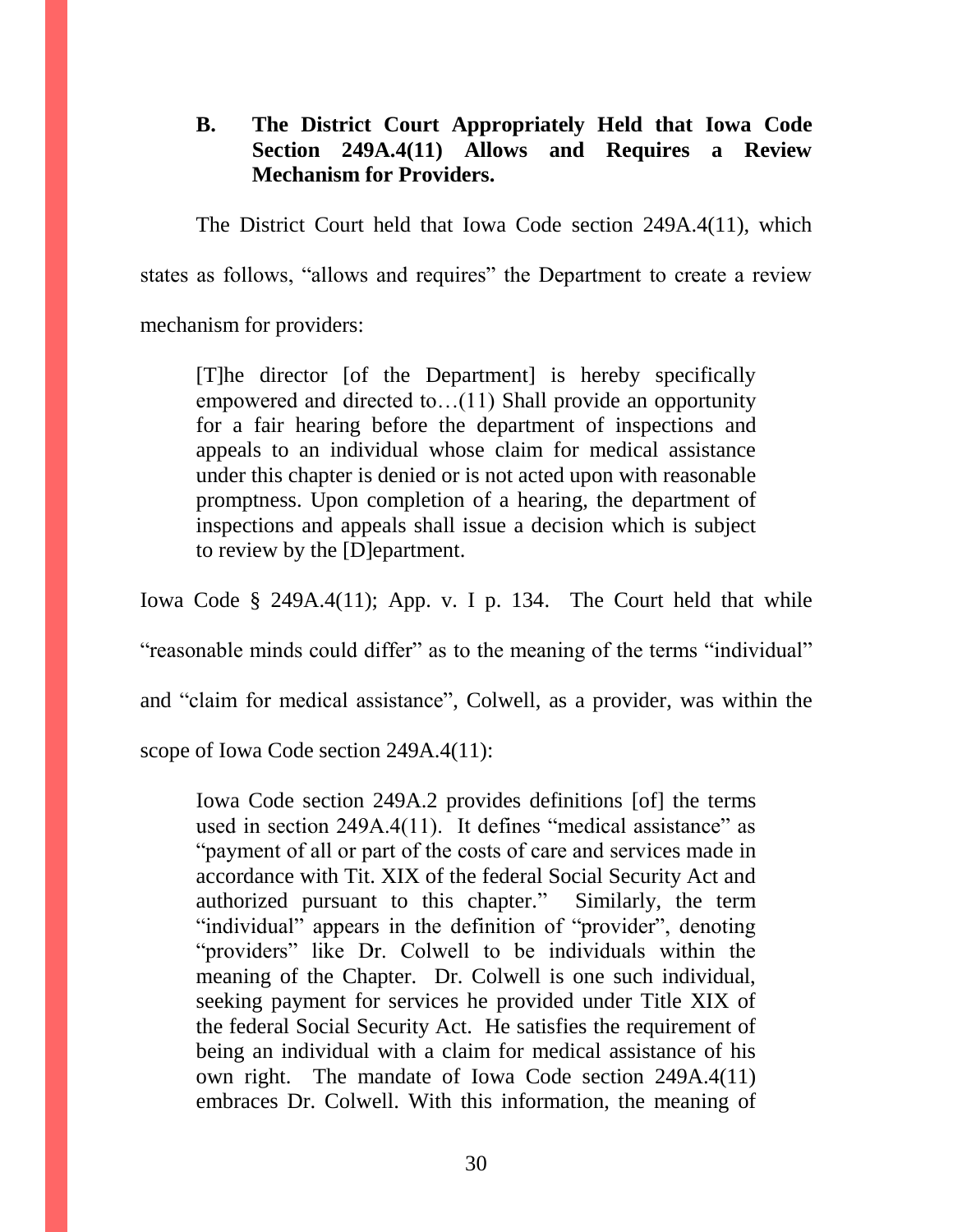Iowa Code section 249A.4(11) can be parsed as follows: the Director of Human Services must "provide an opportunity for a fair hearing…to an individual (e.g. provider) whose claim for medical assistance (i.e. payment) under this chapter is denied."

App. v. I pp. 135-36 (citing Iowa Code §§ 249A.2(7), 249A.2(12),  $249A.4(11)$ .

The Department asserts that the District Court's "parsing" of Iowa Code section 249A.4(11) should be rejected and that such provision applies only to Medicaid members rather than providers. See Department's Brief, Argument § I, at pp. 13-17.<sup>2</sup> The Department does not, however, engage in any statutory analysis or otherwise reject the provisions the Court relied upon in Iowa Code chapter 249A to support its conclusion. Rather, the Department baldly asserts that the logic does not apply in a managed care scenario and "unnecessarily fetters the Department's ability to modernize its Medicaid program." Department's Brief, p. 14.

 $\overline{a}$ 

<sup>&</sup>lt;sup>2</sup> In general support of this assertion, the Department cites to  $Goldberg$  v. Kelly, 397 U.S. 254 (1970). In that case, the United States Supreme Court addressed the issue of the termination of cash benefits, whether a pretermination hearing was required and if so, the requirements of such hearing. Id. at 255-56. The Court did not address dental benefits nor did it address payments to providers. See id. At least one court has called into question some of the specific findings in Goldberg due to substantial legislative changes made in 1996 to the relevant provisions. See State ex. rel. K.M. v. West Virginia Department of Health & Human Services, 575 S.E.2d 393, 402 (W. Va. 2002).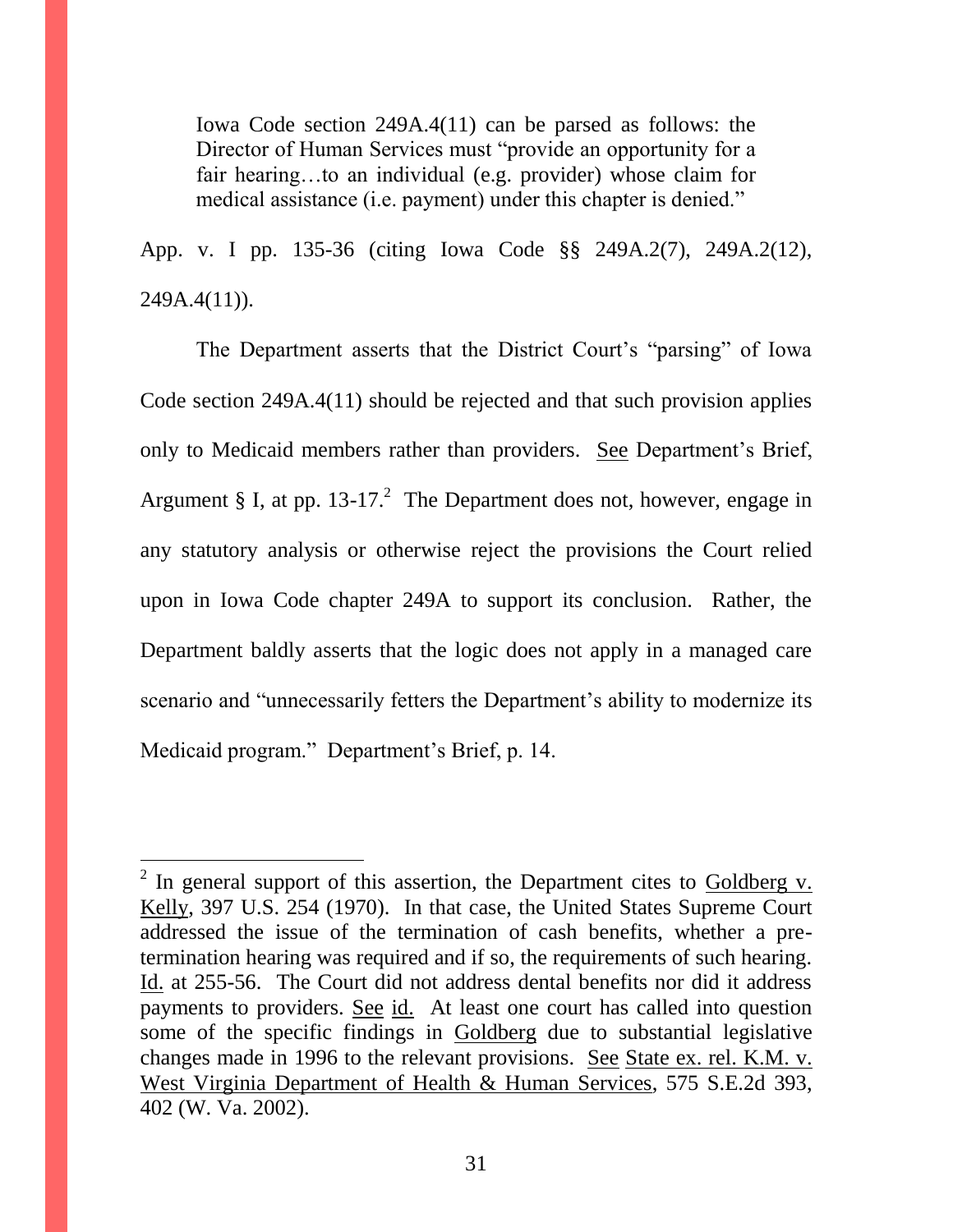As the District Court recognized, the specific words used in Iowa Code section 249A.4(11) and defined within Iowa Code section 249A.2 lead to the conclusion that providers fall within the scope of the hearing requirement. See Office of Consumer Advocate v. Iowa Utilities Board, 744 N.W.2d 640, 643 (Iowa 2008) (citing State v. Snyder, 634 N.W.2d 613, 615 (Iowa 2001)) (providing that the rules of statutory construction do not permit courts to search for meaning beyond express terms). In identifying who is entitled to a state fair hearing, the legislature chose to use the term "an individual." Iowa Code § 249A.4(11). It did not specifically define this term, but it chose to use the same term in defining the word "provider": "an *individual*, firm, corporation, association, or institution which is providing or has been approved to provide medical assistance to recipients under this chapter." Id. at § 249A.2(12) (emphasis added).

Notably, the legislature did not choose a more restrictive and specifically defined term  $-$  recipient  $-$  to identify who is entitled to a state fair hearing. See id. at §§ 249A.4(11), 249A.2(13). Iowa Code section 249A.2(13) defines "recipient" as "a person who receives medical assistance under this chapter." Id. at  $\S$  249A.2(13). By choosing the broader term "individual" instead of "recipient", the legislature signaled its intent to allow for a broader class of individuals besides Medicaid recipients to have the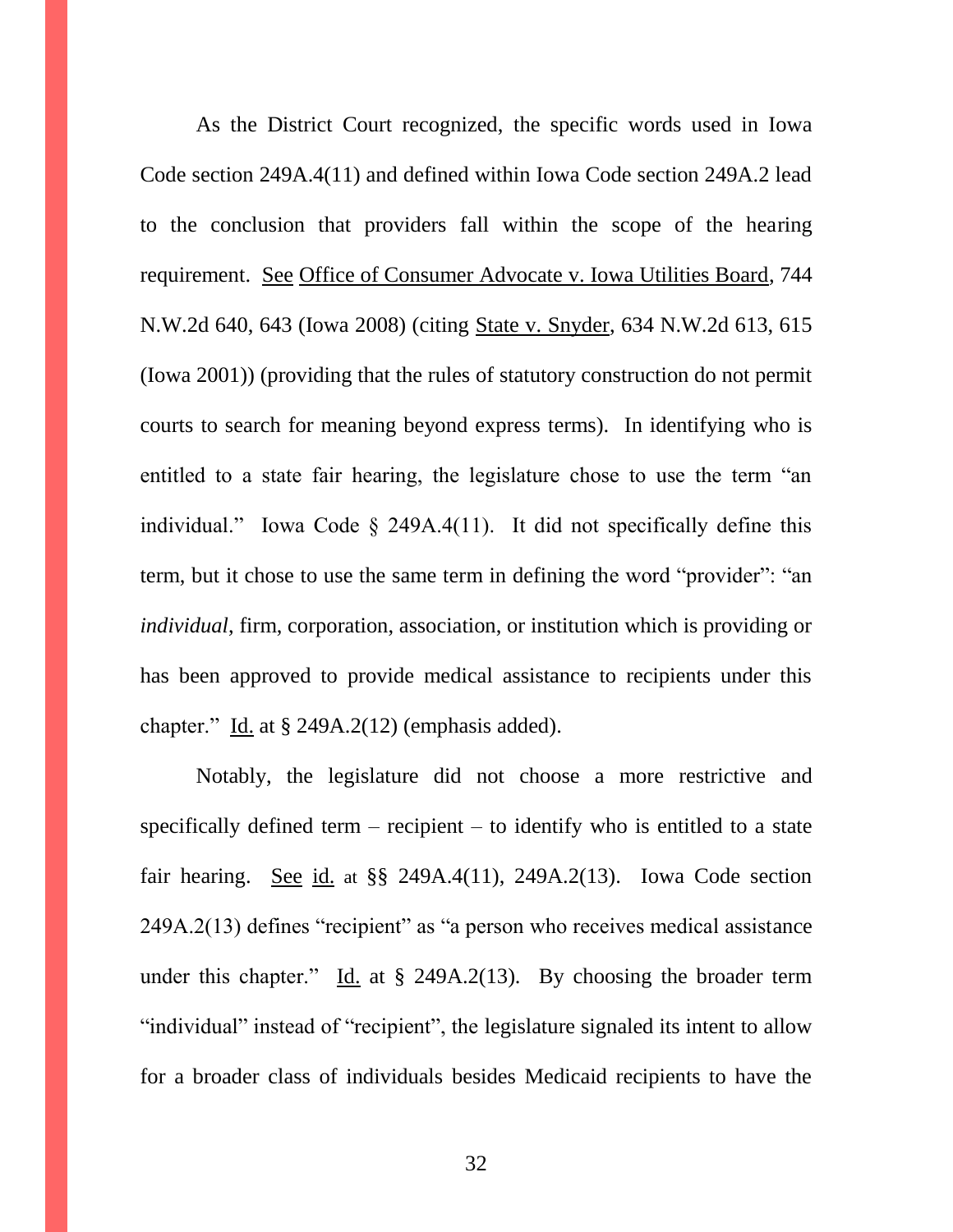ability to request a state fair hearing. See Auen v. Alcoholic Beverages Division, 679 N.W.2d 586, 590 (Iowa 2004) (citing Painters & Allied Trades Local Union v. City of Des Moines, 451 N.W.2d 825, 826 (Iowa 1990)) ("We determine legislative intent from the words chosen by the legislature, not what it should or might have said."). If the legislature wanted to limit this provision to recipients, it could have used such language. See State v. Wagner, 596 N.W.2d 83, 87-88 (Iowa 1999)) ("We assume the legislature intends different meanings when it uses different terms in different portions of a statute. If the legislature wanted to refer to annual payments in both qualifications, it could have done so.") Accordingly, the District Court's analysis of Iowa Code section 249A.4(11) is supported by the language of the statute itself as well as the legislature's choice not to use another, more limited term available to it. See id. The Department cannot escape this conclusion under the auspices of modernizing Medicaid or for other public policy reasons. See id. at 88 (citing 1 Norman J. Singer, Sutherland Statutory Construction § 2.01, at 15 ( $5<sup>th</sup>$  ed. rev. vol. 1994)) ("Once the legislature has spoken, the court's role is to give effect to the law as written, not to rewrite the law in accordance with the court's view of the preferred public policy…. Therefore, it would be inappropriate for this court to rely on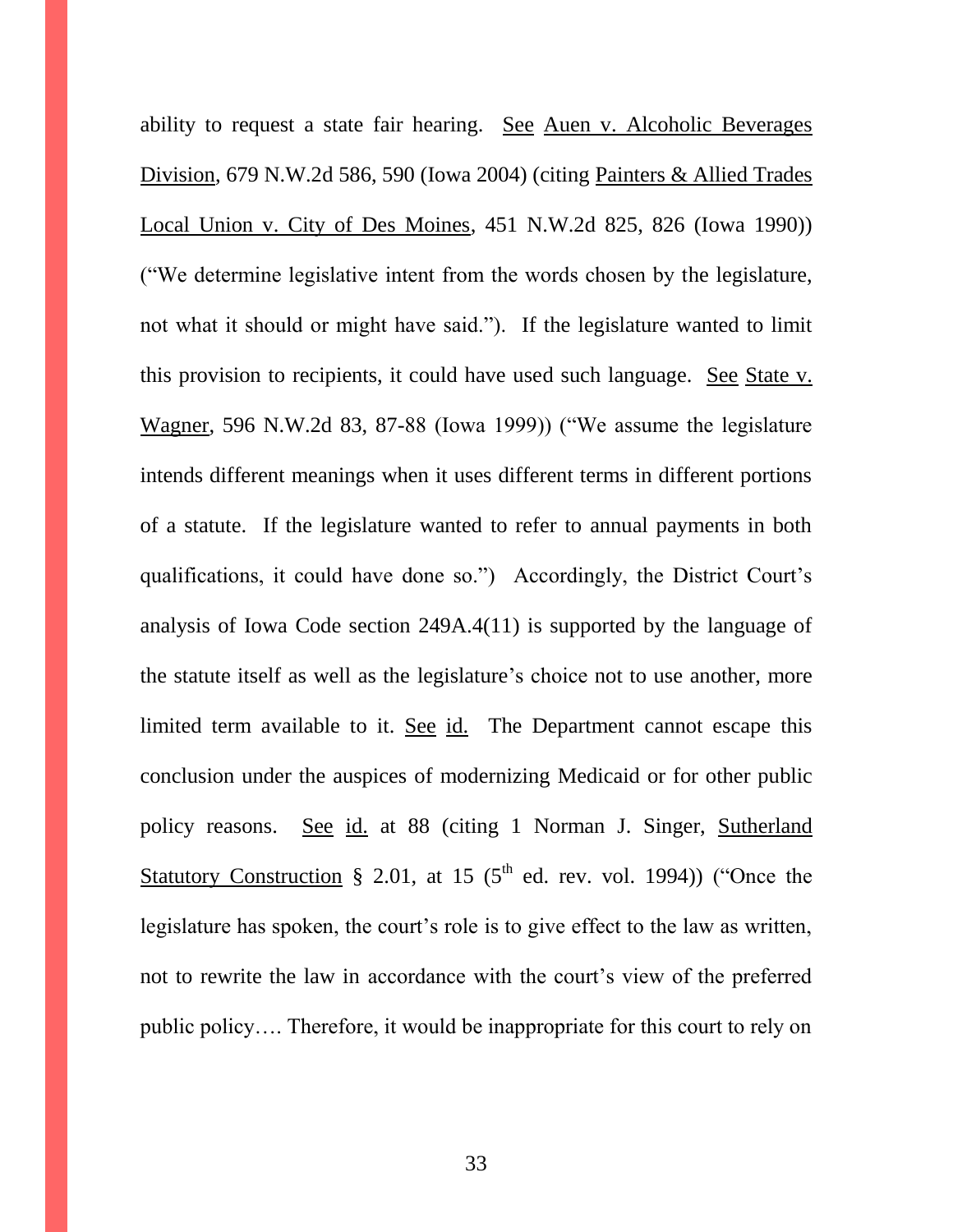the State's notion of the best public policy to rationalize an inference that the legislature surely intended to expand the State's territorial jurisdiction.").

The Department cites to the United States' Health and Human Services Secretary's interpretation of a similar federal provision and misleadingly cites to an Iowa Supreme Court case to assert that the interpretation is entitled to great weight. See Department's Brief, pp. 15-16. This assertion does not withstand scrutiny. First, even though the federal agency asserted that its own regulation does not require independent provider rights to challenge managed care organization decisions, it specifically recognized that a state is not prohibited from granting providers an independent right. See 66 Fed. Reg. 6228-01 at 6343, 2001 WL 42230 (Jan. 19, 2001) ("However, this regulation does not prohibit a state from granting providers the right to challenge" managed care organization "decisions affecting them."). Second, contrary to the Department's assertion, the Iowa Supreme Court's decision in Pippen v. State, 854 N.W.2d 1 (Iowa 2014) does not require this Court to give such analysis "great weight." Pippen specifically referred to "decisions and interpretations of federal courts" – not federal agencies. Id. at 30. Additionally, the Department failed to include the entire quote from Pippen, thereby changing the meaning of the Court's holding: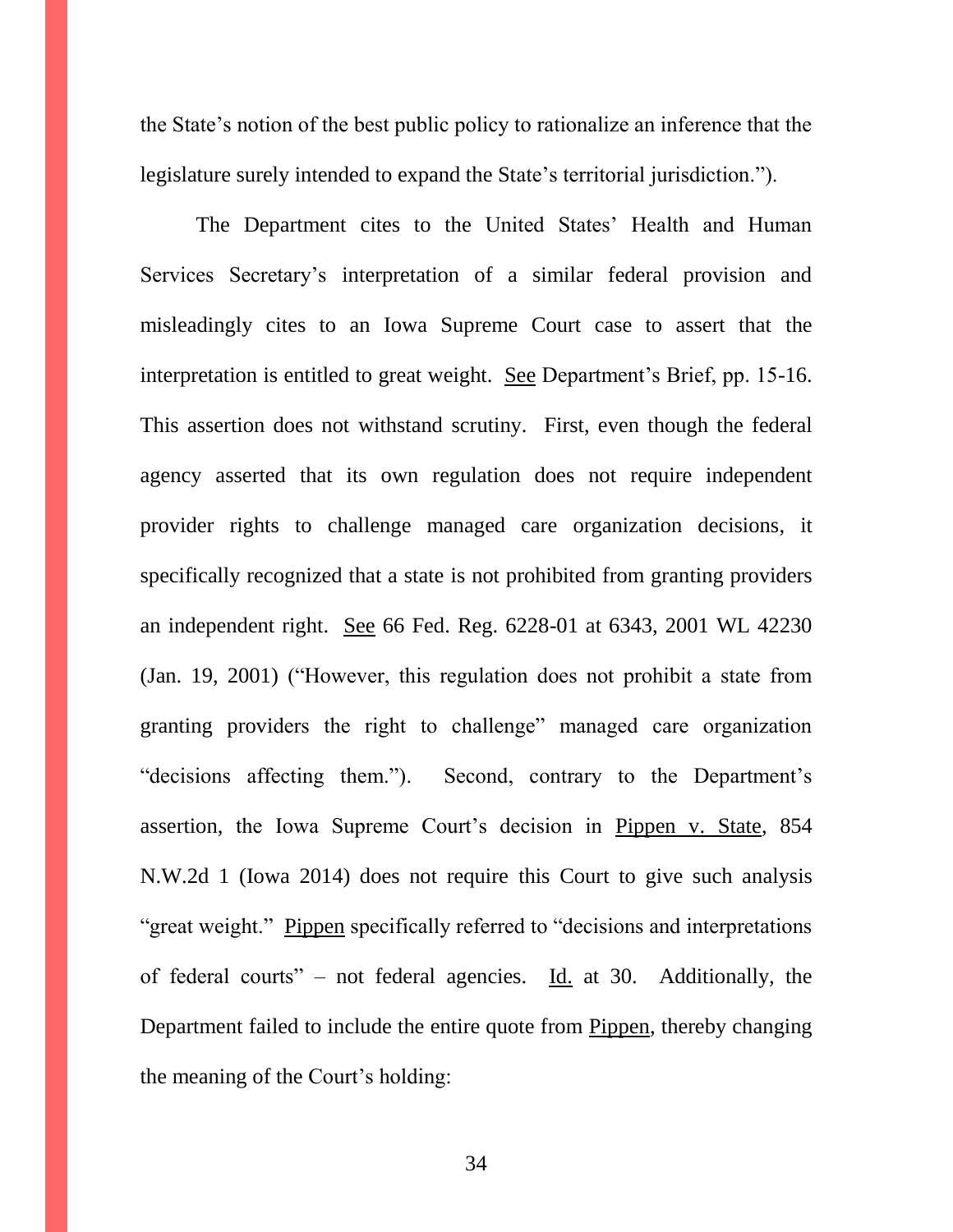Although decisions and interpretations of federal courts may be illustrative and instructive to state courts in construing statutes patterned after those enacted by Congress and entitled to great weight in determining construction to be given the same phrase in subsequently enacted state statutes, *they are neither conclusive nor compulsory*, especially when it appears earlier statutes substantially similar have also been enacted in other states.

Id. (emphasis added). Accordingly, even if this was a federal court holding interpreting the federal statute, such holding would not be conclusive or compulsory on this Court. See id.

Thus, the District Court's determination that Iowa Code section 249A.4(11) requires and allows the Department to provide a review mechanism to providers is supported by the clear language in Iowa Code section 249A.4(11), the definitions provided within Iowa Code chapter 249A and general statutory construction principles. The District Court's determination should be upheld.

#### **II. THE DISTRICT COURT CORRECTLY HELD THAT THE DEPARTMENT'S RULES PROVIDE COLWELL A RIGHT TO A STATE FAIR HEARING INDEPENDENTLY AND/OR AS A REPRESENTATIVE OF HIS PATIENTS.**

#### **A. Preservation of Error and Standard of Review.**

Colwell agrees with the Department's assertion that this argument has been preserved. The Department restates the same standard of review as its argument pertaining to the statutory analysis. See Department's Brief,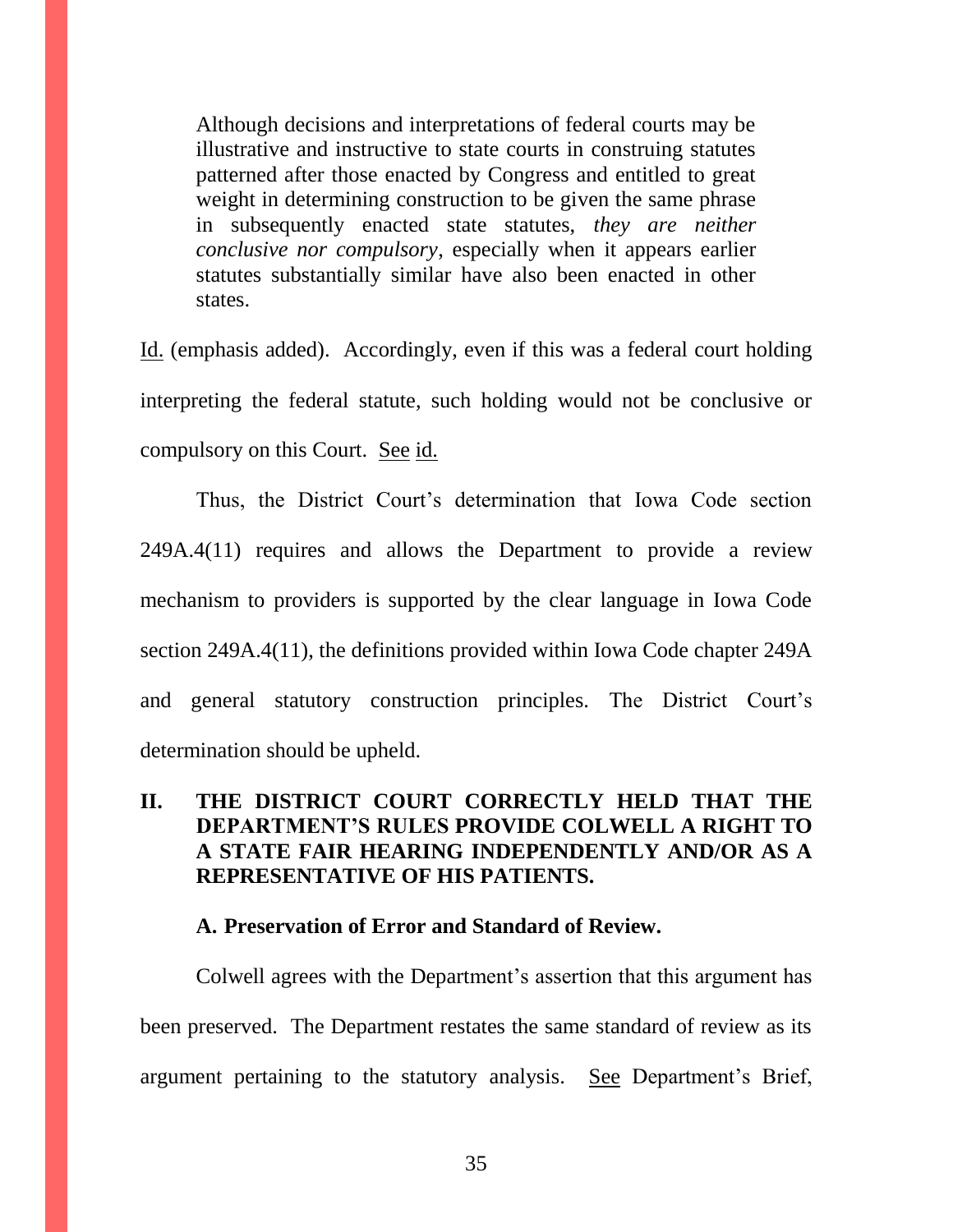Argument §§ I, III. For the same reasons stated above, Colwell does not agree with the Department's assertions regarding the level of deference. See Argument, § I.A.

The standard of review under Iowa Code section 17A.19(10) applies to provisions of law, which includes administrative rules. See Evercom Systems, Inc. v. Iowa Utilities Board, 805 N.W.2d 758, 763 (Iowa 2011) (stating that "provision of law" includes agency rules); see Argument §, I.A (describing review of claims under Iowa Code section 17A.19(10)(c) and (l)). The Department's assertion that its construction should be given weight is contrary to the Iowa Supreme Court's pronouncement in Eyecare v. Department of Human Services:

Iowa Code section 249A.4 empowers the director of [the Department] to adopt rules regarding reimbursement for medical and health services for Medicaid patients. [The Department] argues because the legislature has given them broad or sole authority to run the Medicaid program, it has the power to interpret its own rules and regulations. However, the statute does not clearly give [the Department] the authority to interpret its rules and regulations. See State v. Public Employment Relations Board, 744 N.W.2d 357, 360 (Iowa 2008) (finding the power to enact, implement, and administer rules and regulations is not the same as the power to interpret them); Mosher v. Department of Inspections & Appeals, 671 N.W.2d 501, 509 (Iowa 2003) (finding "general regulatory authority… does not qualify as legislative delegation of discretion" to the agency). As the legislature has not clearly vested [the Department] with the authority to interpret its rules and regulations, we will not defer to [the Department]'s interpretation. Therefore, our review of [the Department]'s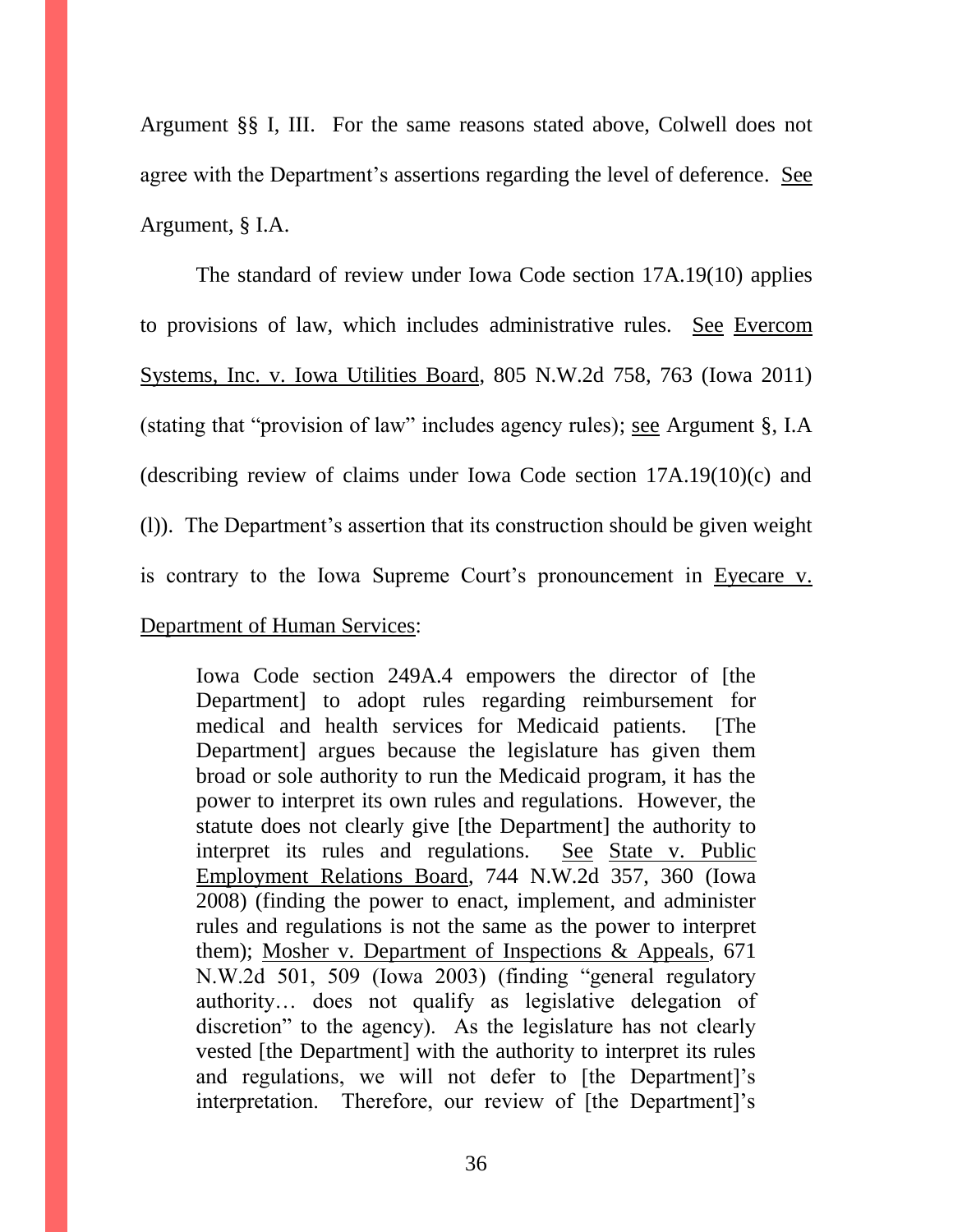interpretation of its rules and regulations is for correction of errors at law.

Eyecare, 770 N.W.2d at 836 (citing Iowa Code  $\S$  17A.19(10)(c)). The Court has long recognized that it is not bound by an agency's interpretation of an administrative rule, and the meaning of a rule interpreting a statute is for the court to decide. Office of Consumer Advocate, 744 N.W.2d at 643; Hollinrake v. Iowa Law Enforcement Academy, 452 N.W.2d 598, 601 (Iowa 1990). As the District Court held, the Court must not to give deference to an agency's interpretation when the interpretation is plainly inconsistent with the rule. Des Moines Independent Community School District v. Department of Job Service, 376 N.W.2d 605, 609 (Iowa 1985) (citing Sommers v. Iowa Civil Rights Commission, 337 N.W.2d 470, 475 (Iowa 1983)); App. v. I p. 136.

The Department admitted to the District Court that it has not been given interpretive powers and thus, the error at law standard should apply. App. v. I pp. 82, 111 (December 19, 2017 Tr. 47:6-13). Accordingly, the District Court correctly held that the Department's interpretation is not entitled to deference and is subject to the error at law standard. App. v. I p. 136.

Even if the Department were entitled to deference, its denial is still subject to reversal if it is in violation of any law, irrational, illogical or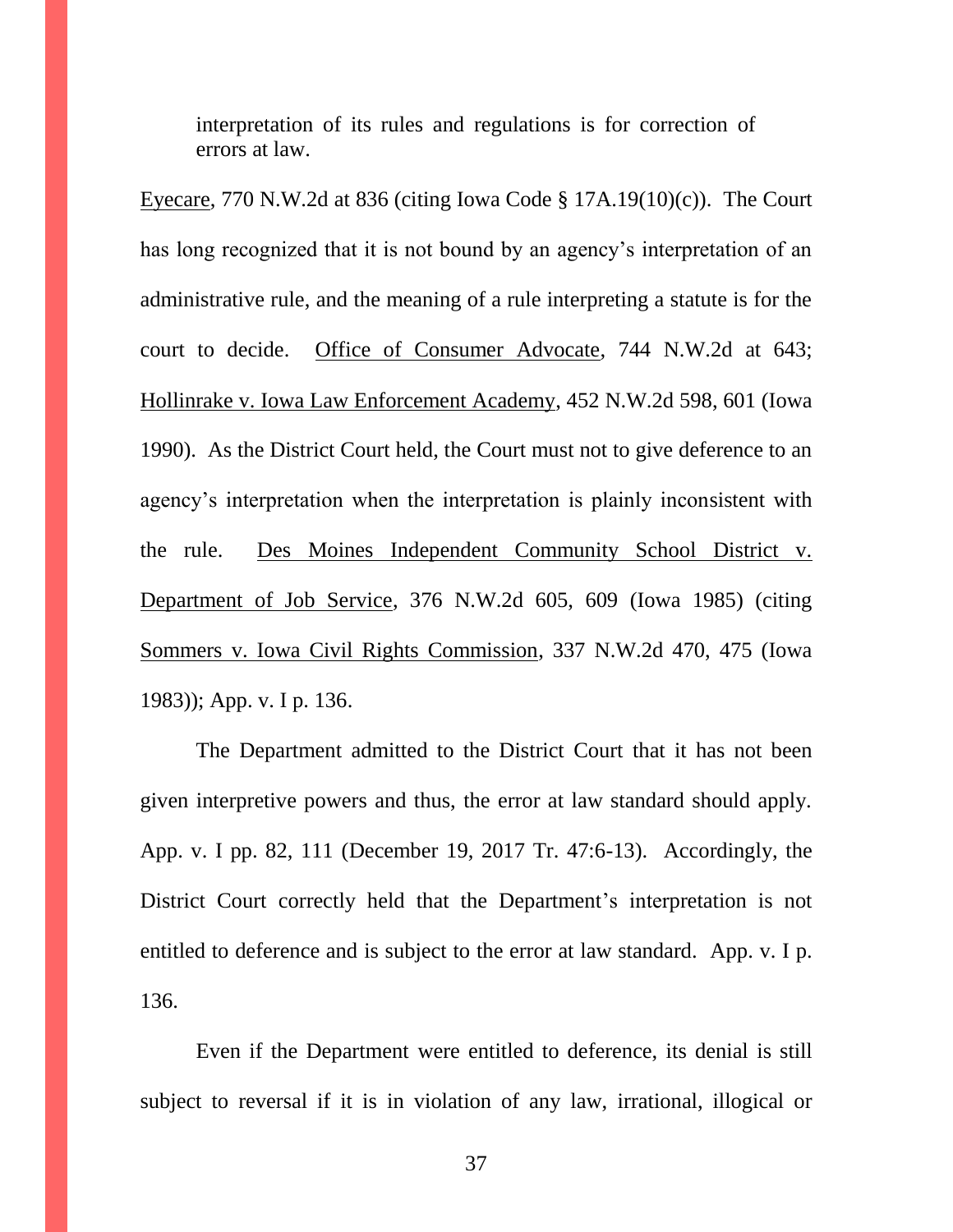wholly unjustifiable, lacks foundation in rational agency policy and/or is "unreasonable, arbitrary or an abuse of discretion." Iowa Code §  $17A.19(10)(b),(i), (k), (l), (m), (n)$ . Agency action is arbitrary or capricious when it is taken without regard to the law or facts of the case, and it is unreasonable when it is clearly against reason and evidence. Dico, Inc., 576 N.W.2d at 355 (citing Soo Line R.R., 521 N.W.2d at 688-89); see also Greenwood Manor, 641 N.W.2d at 831 (defining unreasonable as acting "in the face of evidence as to which there is no room for difference of opinion…or not based upon substantial evidence").

Agency actions must also be consistent with a rule and/or prior practices and precedents of the agency and within the scope of the agency's authority. Id. at  $\S$ § 17A.19(10)(b), (g), (h). As set forth more fully below, the Department's denial of Colwell's request for a hearing is inconsistent with the Department's own rules as well as the practices and precedents set forth in contracts and manuals that it expressly approves. Furthermore, because the Department's denial is not based upon the administrative rules that apply to the Dental Wellness Plan, such denial is not within the scope of its authority.

## **B. The Department's Rules Provided Colwell an Independent Right to a State Fair Hearing.**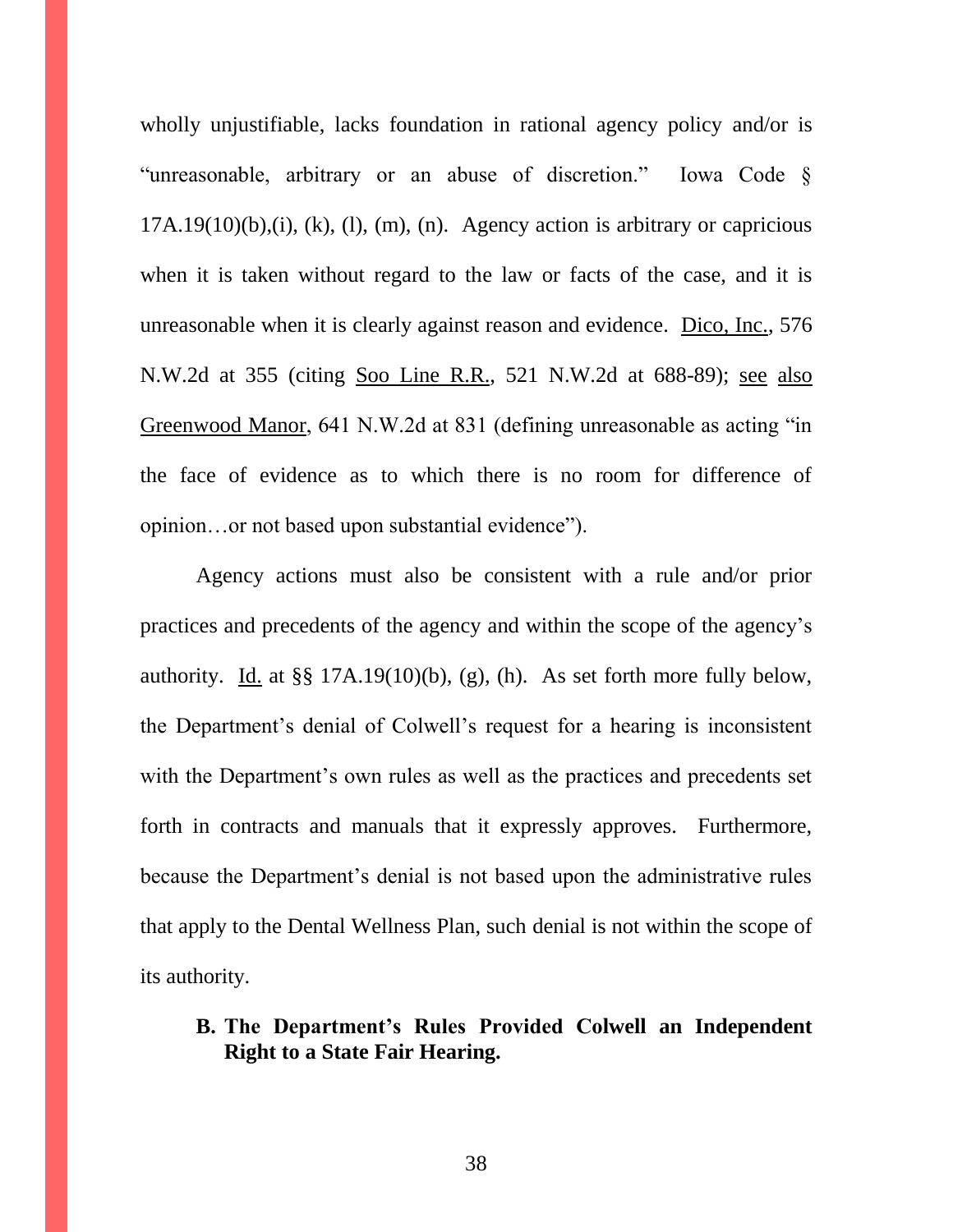Even if the Department is not *required* by Iowa Code section 249A.4(11) to give providers a state fair hearing, the Department can certainly choose to do so through its duly enacted administrative rules. Iowa Code § 249A.4(11); 66 Fed. Reg. 6228-01 at 6343, 2001 WL 42230 (Jan. 19, 2001) (providing that the federal regulation does not prohibit a state from granting providers the right to administratively challenge managed care organization decisions affecting them). The District Court correctly held that the Iowa Administrative Code sections in effect at the time provide both for Cowell independently and a representative of a patient to pursue state fair hearings. App. v. I pp. 136-44. In its Brief, the Department's only argument – without any citation to authority – is that the appeal right is only for the Medicaid member. See Department's Brief, Argument § III. This assertion does not hold up even under the most basic analysis of the rules' language. See Hollinrake, 452 N.W.2d at 601 (citations omitted) (providing that the rules of construction pertaining to statutes also apply to administrative rules); Office of Consumer Advocate, 744 N.W.2d at 43-44 (citations omitted) (providing that courts look at the express terms used and presume that they are used in their "ordinary and usual sense with the meaning commonly attributed to them").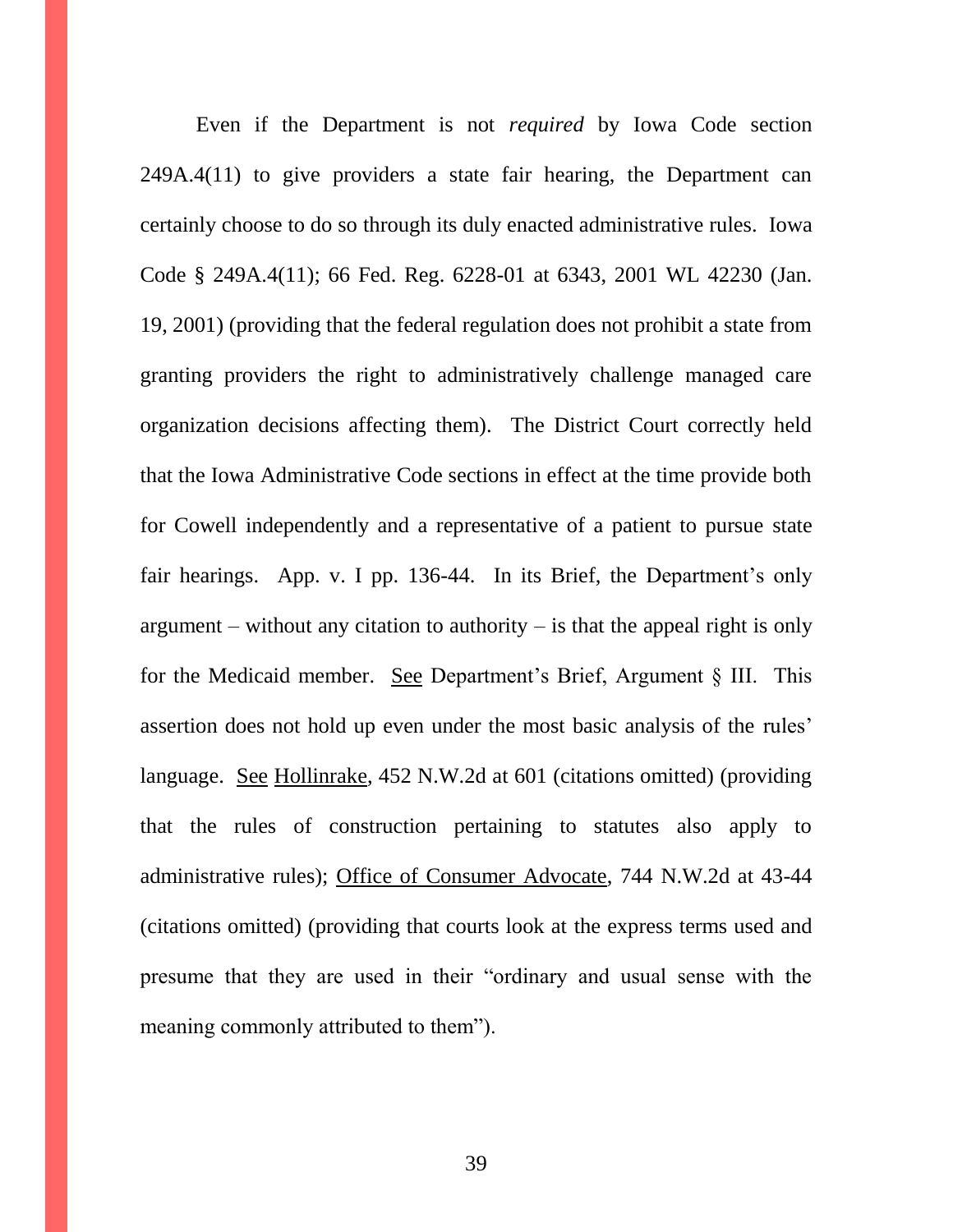The Department specifically chose to have its rules regarding state fair hearings apply to the Iowa Health and Wellness Plan, which includes the Dental Wellness Plan. Iowa Admin. Code r. 441-74.10(1), App. v. I p. 234 (providing that decisions regarding eligibility or services provided under the Iowa Health and Wellness Plan may be appealed pursuant to Iowa Administrative Code section 441-7). The Department's rules for state fair hearings apply to persons meeting the definition of an "aggrieved person." Id. at r. 441-7.1, *Aggrieved Person,* ¶ 7, App. v. I p. 182. Iowa Administrative Code section 441-7.1 has a specific paragraph that identifies specifically when a *provider* is an "aggrieved person", two of which are applicable here regarding Colwell's independent right to a hearing:

- His/her/its "claim for payment or request for prior authorization of payment has been denied in whole or in part and who states that the denial was not made according to department policy…."
- He/she/it "has been notified that the managed care reconsideration process has been exhausted and who remains dissatisfied with the outcome."

 $\underline{Id.}^3$  It is non-sensical for the Department to assert that these rules only apply to Medicaid providers, when there is a specific subsection devoted to

 $3$  In its Brief, the Department quotes to numbered paragraph 3 of Iowa Administrative Code section 441-7.1 and ignores the provisions specific to providers that were relied upon in the Department's denials and that have been the subject of these proceedings. See Department's Brief, pp. 23-24;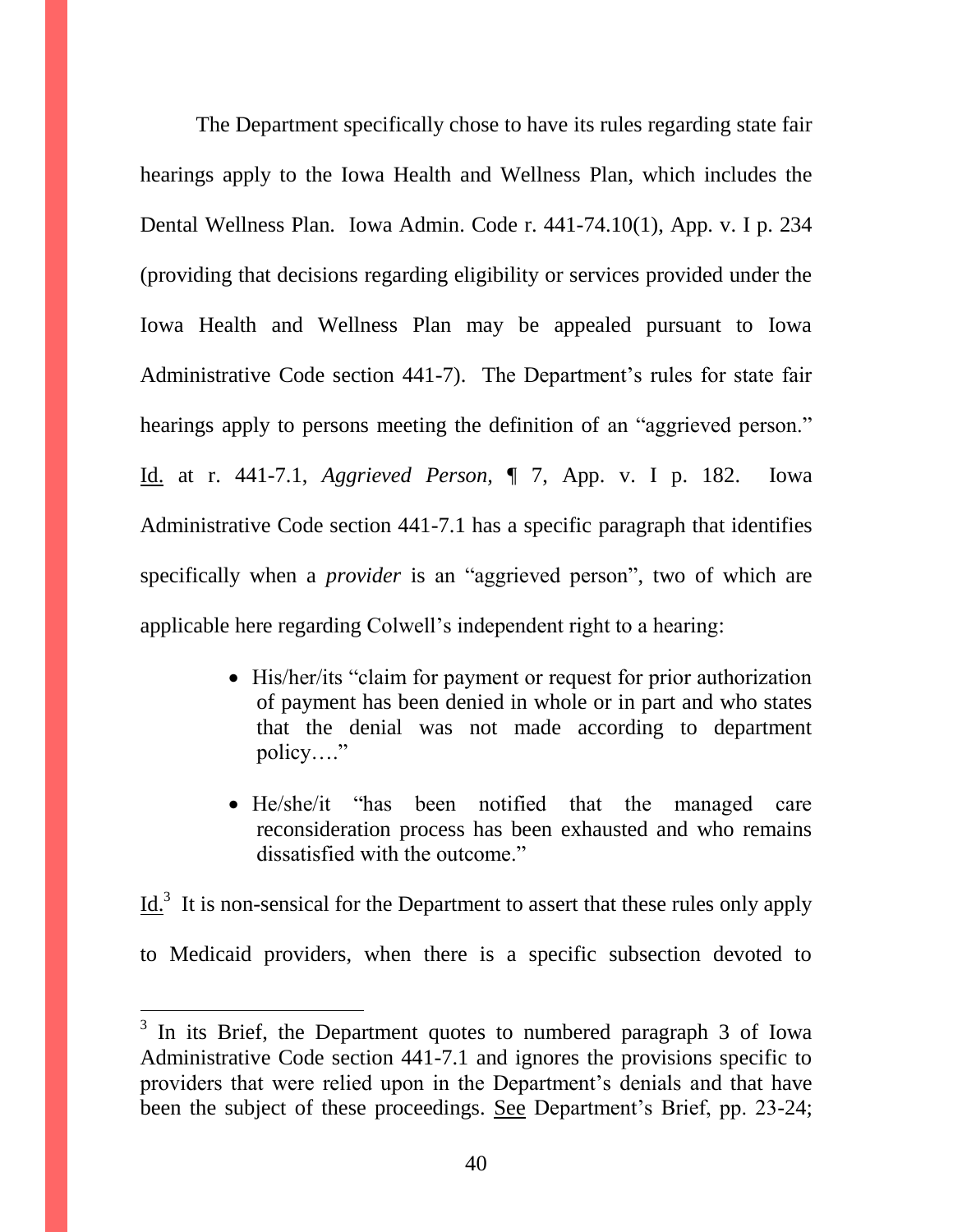providers as "aggrieved persons." See id. Further, the Department recognized the applicability of these provisions to Colwell by restating the provider provisions in November 28, 2016 denial letter. App. v. I pp. 472- 73. These provisions were also provided in response to Colwell's request for the applicable procedures and protocols. App. v. I pp. 477-78 (complete records request response available at AR 439-642).

Colwell satisfies both of the definitions listed above. With regard to the first definition, Colwell's claim for payment has been denied in whole or in part. Iowa Admin. Code r. 441-7.1, *Aggrieved Person*, ¶ 7, App. v. I p. 182. Delta Dental works on behalf of the Department implementing Department policy, and thus, Delta Dental's action is the action of the Department. See App. v. I pp. 346, 350-67 (providing contract sections regarding benefits). Colwell asserts that Delta Dental's claim denials were not made in compliance with this contract and thus, were not in accordance with Department policy. App. v. II pp. 24-35.

As to the second definition, Colwell has been notified that the reconsideration process has been exhausted. Iowa Admin. Code r. 441-7.1, *Aggrieved Person*, ¶ 7, App. v. I p. 182; App. v. I p. 469. Colwell has also

App. v. I pp. 472-73; Iowa Admin. Code r. 441-7.1, *Aggrieved Person*, ¶ 7, App. v. I p. 182.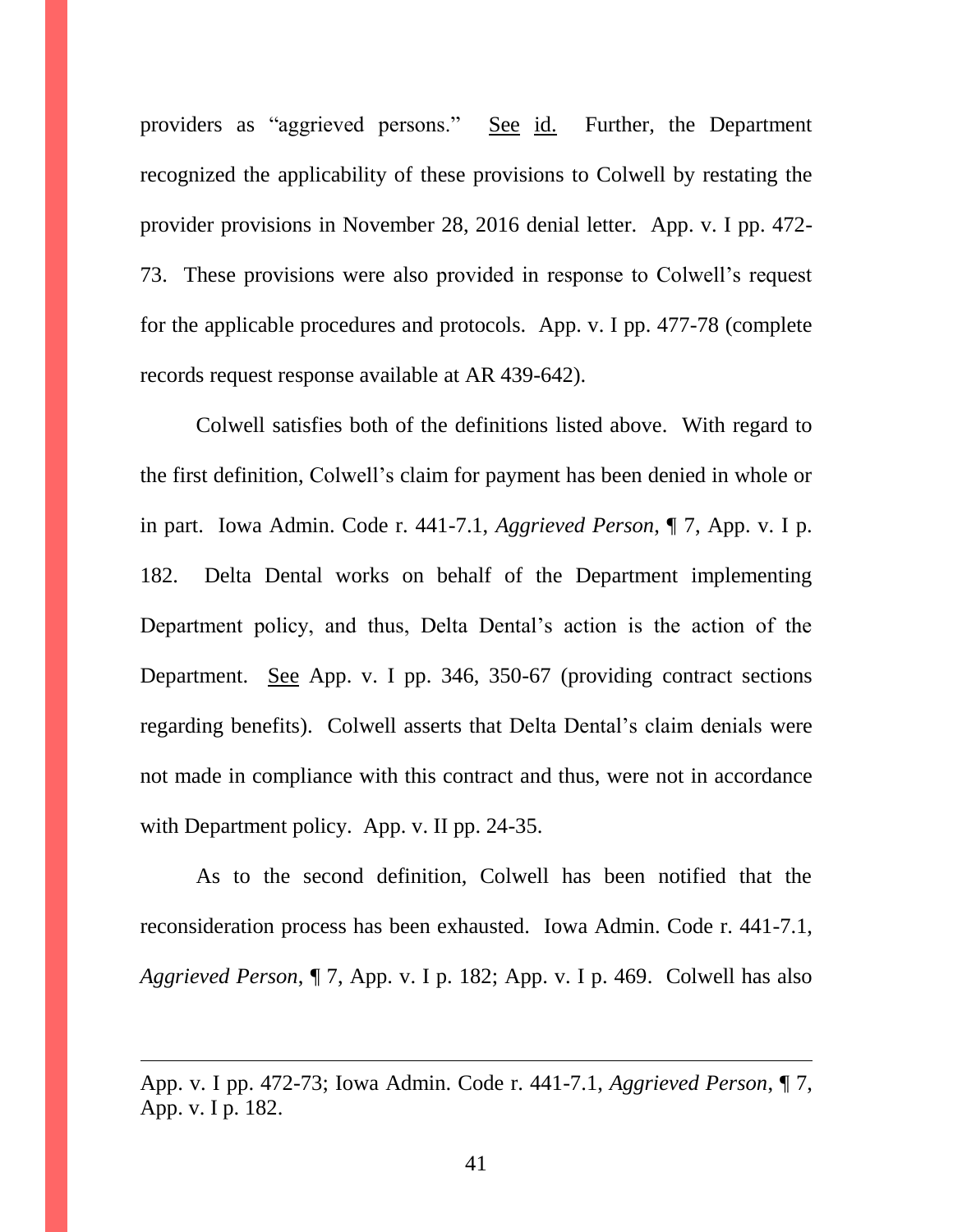clearly indicated that he remains dissatisfied with the outcome. See id.; App. v. II pp. 24-35.

As the District Court recognized, the Department's disregard of the clear and applicable language to Colwell's request is strained and unreasonable, lacks coherency, and is "not based upon anything but the assertions of [the Department's] counsel." App. v. I pp. 137-38. Furthermore, prior statements by the Department and its subsequent amendment of the rules support Colwell's reasonable interpretation that he is entitled to a state fair hearing under these definitions. App. v. I pp. 138-40.

## **1. The Department's contracts and statements support the District Court's determination that Colwell has an independent right to a hearing.**

Delta Dental's contract with the Department states that providers have

the right to appeal and seek a state fair hearing:

1.3.1.4.5: "The Plan shall, upon request, make available to Enrollees and potential Enrollees in the Plan's service area information concerning the following: …(iii) *Grievance and appeal procedures.* The procedures available to an Enrollee *and a dental care provider* to challenge or appeal the failure of the Plan to cover a service."

1.3.1.8: "…The Plan shall provide the following grievance, appeal, and fair hearing procedures and timeframes to *all providers* and subcontractors at the time they enter into a contract…*any State-determined provider appeal rights to challenge the failure of the organization to cover a service."*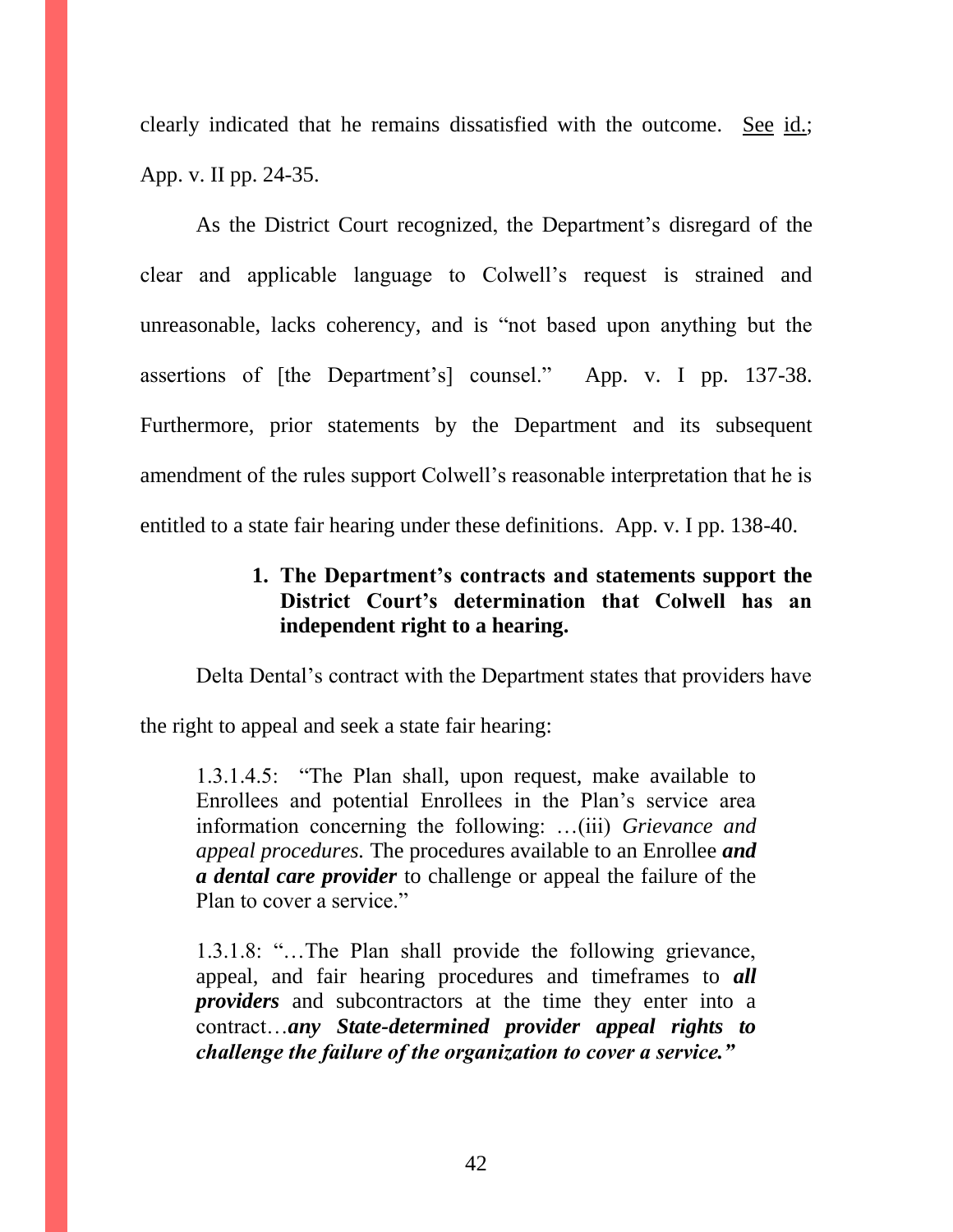1.3.1.8.5.3: "The Enrollee *or Provider* may file an Appeal either orally or in writing and must follow an oral filing with a written, signed, Appeal."

1.3.1.8.7: "Access to State Fair Hearing. Fair hearing Process: Plan notification of State Procedures. If the Plan takes Action and the Enrollee requests a State fair hearing, *the Agency (not the Plan) must grant the Enrollee a Fair hearing if such request is made within the policies established by the Agency.* The right to a fair hearing and how to obtain a hearing must be explained to the Enrollee *and Provider* by the Plan. Other information for Enrollees and Providers would include:…The Provider may request a State fair hearing only if the Agency permits the Provider to act as the Enrollee's Authorized Representative....<sup>4</sup> The parties to the State fair hearing include the Plan as well as the Enrollee *and his or her representative* or the representative of a deceased Enrollee's estate."

App. v. I pp. 351, 359, 362, 364-65 (emphasis added). Similar provisions are contained in the July, 2016 contract between the Department and Delta. App. v. I pp. 409 (Section 1.3.1.4.5), 418 (Section 1.3.1.8), 422 (Section 1.3.8.5.1), 424 (Section 1.3.1.8.7). These provisions clearly indicate that the Department can and does allow providers to independently request state fair hearings.

# **2. The Department's actions after Colwell's hearing request further support the District Court's holding.**

After Colwell filed the underlying hearing request and the Petition for

Judicial Review, the Department amended the rules relied upon by Colwell.

<sup>&</sup>lt;sup>4</sup> The Department's rules specifically allow a provider to act as an enrollee's authorized representative. See Argument, § II.C (citing Iowa Admin. Code 441-7.1, *Aggrieved Person*, ¶ 7, App. v. I p. 182).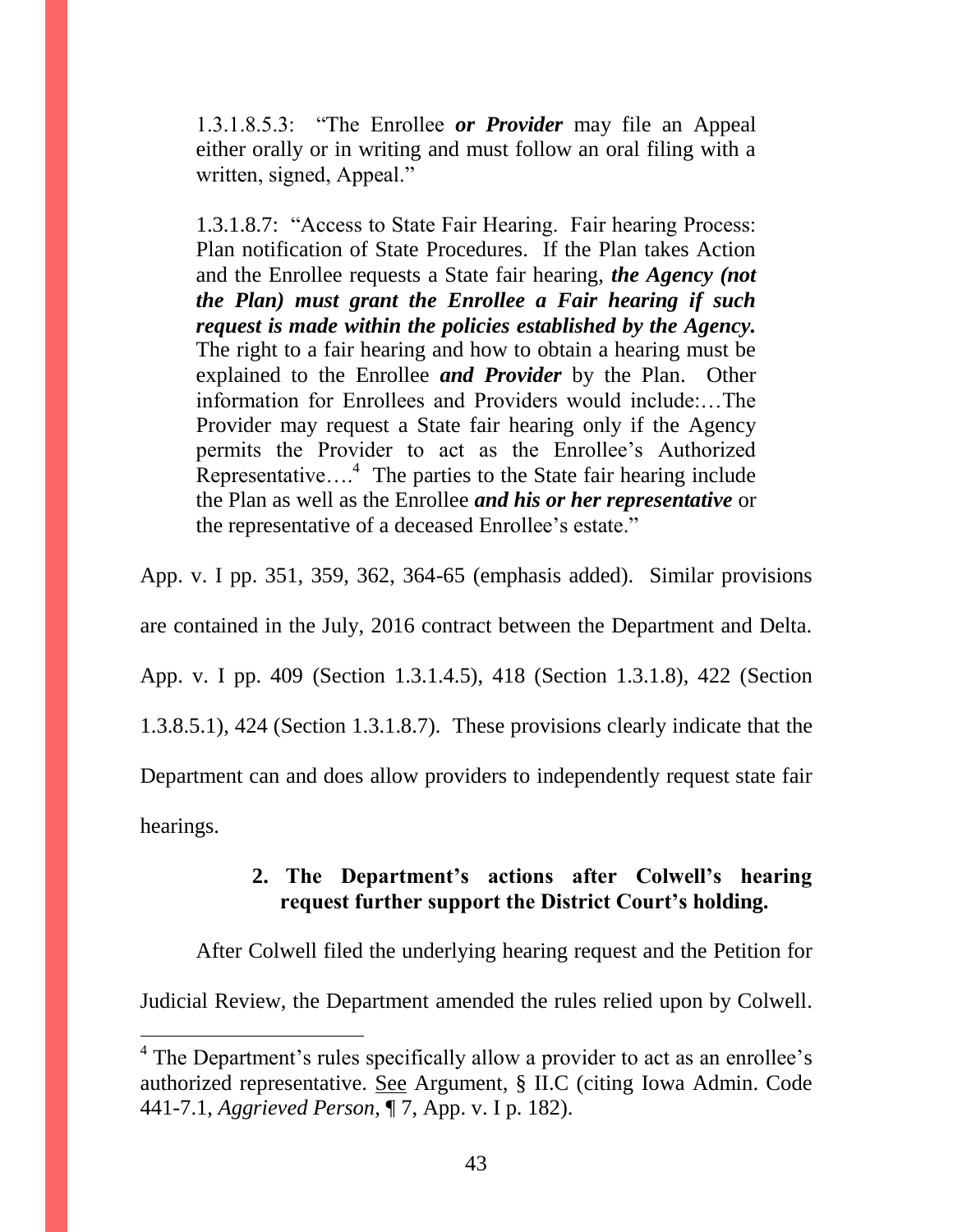See ARC 3093C (effective July 12, 2017), App. v. I pp. 303-21. Because the amendments were not effective until July 12, 2017, they do not apply to Colwell's request for a hearing here. However, "[t]his appears to be a recognition by [the Department] that the rule in effect at the time Delta denied Dr. Colwell's claims for payment provided Dr. Colwell the right to a state fair hearing to review the denial of his claims." App. v. I p. 139. The Department's amendments created a new category for state fair hearings from managed care decisions and eliminated the Aggrieved Person providerspecific definitions relied upon by Colwell to assert an independent hearing right. See ARC 3093C, pp. 7-8 (revising Iowa Admin. Code r. 441-7.2(5) and 7.2(6)), App. v. I pp. 309-10. The fact that the Department made these wholesale changes related to managed care decisions and provider appeal rights indicates that it intended to change the law to limit a provider's independent ability to request a hearing. See Iowa Admin. Code 441-7.1, *Aggrieved Person*, ¶ 7, App. v. I p. 182; see also Star Equipment, Ltd. v. Iowa Department of Transportation, 843 N.W.2d 446, 455 (Iowa 2014) (stating that when a statute or rule is amended, there is a presumption that a change in the law was intended). The Department's changes were clearly intended to limit a provider's ability to appeal managed care decisions where such limits did not previously exist.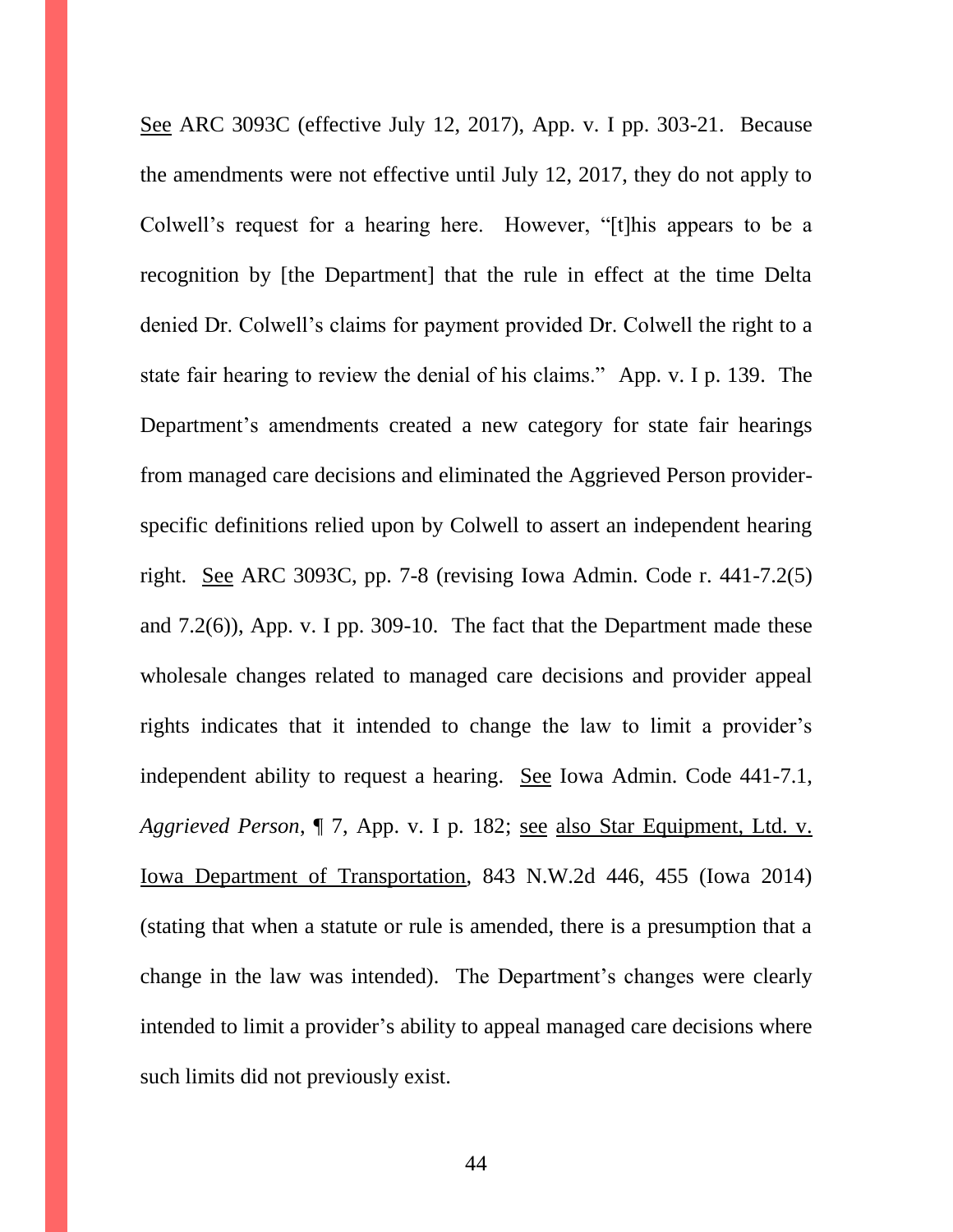As a result of these contractual, statutory and regulatory provisions, it is clear that Colwell is entitled to a hearing independent of the patient. The Department's denial of Colwell's request as a mere "contractual dispute" with Delta Dental was without merit, and the District Court correctly reversed such determination. App. v. I pp. 136-40; see also App. v. II pp. 12-23. In fact, the Department's counsel admitted that the Confidential Agreement and Release did not change Colwell's position as a provider. App. v. I p. 113 (December 19, 2017 Tr. 53:6-11).

The Department's position that a provider, like Colwell, cannot independently seek a state fair hearing for any matters involving a managed care decision under the Dental Wellness Plan is not supported by the administrative rules or any other evidence and thus, the Department's denial is erroneous, lacking in substantial evidence, illogical, wholly irrational, fails to consider relevant and important information and is otherwise unreasonable, arbitrary, capricious and an abuse of discretion. See Iowa Code  $\frac{8}{3}$  17A.19(10)(c), (f), (i), (i), (l), (m), (n). The denial is also inconsistent with rules and practices and well outside the governing law related to hearing requests. See id. at  $\S$  17A.19(10)(b), (g), (h). Accordingly, the District Court properly reversed the Department's denial of Colwell's hearing request.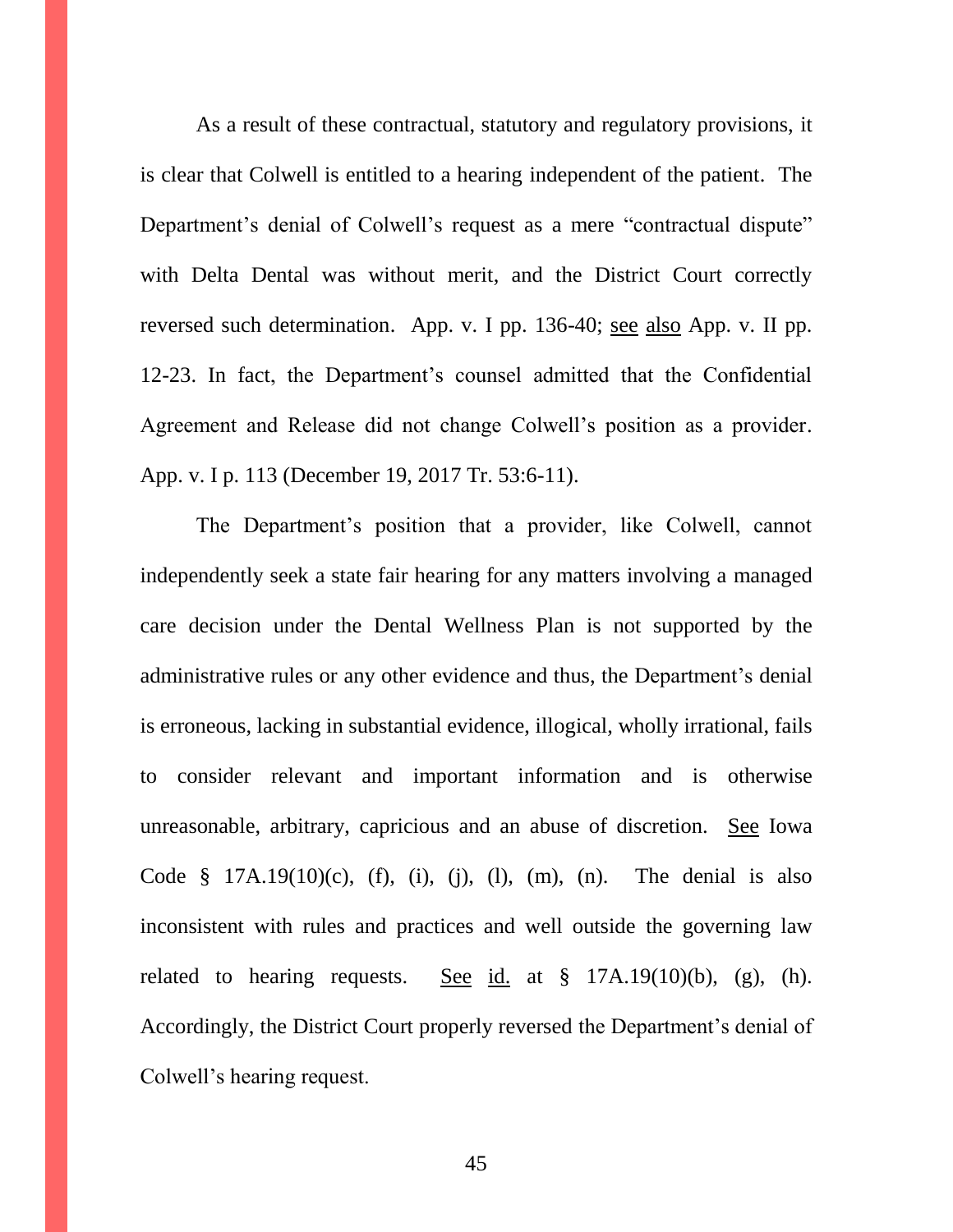## **C. The District Court Correctly Held that Colwell is Entitled to a State Fair Hearing as a Representative of His Patients.**

In addition to the provisions described above, the Department's definition of "Aggrieved Person" states that a provider is aggrieved if "'as a managed care organization (MCO) provider or Iowa plan contractor when acting on behalf of a member [he/she/it] has a dispute regarding payment of claims.'" Iowa Admin. Code 441-7.1, *Aggrieved Person*, ¶ 7, App. v. I p. 182. Colwell satisfies this definition, because he is acting on behalf of members and has a dispute regarding a claims payment. App. v. II pp. 24- 35; see, e.g., App. v. II pp. 36-39 (providing patient consent to "use and disclosure of my protected health information to carry out payment activities in connection with this claim.").

The Iowa Administrative Code provision describing the Iowa Health and Wellness Plan specifically states that a provider can request a hearing on behalf of a member: "A provider requesting a hearing on behalf of a member must have the prior express written consent of the member or the member's lawfully appointed guardian." Iowa Admin. Code r. 441-74.10(1), App. v. I p. 234. In other words, if Colwell has express written consent of the member, he can appeal decisions or coverage actions once exhausting the internal appeal process. See Iowa Admin. Code r. 441-74.10(1), (3), App. v. I p. 234 (discussing requirement that coverage decisions and actions by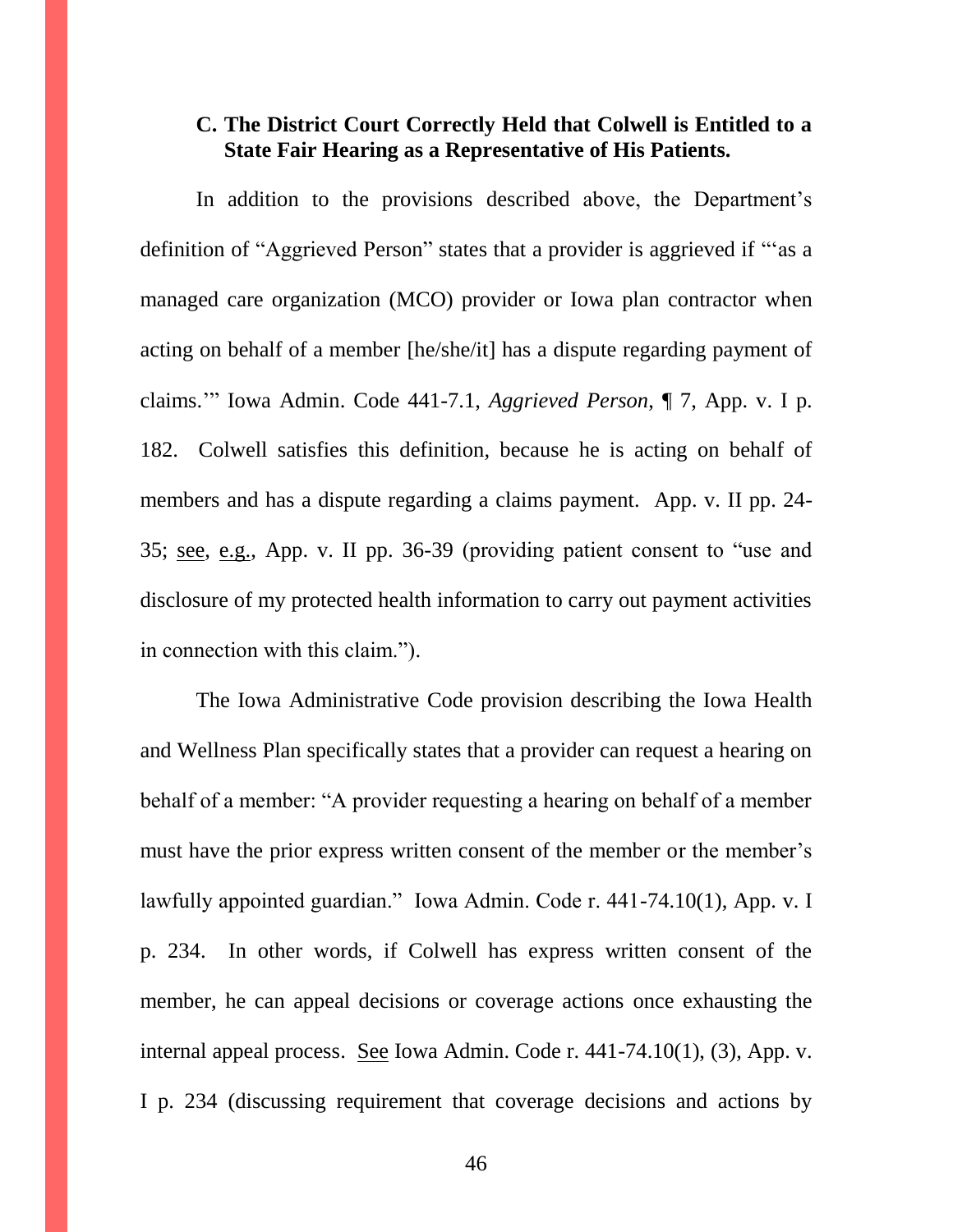plans must first be appealed through internal appeal process and then can be appealed pursuant to the Department's appeal and hearing rules).<sup>5</sup> Colwell does, in fact, have prior express written consent of the member or the member's lawfully appointed guardian in these matters. Colwell obtained prior consent of the member with regard to each claim to use and disclose the patient's protected health information to carry out payment activities with regard to the claim. See, e.g., App. v. II pp.  $36-39$ . The patient consent specifically refers to "dental benefit plan" and thus, the "payment activities" would include attempts to obtain payment for the claims from the dental benefit plan administered by Delta Dental. See e.g., App. v. II pp. 36- 39. These state administrative law provisions allowing a provider to act on behalf of a member in filing an appeal are supported by federal law, the

<sup>&</sup>lt;sup>5</sup> This sub-paragraph also provides that appeals must first go through the external review process before a state fair hearing. See Iowa Admin. Code r. 441-74.10(3), App. v. I p. 234. However, the external review process does not apply to dental care services. Iowa Admin. Code r. 191-76, App. v. I pp. 211-28; Iowa Code § 514J.102(1)(a).

 $6$  The forms for all patients were provided in the record, which is accessible to the Court but will not be included in the Appendix. AR 771, 774, 778-80, 784, 787, 793, 795, 801-03, 811, 816, 818, 825-27, 832-33, 854-57, 868-69, 871, 874, 878, 881, 883, 887, 895, 897, 899, 904, 908, 910, 912, 917, 921, 923, 929, 932, 935, 942, 946, 953, 956, 958, 962, 964, 966, 971, 975, 981, 985, 988, 992, 994, 1001, 1006, 1012, 1015, 1019, 1024, 1026-27, 1034, 1038, 1040, 1043, 1048-49, 1053, 1055, 1063, 1066, 1068, 1072, 1077-79, 1081, 1083, 1085, 1096, 1102, 1106, 1108-09, 1120-22, 1129-30.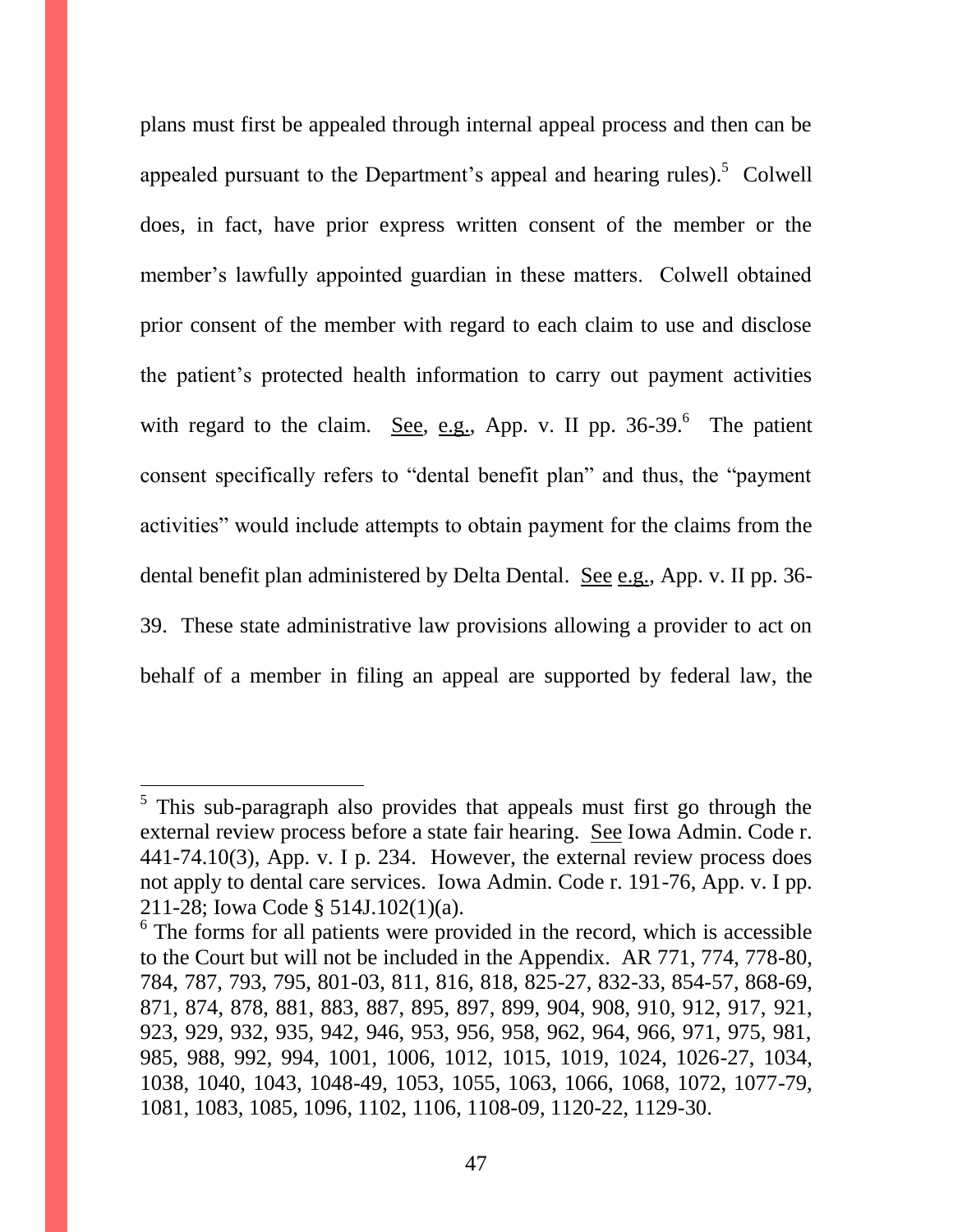Department's contract with Delta Dental and the documents utilized and approved by the Department.

The federal regulations pertaining to managed care specifically state that an "enrollee" may initiate a state fair hearing after he/she has received notice that an "adverse benefit determination"<sup>7</sup> has been upheld. 42 C.F.R.  $\S$  $438.402(c)(1)(i)$ , App. v. I p. 333. An "enrollee" includes "providers and authorized representatives" who have written consent of the enrollee. Id. at  $\S$  438.402(c)(1)(ii), App. v. I p. 334. This provision specifically states that a provider with written consent may file an appeal, which includes appeal through the managed care organization and through a state fair hearing, if "[s]tate law permits." Id. The Department recognized the applicability of this provision by providing a copy of it in response to Colwell's public information request for the Department's applicable hearing protocols and procedures. App. v. I pp. 477-78 (complete records request response available at AR 439-642).

The Department's April, 2014 Contract with Delta Dental contains the following provisions:

1.3.1.8: "The Plan shall have a system in place for Enrollees *and Providers acting upon their behalf*, which includes a

<sup>&</sup>lt;sup>7</sup> "Adverse benefit determination" includes, among other things, the denial, in whole or in part, of payment for a service. 42 C.F.R. § 438.400(b), App. v. I p. 331.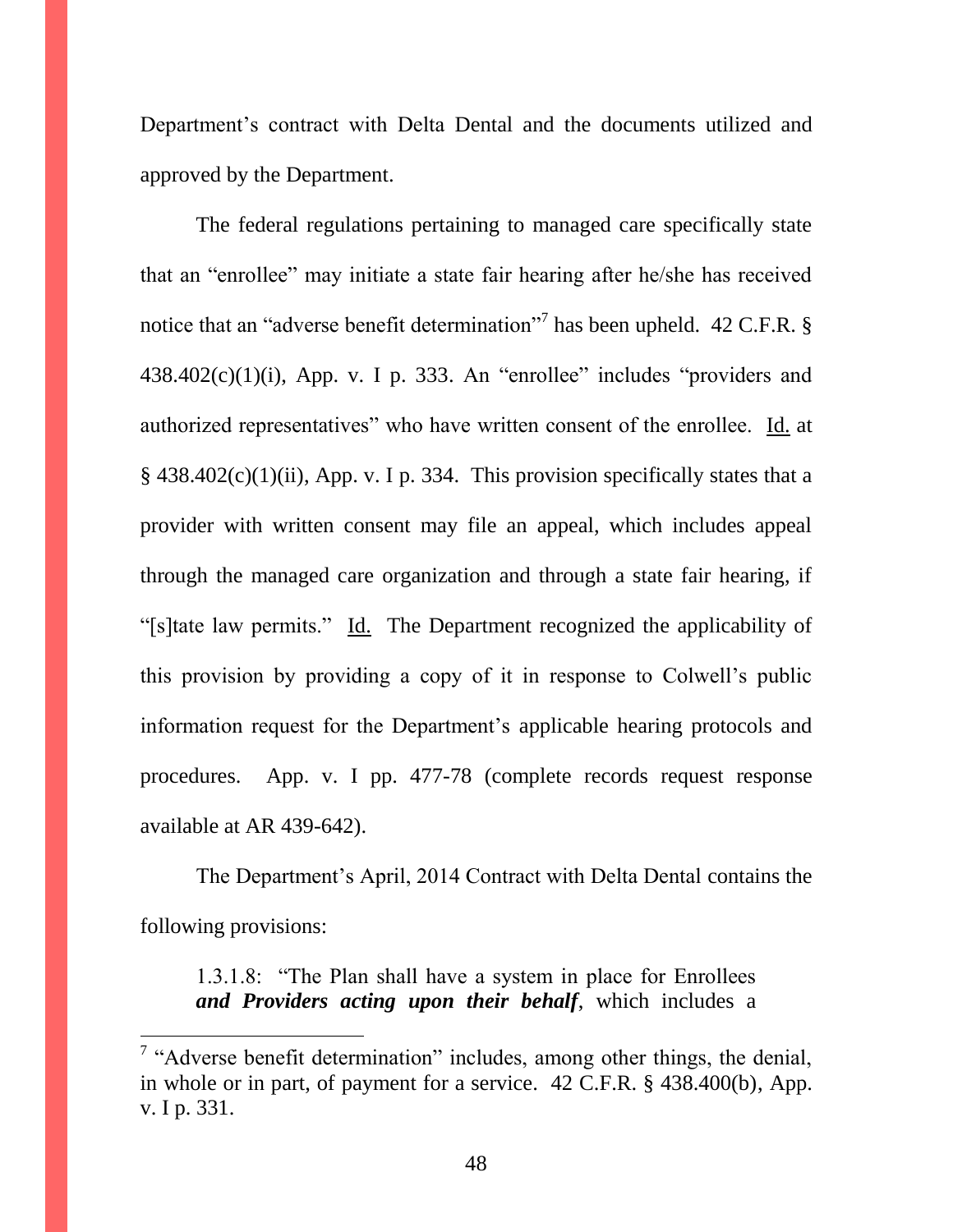Grievance Process, an Appeal Process, *and access to the [Department's] fair hearing system.*"

1.3.1.8.5.1: "An Enrollee may file a Plan level Appeal. *A Provider, acting on behalf of the Enrollee and with the Enrollee's written consent*, may file an appeal.

1.3.1.8.5.3: "The Plan must:…consider the Enrollee, *representative*, or estate representative of a deceased Enrollee as parties to the Appeal."

1.3.1.8.7: "Fair hearing: Parties – The parties to the State fair hearing include the Plan as well *as the Enrollee and his or her representative* or the representative of a deceased Enrollee's estate."

App. v. I pp. 359, 362-63, 365 (emphasis added). The Department's July,

2016 Contract also contains the same Section 1.3.1.8 provision and states as

follows:

1.3.1.8.5.1: The Contractor shall allow the member, member's authorized representative or estate representative of a deceased member, *including a provider who has the member's written consent*, to file a grievance or Appeal and to be parties. Contractor shall allow the enrollee, or authorized representative, to file an Appeal either orally or in writing, and unless an expedited resolution is requested, follow the oral filing with a written, signed Appeal…. The Contractor shall provide members reasonable assistance in completing forms and taking other procedural steps.

1.3.1.8.7: The Provider may request a State fair hearing only *if the Agency permits the Provider to act as the Enrollee's authorized representative.*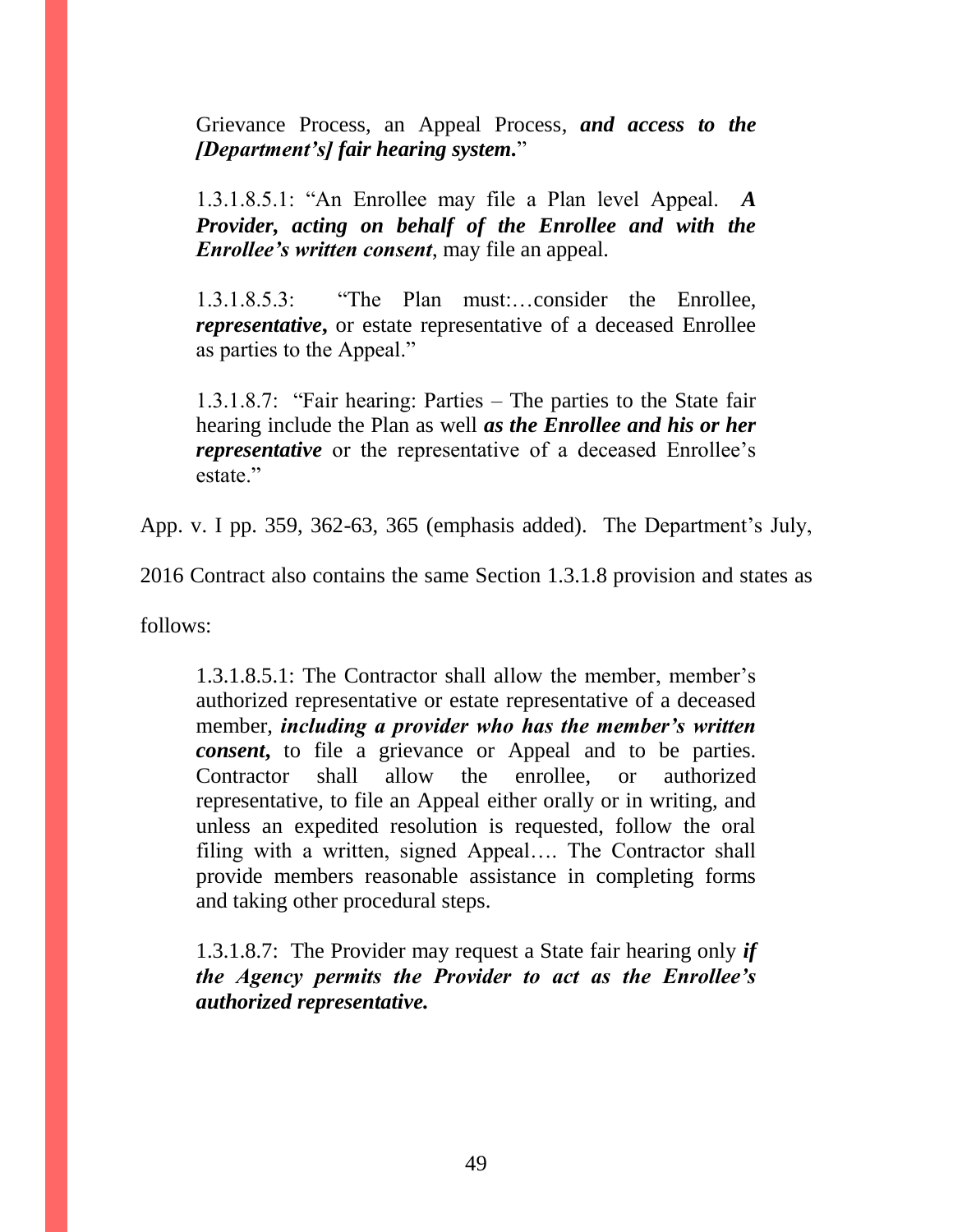App. v. I pp. 418, 422, 424 (emphasis added). The Department's rules do, in fact, allow a provider to act as an authorized representative of an enrollee. Iowa Admin. Code r. 441-7.1, *Aggrieved Person*, ¶ 7, App. v. I p. 182.

The Office Manual, which is incorporated into the Provider Agreement and which the Department explicitly approved, provides that a participating dentist acting on behalf of a covered enrollee can conduct the appeal within Delta Dental. See Iowa Admin. Code r. 441-73.12(2), App. v. I p. 233 (providing that the managed care organization's appeal policies and procedures must be approved by the Department); App. v. I pp. 466; App. v. II pp. 6, 47, 52 (Hageman Tr. 12:4-10, 19:15-22). The actions that can be appealed include the denial or limited authorization of a requested service, the reduction, suspension or termination of a previously authorized service and the denial, in whole or in part, of payment for a service. App. v. I p. 466. If unsatisfied with Delta Dental's decision on appeal of these actions, the participating dentist may then request a state fair hearing as long as the state permits the participating dentist to act as the covered enrollee's authorized representative. App. v. I p. 467; App. v. II pp. 63-65 (Hageman Tr. 36:19- 38:6), 73 (providing Delta Dental representative statement that "providers, on behalf of a member, may pursue a State Fair Hearing"). As described above, state law permits the participating dentist to seek a state fair hearing,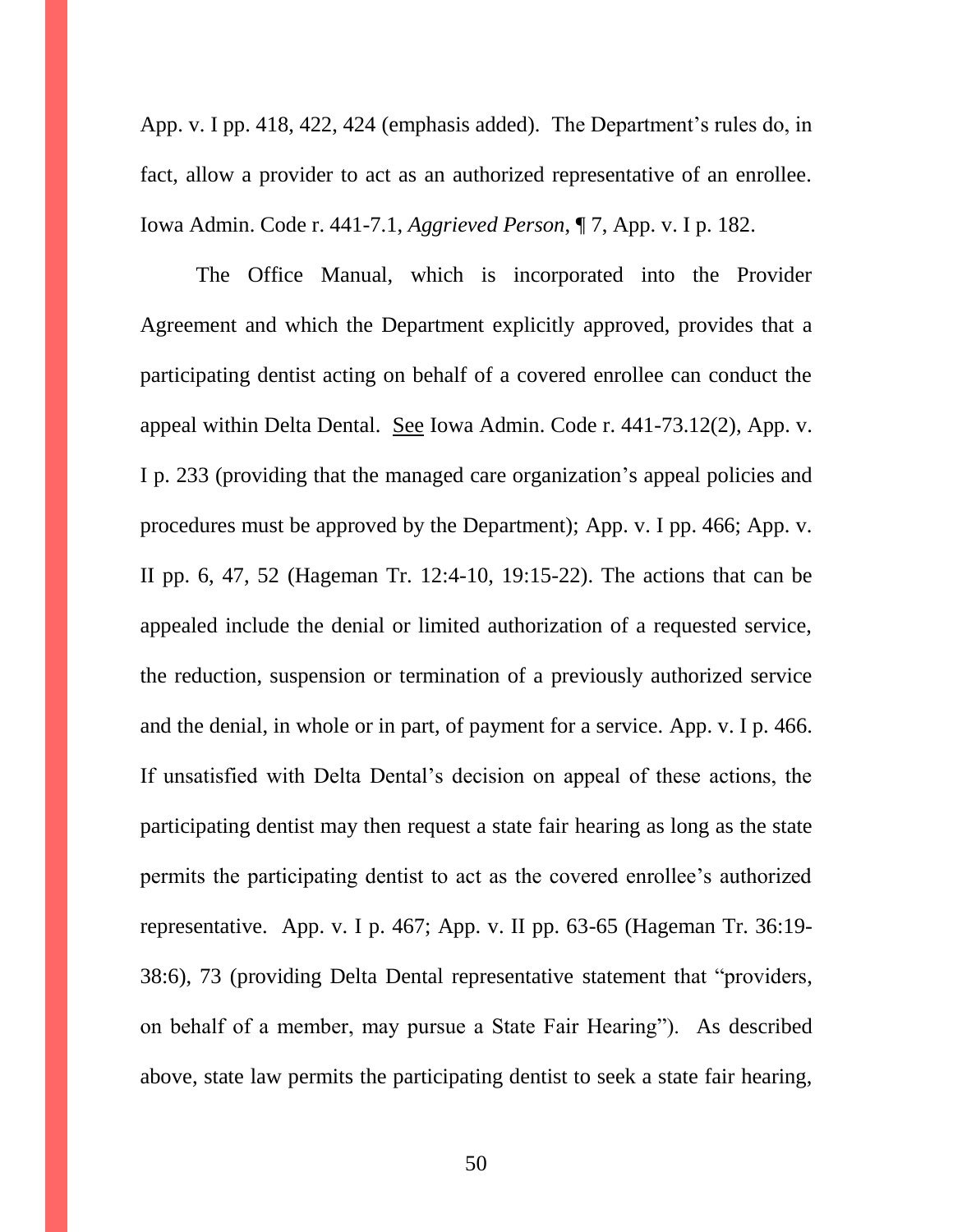because the Department's rules recognize a provider as an aggrieved person both independently and as a patient representative. Iowa Admin. Code r. 441-7.1, *Aggrieved Person*, ¶ 7, App. v. I p. 182; Iowa Admin. Code r. 441- 74.10(1), App. v. I p. 234. Notably, the Office Manual provision regarding state fair hearings was changed to add this provision about the provider's ability to request a state fair hearing. Compare App. v. I p. 463 with App. v. I p. 467. The Office Manual is intended to be consistent not only with Delta Dental's contract with the Department, but also the rules and regulations that govern the Dental Wellness Plan. App. v. II p. 146 (Hageman Tr. 10:14-19). Presumably, the additional reference to a provider's ability to request a state fair hearing was to ensure its consistency with the contract and the Dental Wellness Plan rules and regulations. Delta Dental also explicitly recognized the ability of Colwell to request a state fair hearing with regard to these particular claims in its November 10, 2016 letter to Colwell. App. v. I p. 469.

The Department appears to agree that Colwell, as a provider, can be an authorized representative for a state fair hearing. See Department's Brief, p. 24. The Department asserts, however, that Colwell did not have the proper form of authorization, but it provides no specific authority supporting the alleged inadequacy of the provided authorizations. See Department's

51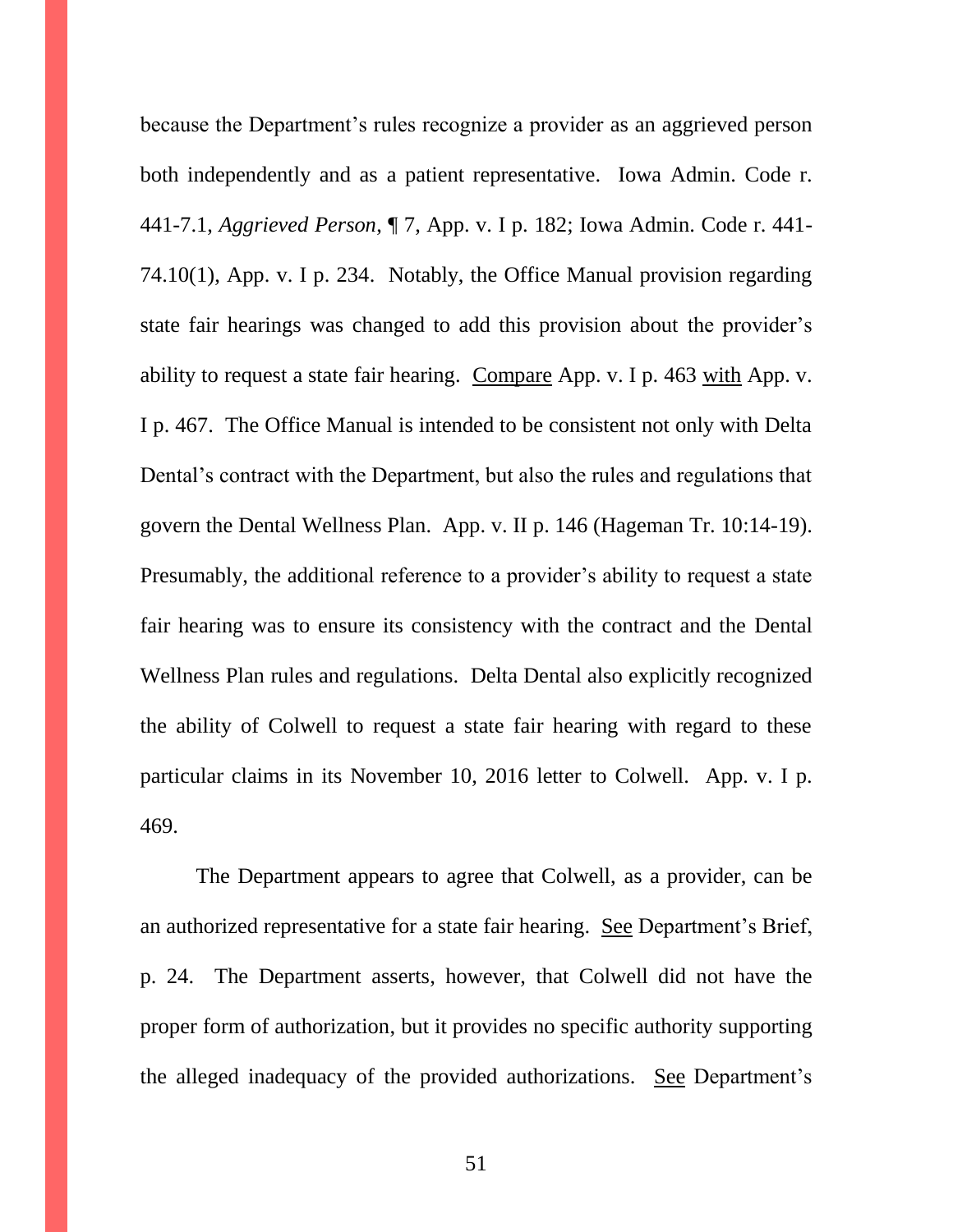Brief, pp. 24-25. Notably, the adequacy of the authorizations was not raised in the Department's initial rejection of Colwell's requests for a hearing nor was it raised by Delta Dental in its claim denials.<sup>8</sup> App. v. I pp. 472-73, 475-76; App. v. II pp. 109, 117.

The applicable rule with regard to the patient authorization states only that the "designation of an authorized representative must be in writing and include the signature of the person designating the authorized representative." Iowa Admin. Code r. 441-7.6(2)(a), App. v. I p. 190. The rule does not provide what this form must specifically provide, when it has to be signed or when it has to be submitted to the Department. See id. As part of the record here, Colwell provided documents he asserts satisfy this authorization requirement. See, e.g., App. v. II pp. 36-39, 107-08 (providing New Patient Agreement with "Assignment of Benefits" provision, which includes a statement expressing understanding that the dental office "will make every effort to ensure that my dental benefits are properly utilized."). As noted by the District Court, the patient specifically authorized Colwell "to submit 'dental claims for dental care' on the patient's behalf and

 $\overline{a}$ 

52

 $8$  Under its contract with the Department, Delta Dental is required to "provide members reasonable assistance in completing forms and taking other procedural steps." App. v. I p. 422 (Section 1.3.1.8.5). This would most certainly include ensuring that the member had completed any specifically required forms in order to effectuate an appeal.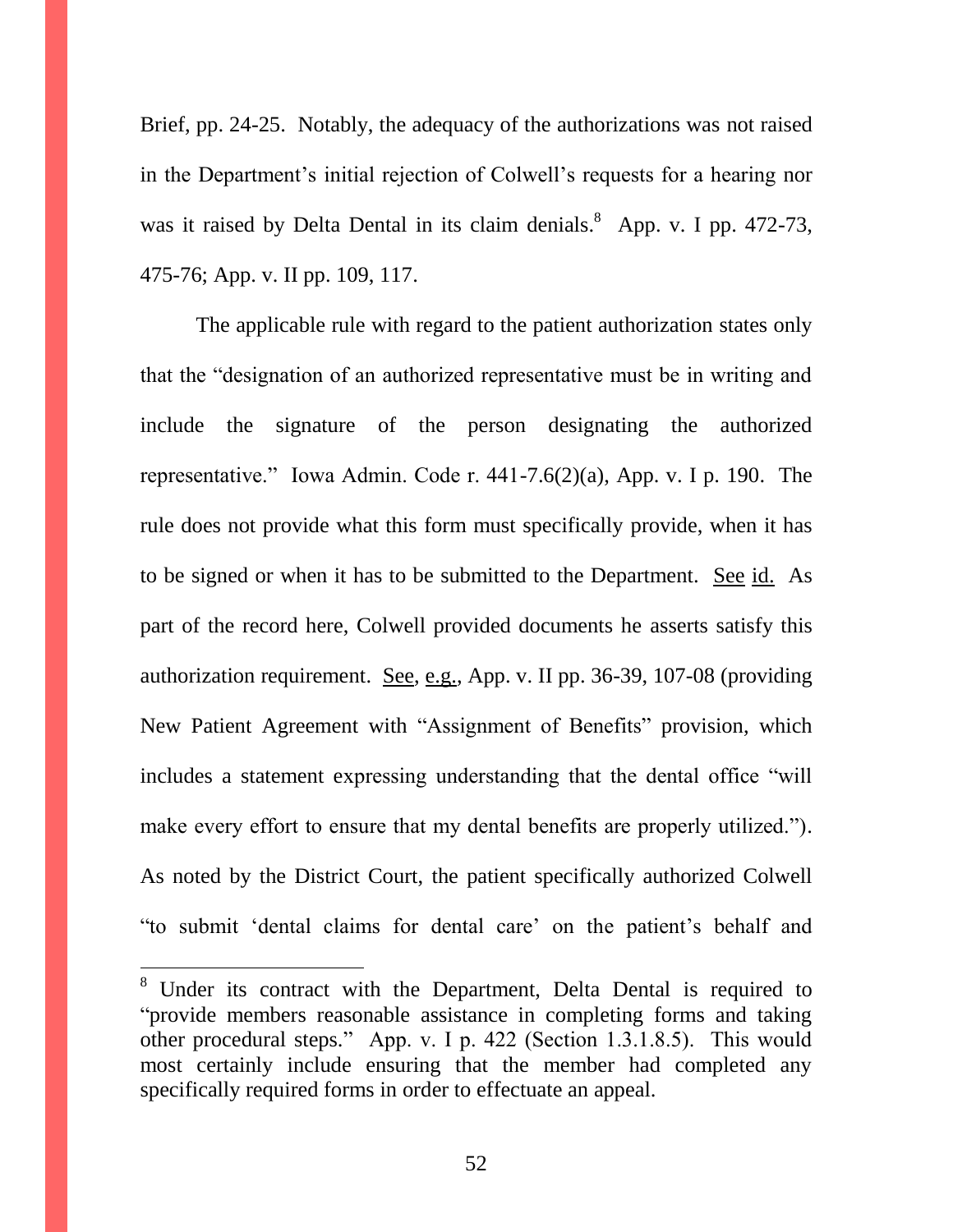acknowledged that Dr. Colwell would 'make every effort to ensure that [the patient's] dental benefits are properly utilized." App. v. I p. 141. The Court properly held that any factual disputes about these authorizations can be adjudicated at the state fair hearing, where each side has the ability to present factual information. App. v. I p. 145.

Interestingly, the Department yet again recognized the lack of support for its position and made additional amendments to the rules in order to prevent the outcome it does not like with regard to Colwell's hearing request. See Star Equipment, Ltd., 843 N.W.2d at 455 (stating that when a statute or rule is amended, there is a presumption that a change in the law was intended). The Department first added a provision that the written consent to appeal must be filed with the appeal request. ARC 3093C, p. 7, App. v. I p. 309 (providing revised Iowa Administrative Code section 441- 7.2(5)(b)). Approximately a year after this change, the Department stated that it recognized there was not a "consistent way to obtain written consent from members" and proceeded to enact a rule and required form to appoint an authorized representative. See Informational Letter No. 1922-MC-FFS-D, *available at* [https://dhs.iowa.gov/sites/default/files/1922-MC-FFS-](https://dhs.iowa.gov/sites/default/files/1922-MC-FFS-D_AuthorizedRepresentative-for-ManagedCareAppeals.pdf)D AuthorizedRepresentative-for-ManagedCareAppeals.pdf; see also ARC 3871C (effective August 8, 2018), App. v. I pp. 322-25 (providing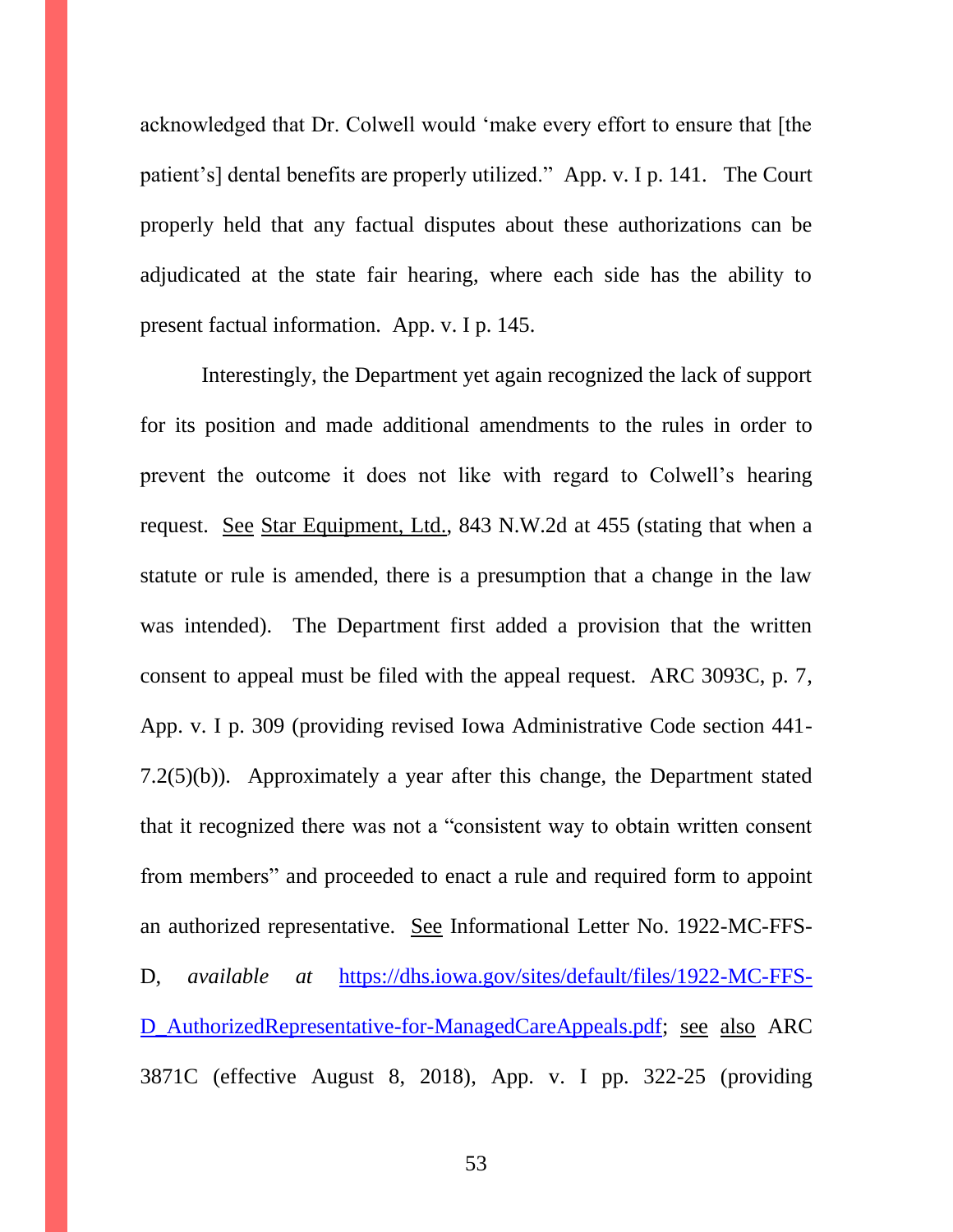amendments to Iowa Administrative Code section 441-7 regarding authorized representative form). These rules did not exist at the time Colwell filed his claims here and the Department cannot attempt to apply standards that it wish existed in order to prevent Colwell's hearing requests.

The Department's position that a provider, like Colwell, cannot seek a state fair hearing for any matters involving a claim with Delta Dental under the Dental Wellness Plan, even as a representative of a patient, is simply not supported by the administrative rules, the contracts or any other available information and thus, the denial based upon such position is erroneous, lacking in substantial evidence, illogical, wholly irrational, fails to consider relevant and important information and is otherwise unreasonable, arbitrary, capricious and an abuse of discretion. See Iowa Code § 17A.19(10)(c), (f),  $(i)$ ,  $(i)$ ,  $(l)$ ,  $(m)$ ,  $(n)$ . The denial is also inconsistent with rules and practices and in violation of the law. See id. at  $\S$  17A.19(10)(b), (g), (h). Accordingly, the District Court properly reversed the Department's denial of Colwell's hearing request.

## **III. THE DISTRICT COURT CORRECTLY HELD THAT COLWELL CAN BILL PATIENTS FOR SERVICES NOT COVERED OR REIMBURSED.**

**A. Preservation of Error and Standard of Review.**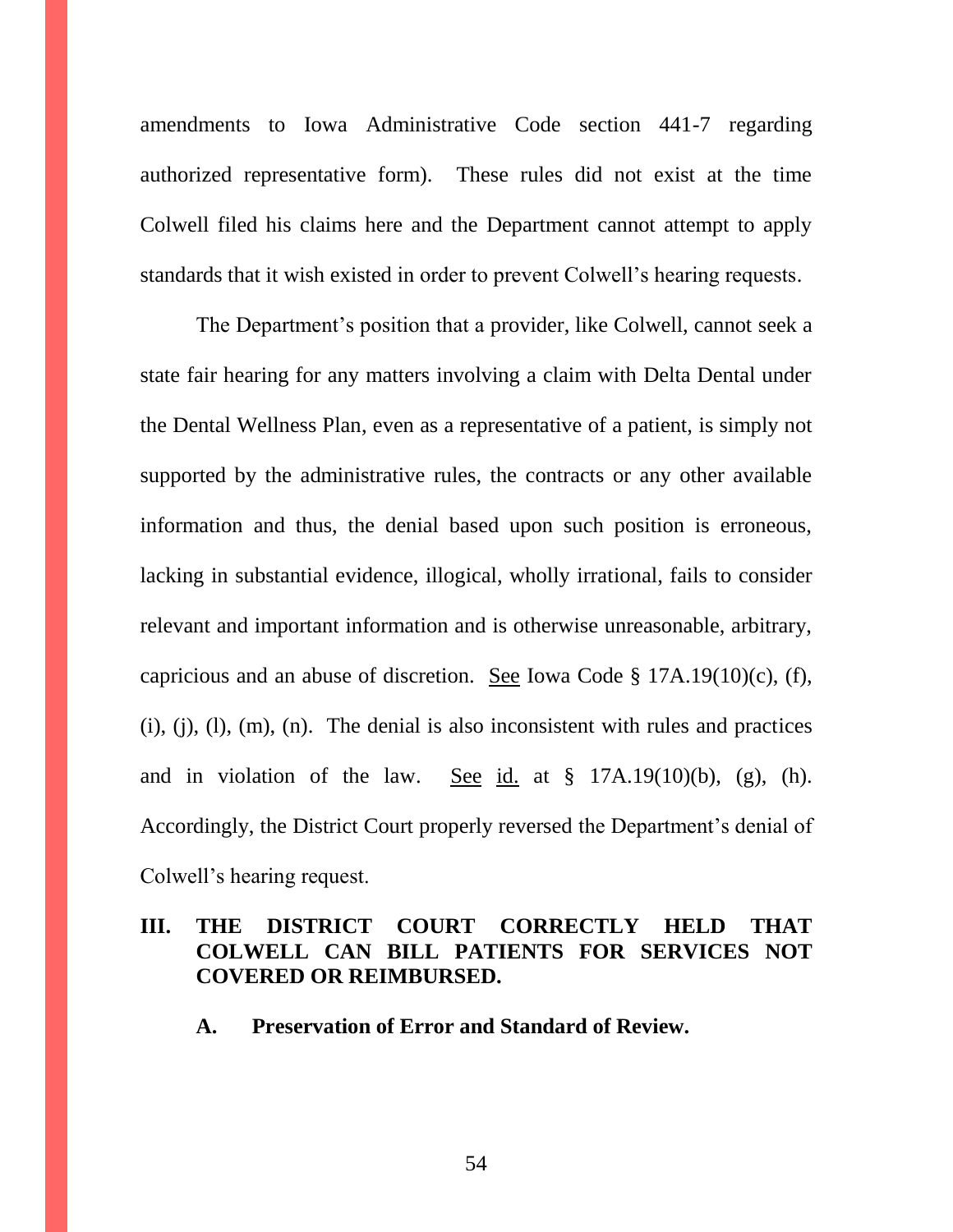Colwell agrees with the Department's assertion that this argument was presented to and decided by the District Court. See Department's Brief, § II. However, it was presented by the Department as an argument to deny Colwell a state fair hearing as an authorized representative, rather than a separate issue presented to the Court. See App. v. I pp. 92-95. Although the Department's presentation now procedurally differs, the District Court was correct in denying the Department's argument.

The issue of whether Colwell is entitled to bill a Medicaid or Dental Wellness Plan member for an uncovered service is subject to the same standards of review set forth in Argument sections I and II herein as it pertains to the interpretation of statues and rules. This Court is to "'apply the standards of section 17A.19(10) to determine if [it] reaches the same results as the district court.'" Brakke, 897 N.W.2d at 530 (quoting Renda, 784 N.W.2d at 10). The Department has not been given deference to interpret the statutes or rules at issue and thus, an error at law standard applies to the Court's review. See Eyecare, 770 N.W.2d at 836 (holding that the Department had not been given discretion to interpret rules and regulations relating to Medicaid); Iowa Dental Ass'n, 831 N.W.2d at 143 (providing that error at law standard applies when agency has not been given deference). Accordingly, the Department's action must be reversed if it is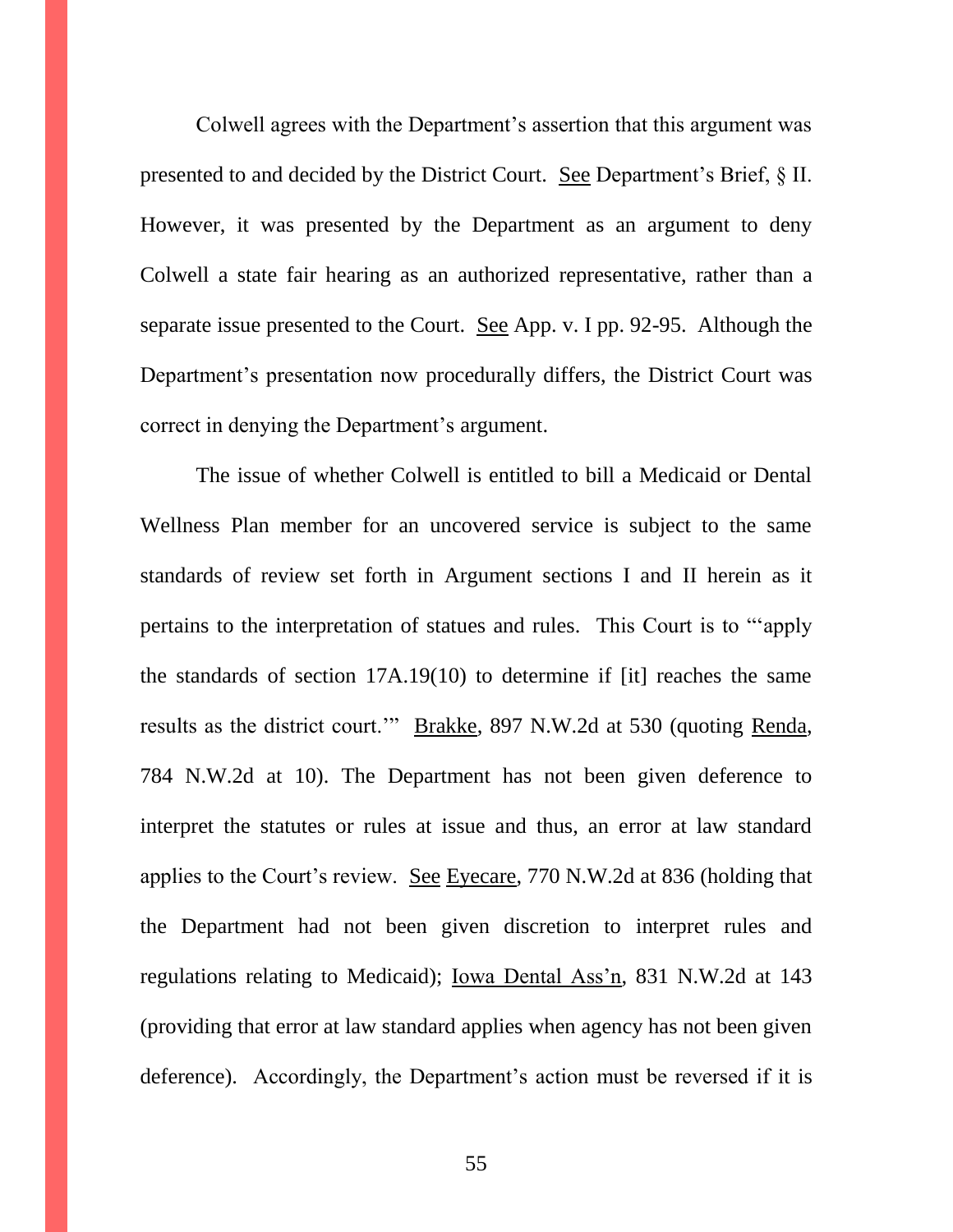an erroneous interpretation of the law or in violation of the law. Iowa Code § 17A.19(10)(b), (c). Even if the Department's interpretation of the statutory provision is entitled to deference, it is still subject to reversal if it is irrational, illogical or wholly unjustifiable, lacks foundation in rational agency policy and/or is "unreasonable, arbitrary or an abuse of discretion." Id. at § 17A.19 $(10)(i)$ ,  $(k)$ ,  $(l)$ ,  $(m)$ ,  $(n)$ .

#### **B. Providers Can Bill Medicaid or Wellness Members for Uncovered Services.**

The Department asserts that because Medicaid providers are required to accept what Medicaid pays as payment in full, any attempt to recoup payment from Medicaid members is a violation of the law and the Provider Agreement. See Department's Brief, Argument, § II, at pp. 19-20. The Department's position, which was rejected by the District Court, misconstrues the law and regulations. App. v. I pp. 141-44.

It should first be noted that while repeatedly trying to separate itself and Medicaid from the Dental Wellness Plan and the managed care organizations,<sup>9</sup> the Department equates the parties and the provider

<sup>&</sup>lt;sup>9</sup> The Department's repeated efforts in this regard are belied by the facts and law. Factually, as set forth above, the Department not only contracts directly with Delta Dental, it also oversees and requires regular reporting from Delta Dental. App. v. I pp. 347-48 (Section 1.2.1.3), 405-06 (Sections 1.2.1.3- 1.2.1.7); App. v. II pp. 46-47, 51-62 (Hageman Tr. 10, 12, 18-25, 28-31). Legally, there is a connection between the providers, because a provider is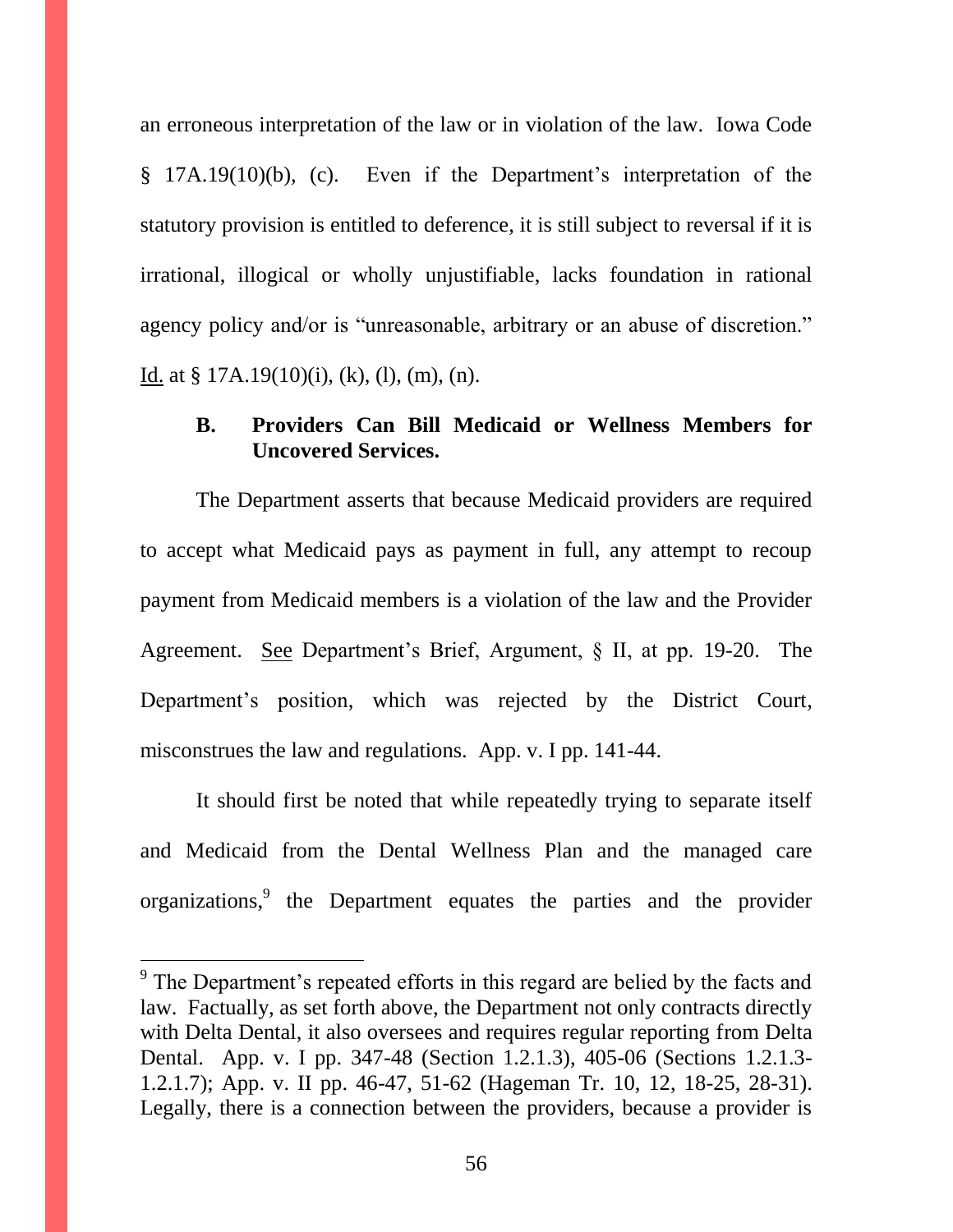agreements to support its assertion that Colwell cannot bill Medicaid patients under any circumstances. See Department's Brief, Argument §§ I, II, III. The Department also relies upon Colwell's Medicaid provider agreement in attempt to limit his payment for services provided to Dental Wellness Plan members. See Department's Brief, p. 19 (citing App. v. I p. 486 at § 2.3). The Department cannot have it both ways. If a managed care organization is subject to Medicaid-related rules as to provider billing restrictions, then it is also subject to the Medicaid-related rules pertaining to state fair hearings. See Argument, § II.

It is important to clarify that the dispute here is not over Colwell billing the difference between his usual and customary charges with what he receives from Medicaid or Delta Dental on a specific claim. That scenario –

required to be a Medicaid provider in order to contract with the managed care organization. See Iowa Code § 249N.6(1) (requiring the health and wellness plan network to include all providers enrolled in Medicaid); see also Provider Enrollment, available at <https://dhs.iowa.gov/ime/providers/enrollment> (accessed August 8, 2018) (stating that once enrolled with Medicaid, a provider must then go through the managed care organization credentialing). The Department is also required to exercise oversight over Medicaid managed care programs. See 42 C.F.R. § 438.66, App. v. I pp. 326-30; Iowa Code ch. 8F. These oversight responsibilities further support the policy supporting a state fair hearing process where the Department can review and determine if the managed care organization is properly implementing the contract requirements.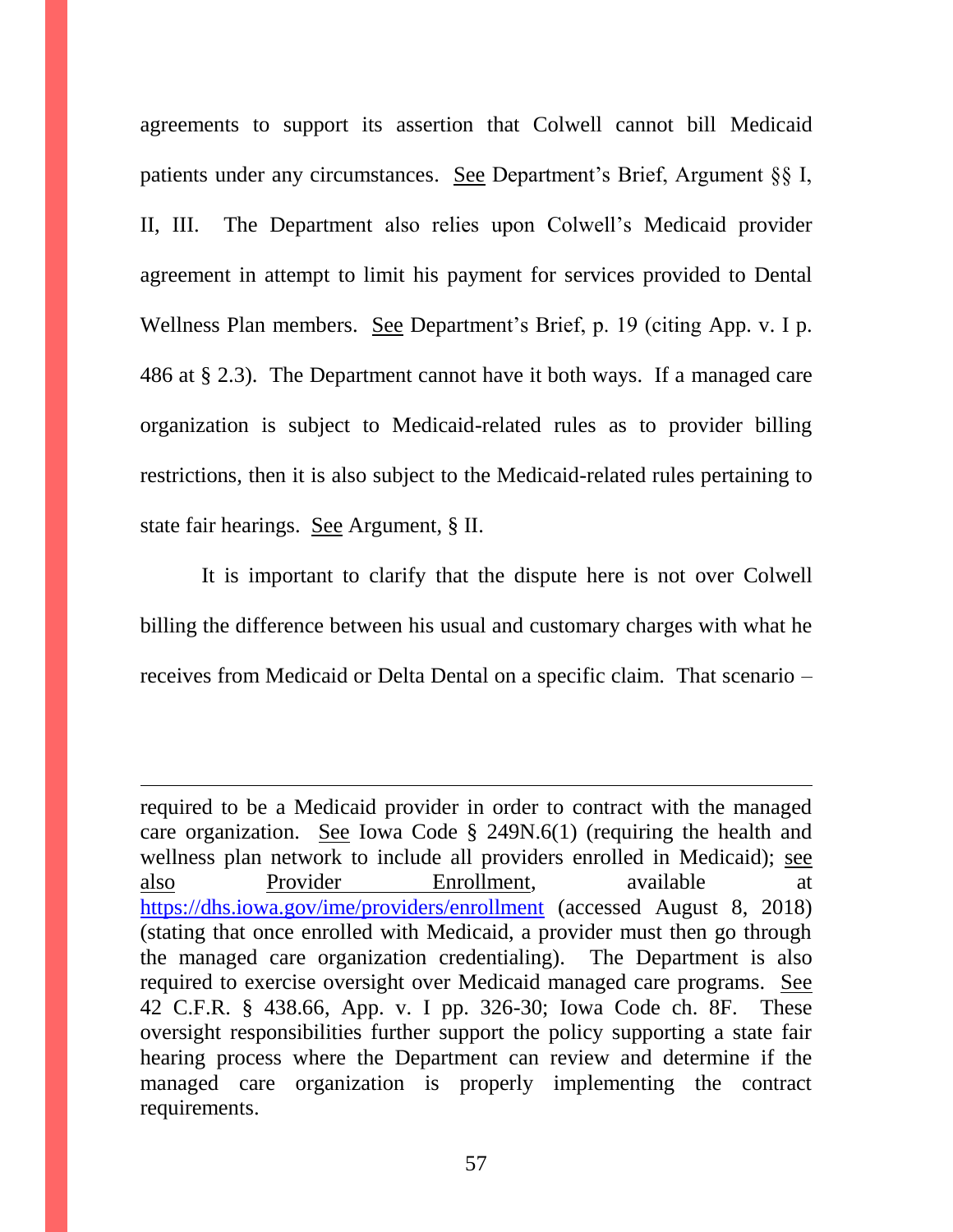often referred to as "balance billing"<sup>10</sup> – is clearly prohibited and not what Colwell seeks to do. See Iowa Admin. Code r. 441-79.6(2), App. v. I p. 299 (providing that charges determined in accordance with Department policy shall be the full and complete charge for the service provided and no additional payment can be sought from the recipient for services "provided under the program"). What is at issue here is the ability of  $Colwell - or any$ provider – to bill a patient for services that are not covered at all by Medicaid or the managed care organization, as the case may be. Notably, the provider contract upon which the Department relies states that a provider's restriction on seeking payment from a member applies only to situations where the provider has received some payment. App. v. I p. 486 (stating in Section 2.3 that "A provider *receiving payment* shall accept payment from the Department…as payment in full…."). Contrary to the Department's broad assertion, there is no legal or factual basis for asserting that providers can never seek payment for services provided to individuals covered by Medicaid or the Dental Wellness Plan.

When addressing the issue of payment responsibility between Medicaid and a private insurance policy, the Iowa Supreme Court

<sup>&</sup>lt;sup>10</sup> Balance billing is "when a provider bills you the difference between the provider's charge and the allowed amount." Centers for Medicare & Medicaid Services, <https://www.healthcare.gov/glossary/balance-billing/> (accessed August 8, 2018).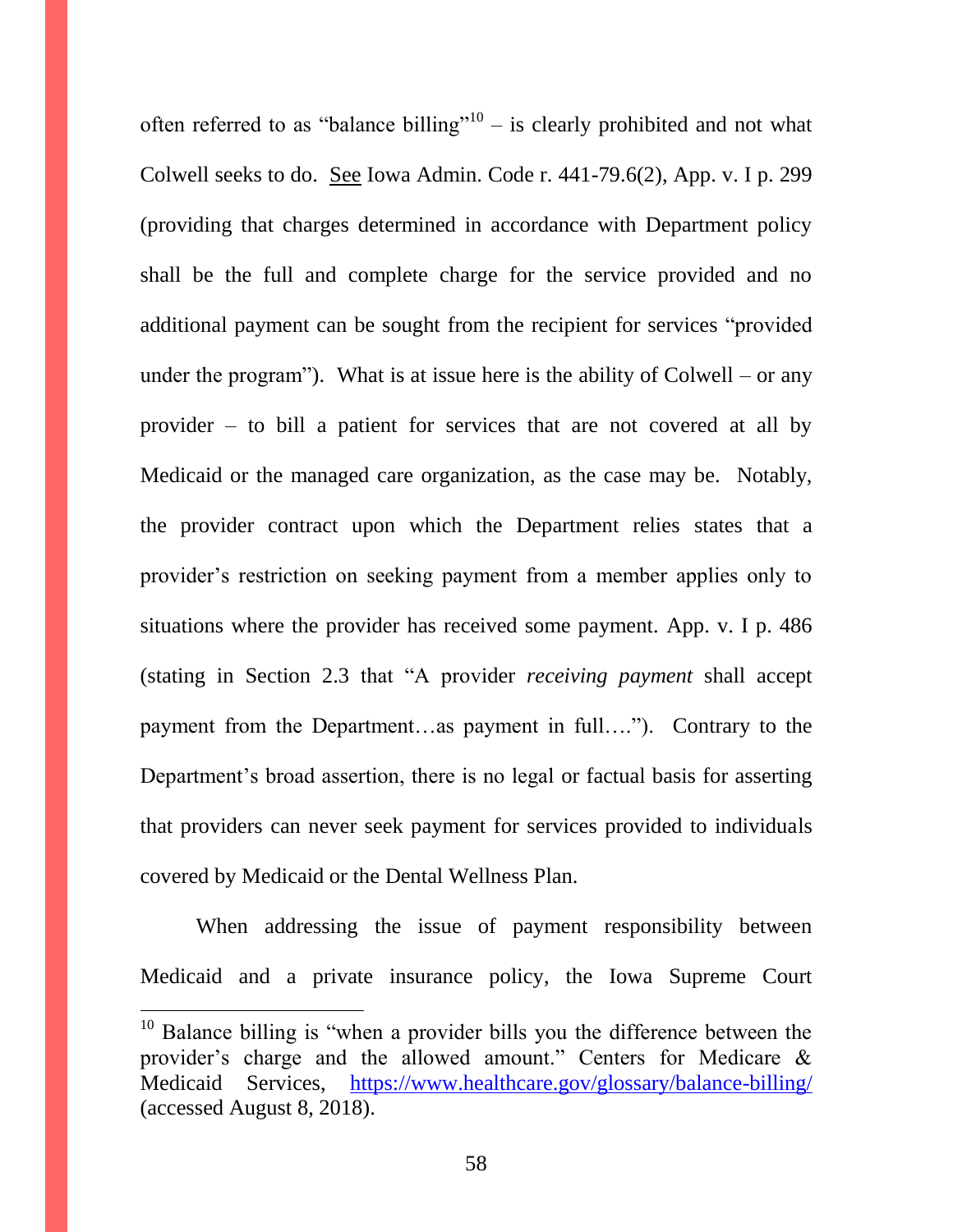recognized the difference between a provider seeking payment for services that are not covered at all by Medicaid as opposed to balance billing. See Becker v. Central States Health and Life Co. of Omaha, 431 N.W.2d 354, 357-58 (Iowa 1988)<sup>11</sup> (citing Iowa Admin. Code r. 441-79.1, 79.6(2)), App. v. I pp. 235-99. The Court specifically recognized that the legal obligation for payment on services not covered is like any contract:

Both the law and facts convince us that at the time care was provided to him, [patient] was legally obligated to pay for it. Under the elementary principles of contract law, a party who seeks medical treatment impliedly agrees to pay the reasonable value of the services rendered.

Id. (citing Black v. American Bankers Insurance Co., 478 S.W.2d 434, 437 (Tex. 1972); Republic Bankers Life Insurance Co. v. Anglin, 433 S.W.2d 795, 796 (Tex. Civ. App. 1968); 17 Am. Jur. 2d, Contracts, § 4, at 337 (1964)). This, when coupled with the fact that there is no blanket prohibition against obtaining payment for services not covered by Medicaid and the Department-approved statements made by Delta Dental, makes clear that Colwell can seek payment for non-covered services from the patient. See App. v. I p. 486, at § 2.3; see also App. v. I p. 468 (providing that if a

 $11$  The Court's decision in Becker v. Central States Health and Life Co. of Omaha was overruled in Johnston Equipment Corp. of Iowa v. Industrial Indemnity, 489 N.W.2d 13 (Iowa 1992), but only as to the issue of whether failing to cross-appeal an issue foreclosed raising the issue on appeal. The propositions from Becker relied upon here were not overruled. See Johnston Equipment Corp., 489 N.W.2d at 15.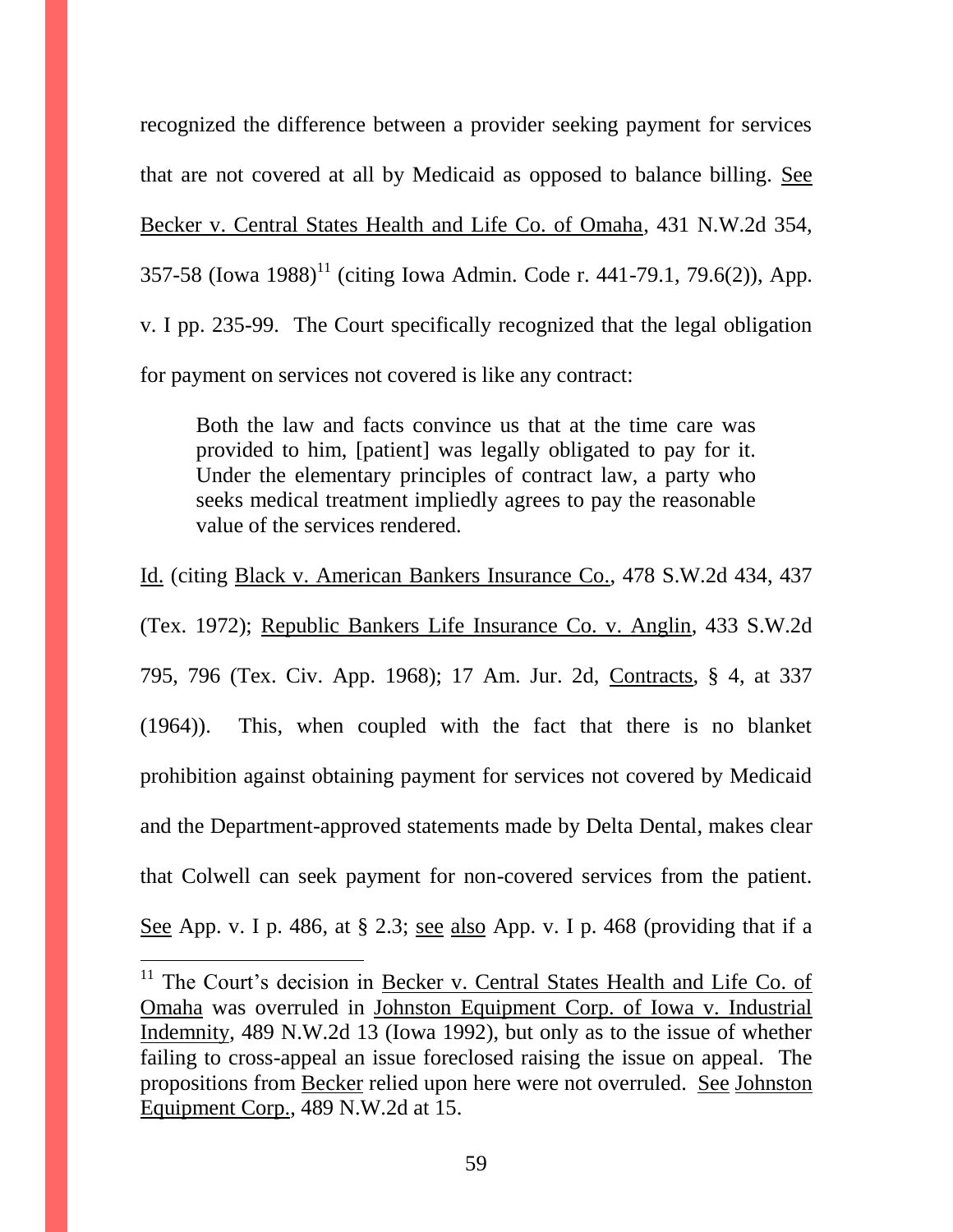procedure or service is denied, "it is not a Covered Service of the Covered Enrollee's benefit plan and the Billed Charge [defined as the amount the dentist bills] is collectable from the Covered Enrollee if the appropriate informed consent has been signed prior to the delivery of the service.").

Indeed, any federal law restrictions on seeking payment from Medicaid enrollees are limited to "covered services." 42 U.S.C. § 438.106(b), (c). There is no provision prohibiting obtaining payment for services that are not covered by Medicaid or the managed care organization, and federal law does not contain blanket prohibition on a provider collecting for services provided to Medicaid enrollees. See 42 C.F.R. § 447.15, App. v. I p. 340 (allowing providers to accept deductibles, coinsurance or copayment required by the plan to be paid by the individual and providing that "an individual's inability to pay does not eliminate his or her liability for the cost sharing charge.").

The Department cites to a case from the Seventh Circuit in attempt to bolster its argument that providers can never seek payment from Medicaid enrollees. See Department's Brief, p. 20 (citing Banks v. Secretary of Indiana Family & Social Services Administration, 997 F.2d 231, 243-44 ( $7<sup>th</sup>$ Cir. 1993)). As the District Court recognized, this case does not relate to or resolve the issue at hand. App. v. I pp. 142-43. In Banks v. Secretary of

60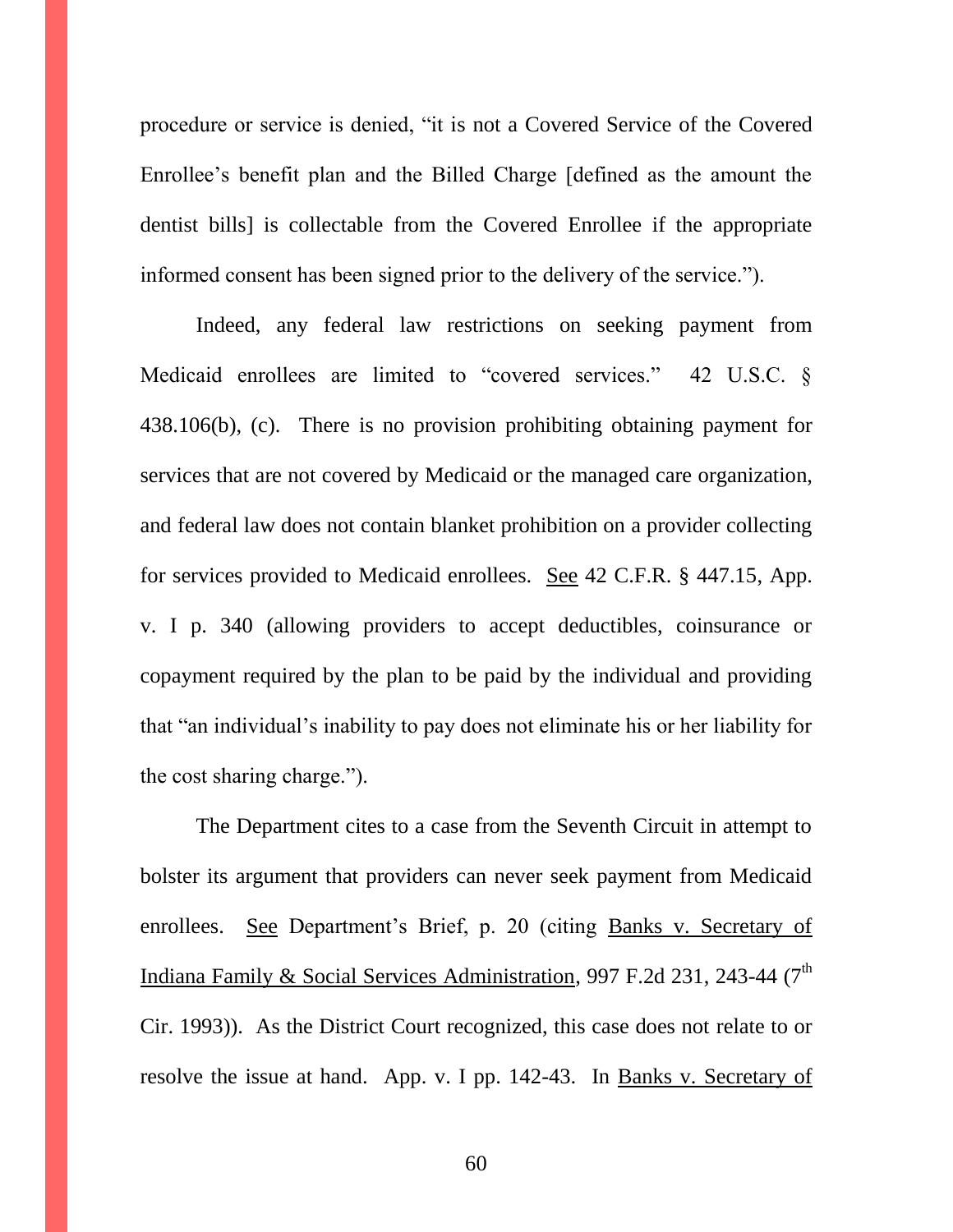Indiana Family & Social Services Administration, the Seventh Circuit's denial of requested relief was based upon language found in 42 C.F.R. Sections 431.200 through 431.206, which provides for fair hearings for applicants and beneficiaries. Banks, 997 F.2d at 243. These provisions do not apply to managed care situations such as this, and the issue addressed by the Court in Banks was whether the member was entitled to notice of denial of a post-treatment claim. Id. at 246; see also, e.g., 42 C.F.R. §§ 438.402, 438.408, App. v. I pp. 333-39 (providing regulations pertinent to Medicaid managed care organizations). The Court in Banks specifically recognized that its litigants did not dispute that the medical services provided to the plaintiffs were "covered services." Banks, 997 F.2d at 246. In other words, the Seventh Circuit specifically limited its holding to situations where the services at issue were covered services. See id.

The term covered services is not defined in the federal statute. See 42 U.S.C. § 438.2 (providing definitions for chapter 438, but not containing a definition for covered services). However, state law provides a definition of covered services as "services reimbursed under the dental plan." Iowa Code § 514C.3B. The Iowa Supreme Court held that this means a service is only a "covered service" if it is "actually reimbursed to some extent under the dental plan." Iowa Dental Ass'n, 831 N.W.2d at 149. Thus, applying that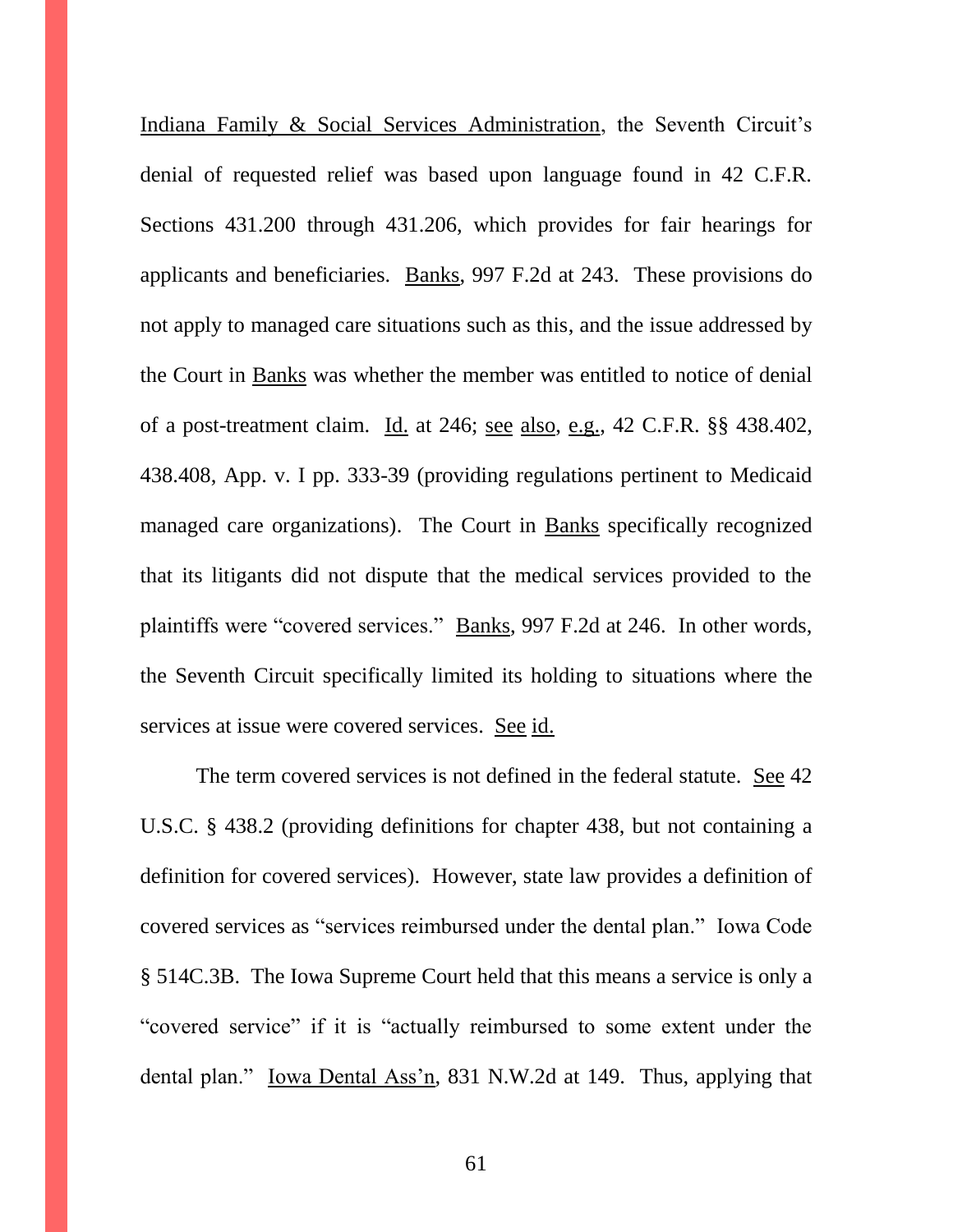definition to the situation at hand, Colwell is only prohibited from seeking payment for services rendered to a Medicaid or Dental Wellness Plan patient if the Department or a managed care organization *actually reimburses* for the service to some extent. See id. This is consistent with the provider contract provision as well as Delta Dental's Office Manual. App. v. I pp. 468, 486.

The Department attempts to escape the application of Iowa Code section 514C.3B and the Supreme Court case interpreting such provision by asserting that Medicaid is a government benefit program rather than insurance. See Department's Brief, p. 21. The Department cites no authority for such proposition, and in fact, this is contrary to the authority available. First, the federal government specifically defines Medicaid as an "*insurance program* that provides free or low-cost health coverage to some low-income people, families and children, pregnant women, the elderly, and people with disabilities." Centers for Medicare & Medicaid Services, <https://www.healthcare.gov/glossary/medicaid/> (accessed August 6, 2018) (emphasis added). Second, Delta Dental is *required* to have a valid Certificate of Authority issued by the Iowa Insurance Commissioner in order to be a Dental Wellness Plan contractor. App. v. I p. 348 (Section 1.3.1.1). The Department's rules also require managed care organizations to meet the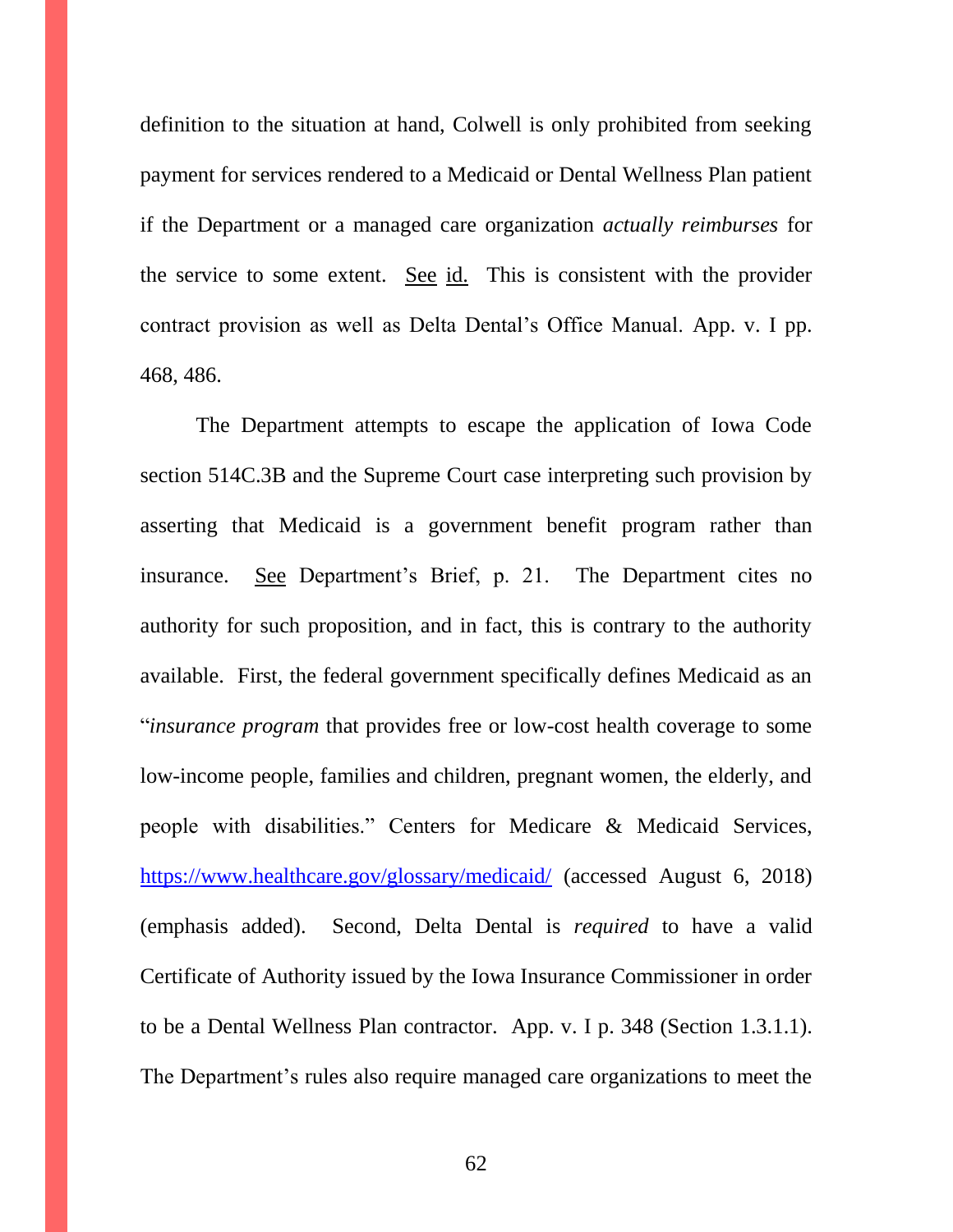definition of a "health maintenance organization" in Iowa Code section 514B.1. Iowa Admin. Code r. 441-73.1, App. v. I p. 230. It is unreasonable to assert that managed care organizations are required to be subject to certain parts of the regulatory framework for insurance, but not others – especially when there is no provision excluding the Dental Wellness Plan from Iowa Code chapter 514C.

Even if Iowa Code chapter 514C is not directly applicable, it is entirely appropriate for the Court to look at '"prior decisions of this court and others, similar statutes, dictionary definitions, and common usage'" when a term is not defined in the statute at issue. Iowa Dental Ass'n, 831 N.W.2d at 145 (quoting Bernau v. Iowa Department of Transportation, 580 N.W.2d 757, 761 (Iowa 1998)). The Department has provided no reasonable basis for defining "covered services" as anything but a service that is "actually reimbursed to some extent." See id.; Iowa Code § 514C.3B.

The Department's own recent actions also recognize that Medicaid or Dental Wellness Plan patients can be financially responsible to a provider for services that are provided but not ultimately covered. As discussed above, the Department recently amended its rules to include additional details regarding patient authorizations. See Informational Letter No. 1922- MC-FFS-D, *available at* [https://dhs.iowa.gov/sites/default/files/1922-MC-](https://dhs.iowa.gov/sites/default/files/1922-MC-FFS-D_AuthorizedRepresentative-for-ManagedCareAppeals.pdf)

63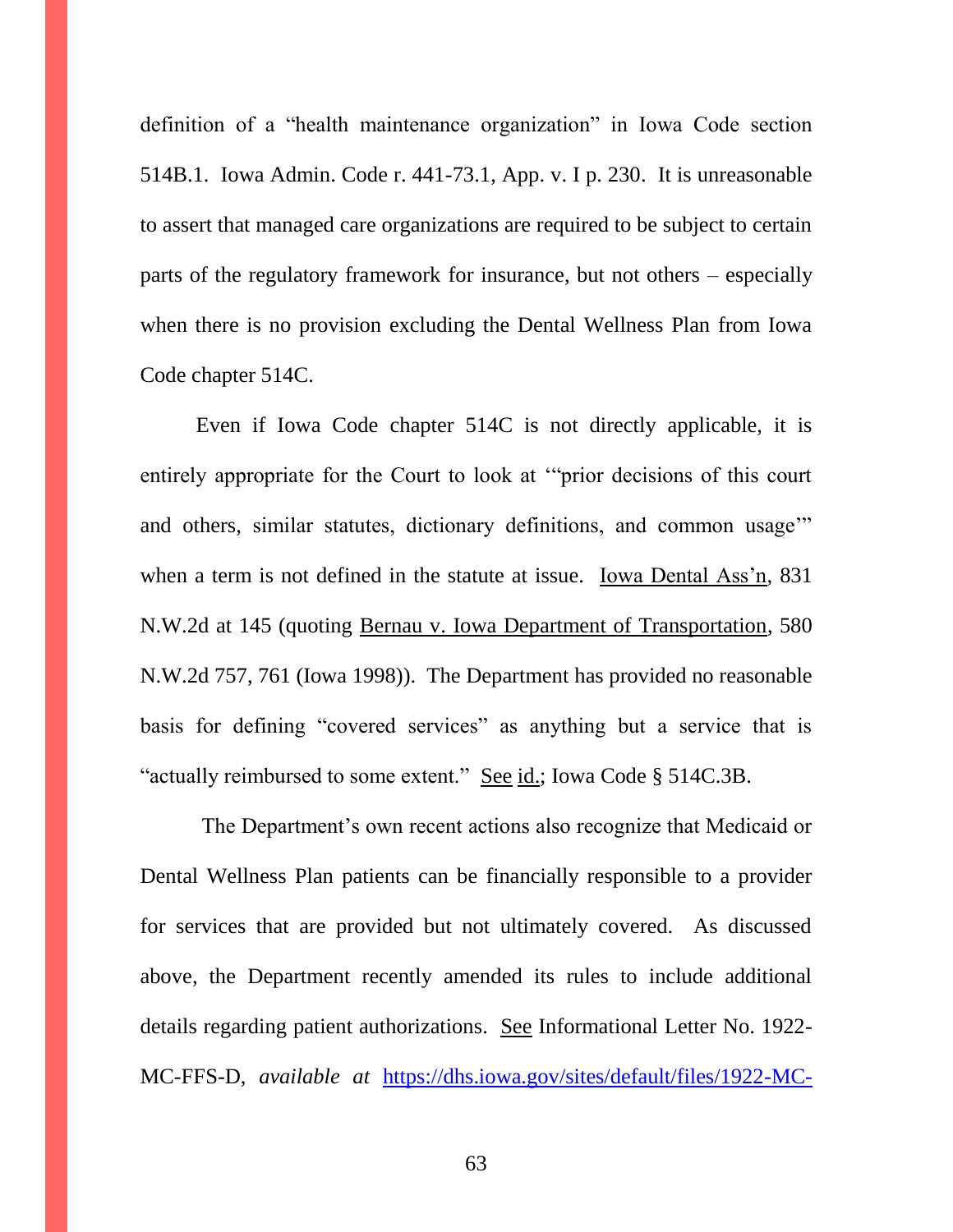[FFS-D\\_AuthorizedRepresentative-for-ManagedCareAppeals.pdf;](https://dhs.iowa.gov/sites/default/files/1922-MC-FFS-D_AuthorizedRepresentative-for-ManagedCareAppeals.pdf) see also ARC 3871C, App. v. I pp. 322-25. The new form specifically has the patient or member attest as follows: "My signature *does not waive my financial obligation* should the appeal be decided in the Department's favor." <https://dhs.iowa.gov/sites/default/files/470-5526.pdf> (emphasis added); *see also* <https://dhs.iowa.gov/appeals/appeal-a-dhs-decision> (providing directions for appeal with reference to the form). The Department clearly recognizes – and in fact, has the patient attest that he or she recognizes – that despite being eligible for Medicaid benefits generally, the patient may still have financial responsibility for the services rendered.

In attempt to address the District Court's rejection of its argument that Colwell could never bill Medicaid or Dental Wellness Patients for services provided, the Department asserts that providers have other recourse. See Department's Brief, pp. 20-21. The options identified by the Department are to (1) complete the internal review process; (2) negotiate with the companies or simply not participate as a provider; and (3) pursue the dispute resolution procedures set forth in the contract. See Department's Brief, pp. 20-21. Colwell did, in fact, pursue the internal review process, but as expected, Delta Dental affirmed most of its initial determinations. App. v. II pp. 109- 18. Furthermore, as set forth extensively above in Argument Section II, this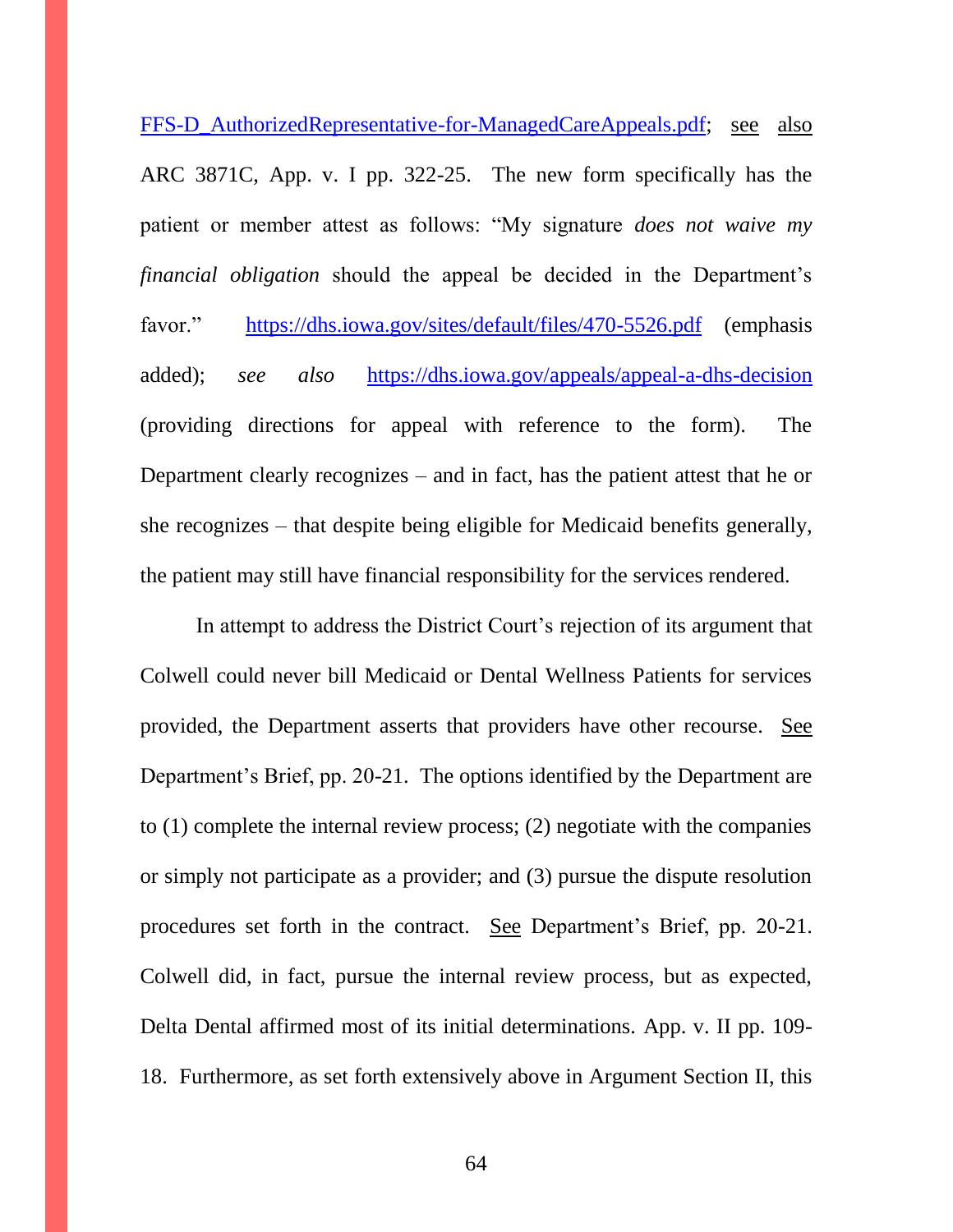internal review is not intended to be the end of the process, but rather what is required before a state fair hearing can be granted. See Argument § II. With regard to pursuit of the dispute resolution procedures set forth in the contract, Delta Dental has made clear that the state fair hearing process must first be exhausted. App. v. II pp. 49-50 (Hageman Tr. 15:18-16:4), 73 (faulting Colwell in paragraph 31 for not yet following the administrative process available through Delta or the state fair hearing process). Accordingly, the Department's own contractor has belied the assertion that Colwell can simply pursue contractual remedies. Finally, the Department's apparent "answer" to this issue that Colwell could choose not be a provider is directly contrary to the Department's purpose for the Dental Wellness Plan. Such purpose is to ensure "adequate, quality access to dental providers across the state." App. v. I p. 345. Chasing providers away from Medicaid or a program under Medicaid expansion certainly cannot be the outcome intended by the Legislature when it enacted Iowa Code section 249A.4(11) nor by the Department when it enacted Iowa Administrative Code section 441-7.1. See App. v. I p. 144. The Department's attempt to ignore the law and instead assert that a provider should leave the program if he or she does not agree lacks foundation in rational agency policy. See Iowa Code §  $17A.19(10)(k)$ .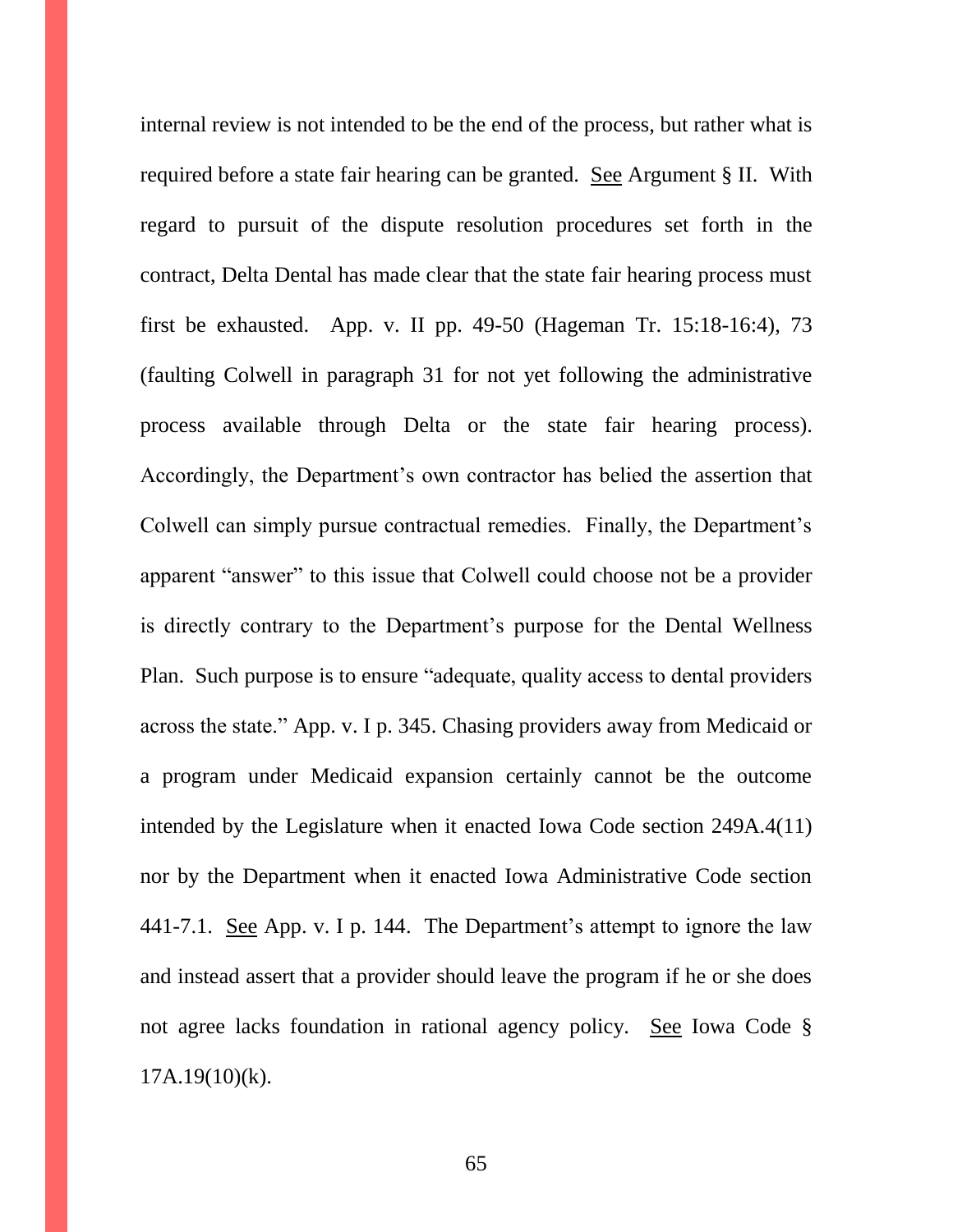The Department also paints Colwell and other providers as "unscrupulous" in that they may provide services they know will be denied and then bill the Medicaid member. Department's Brief p. 20. Not only is this allegation unsupported by the record or any other information, it is ridiculous. First, it assumes that dentists will provide services that are not necessary, which would be contrary to the dentist's licensure obligations. See, e.g., Iowa Admin. Code r. 650-30.4, App. v. I pp. 300-02 (describing grounds for discipline). Second, with regard to Dental Wellness Plan members in particular, such members have incomes between 0 and 133 percent of the Federal Poverty Level. See Iowa Health and Wellness Plan Fact Sheet, p. 2, available at [http://dhs.iowa.gov/sites/default/files/IowaHealthand%20Wellness\\_Dental\\_](http://dhs.iowa.gov/sites/default/files/IowaHealthand%20Wellness_Dental_FactSheet.pdf) [FactSheet.pdf](http://dhs.iowa.gov/sites/default/files/IowaHealthand%20Wellness_Dental_FactSheet.pdf) (accessed August 8, 2018). A provider would certainly not risk his license and provide services he knows will not be covered in order to collect from an individual who is financially eligible for government assistance and likely has little to no resources or assets upon which to collect.

The Department's efforts to escape the finding that Colwell can bill patients for services that are not covered by the Dental Wellness Plan through its over-generalizations and unsupported statements is an error at

66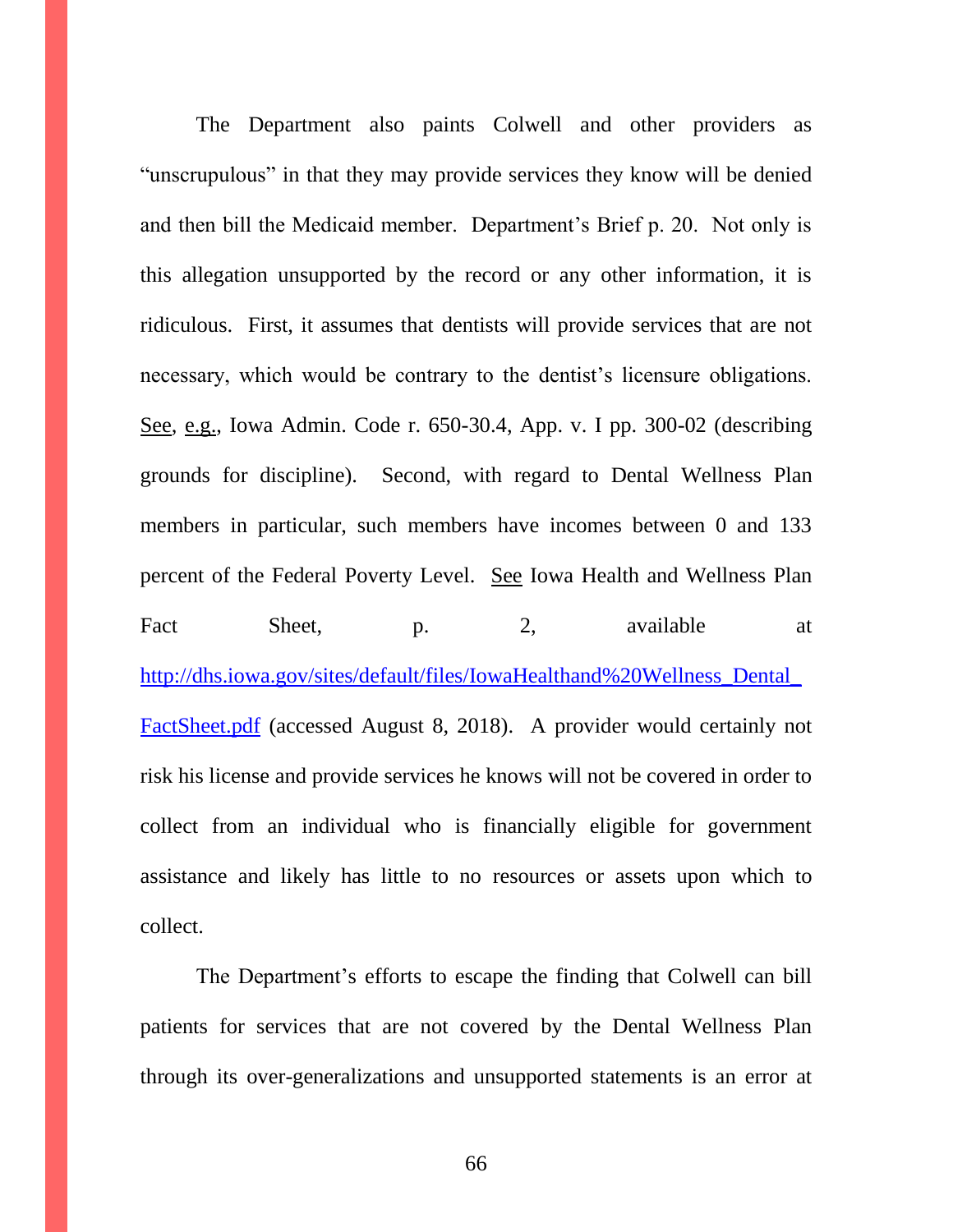law and otherwise irrational, arbitrary and capricious, and the District Court's rejection of such position should be upheld. See Iowa Code § 17A.19(10)(c), (l), (m), (n); App. v. I pp. 141-44.

## **IV. THE DISTRICT COURT CORRECTLY HELD THAT COLWELL IS ENTITLED TO AN AWARD OF ATTORNEY FEES.**

#### **A. Preservation of Error and Standard of Review.**

Colwell agrees that the issue of Colwell's entitlement to attorney fees was preserved for review. Because the award of attorney fees involves the interpretation and application of a statute, Colwell agrees with the Department's assertion that the review is for correction of errors at law. See Department's Brief, p. 26 (citing Branstad v. State ex. rel. Natural Resource Commission, 871 N.W.2d 291, 294 (Iowa 2015) (citing, in turn, Star Equipment, 843 N.W.2d at 451). The question to be addressed by this Court is whether the District Court "correctly applied the law with respect to an award of attorney fees under Iowa Code section 625.29." Id. (citing Remer v. Board of Medical Examiners, 576 N.W.2d 598, 600 (Iowa 1998)).

## **B. The District Court Correctly Entered Judgment Against the Department for Colwell's Attorney Fees.**

Under Iowa Code section 625.29, a party bringing an action against the state in a judicial review matter is entitled to recover attorney fees and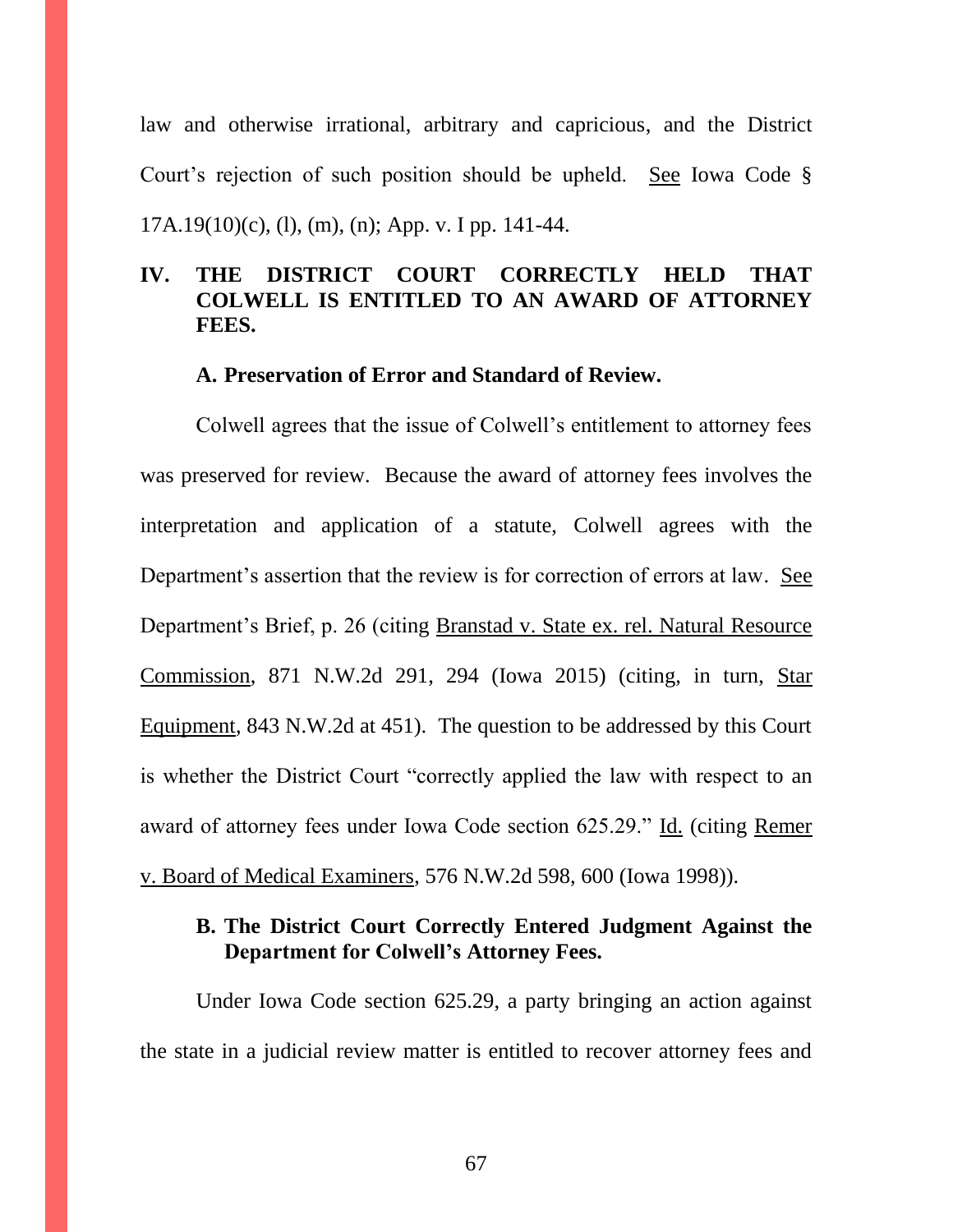other expenses if such party is the prevailing party.<sup>12</sup> Iowa Code § 625.29. Because the District Court wholly agreed with Colwell's assertions and determined that the Department's denial of the requested state fair hearings should be reversed, Colwell was the prevailing party. As the District Court found, the Department's actions in this matter do not meet any of the asserted exceptions to Colwell's right under Iowa Code section 625.29 to recover attorney fees. App. v. I pp. 145-50.

The Department first claims that Colwell cannot recover attorney fees, because its refusal to grant a hearing was adjudicatory. See Department's Brief, pp. 27-28 (citing Iowa Code  $\S$ § 625.29(1)(b)). In defining the term "primarily adjudicative", the Iowa Supreme Court has looked to the common and ordinary definition of such terms: "Webster's Dictionary defines "adjudicative" as "to settle *finally* (the rights and duties of the parties to a court case) *on the merits* of the issues raised," to "enter on the records of a court (a final judgment, order, or decree of sentence)." Branstad, 871

<sup>12</sup> The Department also alleges that Colwell cannot have "unduly" protract[ed] the resolution of the Petition for judicial review" in order to qualify for an award of attorney fees. Department's Brief, p. 26. This language does not appear in Iowa Code section 625.29, and there is certainly no evidence that Colwell unduly delayed the proceedings. Rather, it was the Department that filed multiple motions with the District Court in attempt to prevent a hearing on the merits. See Department's Motion to Dismiss and Motion to Amend Caption and Motion for Inclusion of Material in Administrative Record.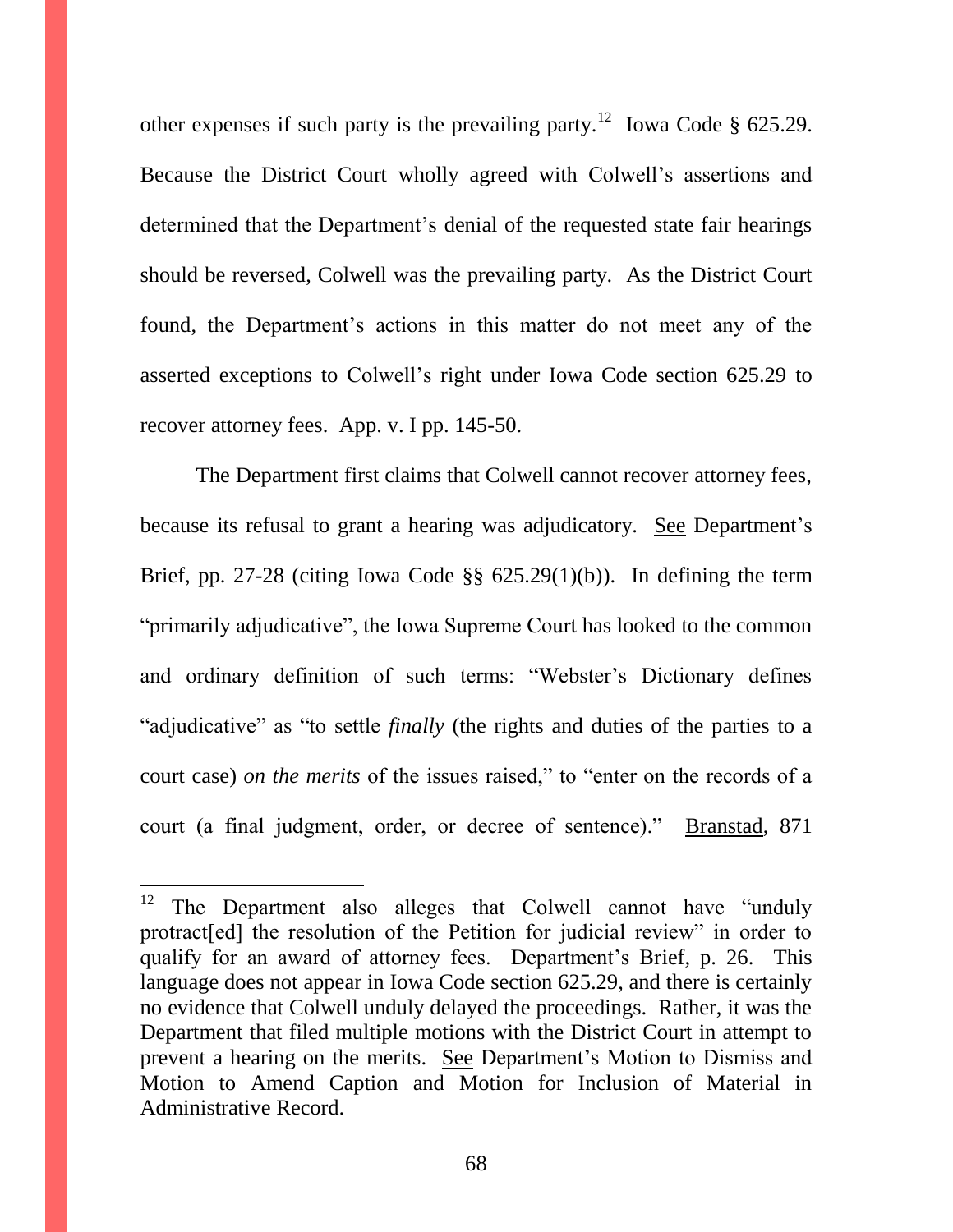N.W.2d at 297 (citing Webster's Third New International Dictionary 27 (unabr. ed. 2002)) (emphasis added). In holding that Branstad was not entitled to attorney fees, the Court noted that the case involved the presentation of investigative information and defenses raised by Branstad with an initial decision entered by an Administrative Law Judge in a contested case hearing followed by a final decision of the Commission that weighed evidence, considered defenses and determined the rights and duties of the parties. Id. at 293; see also Remer, 576 N.W.2d at 599-603 (providing that similar contested case proceedings were considered adjudicative). None of those facts exist here. The Department was not to the point of adjudicating the merits – Colwell and the member's right to coverage for the services provided – and there was no evidence presented, no presentation of defenses and no contested case proceeding.

Although the Supreme Court in Ghost Player, LLC v. Iowa Department of Economic Development, 906 N.W.2d 454 (Iowa 2018) addressed whether an administrative decision had a preclusive effect, its findings are instructive in terms of defining an "adjudicative proceeding" under Iowa Code section 625.29. The Court recognized that when "other agency action" is at issue – as it is here – the facts of the proceeding must be assessed to determine whether it can be considered "adjudicatory." Id. at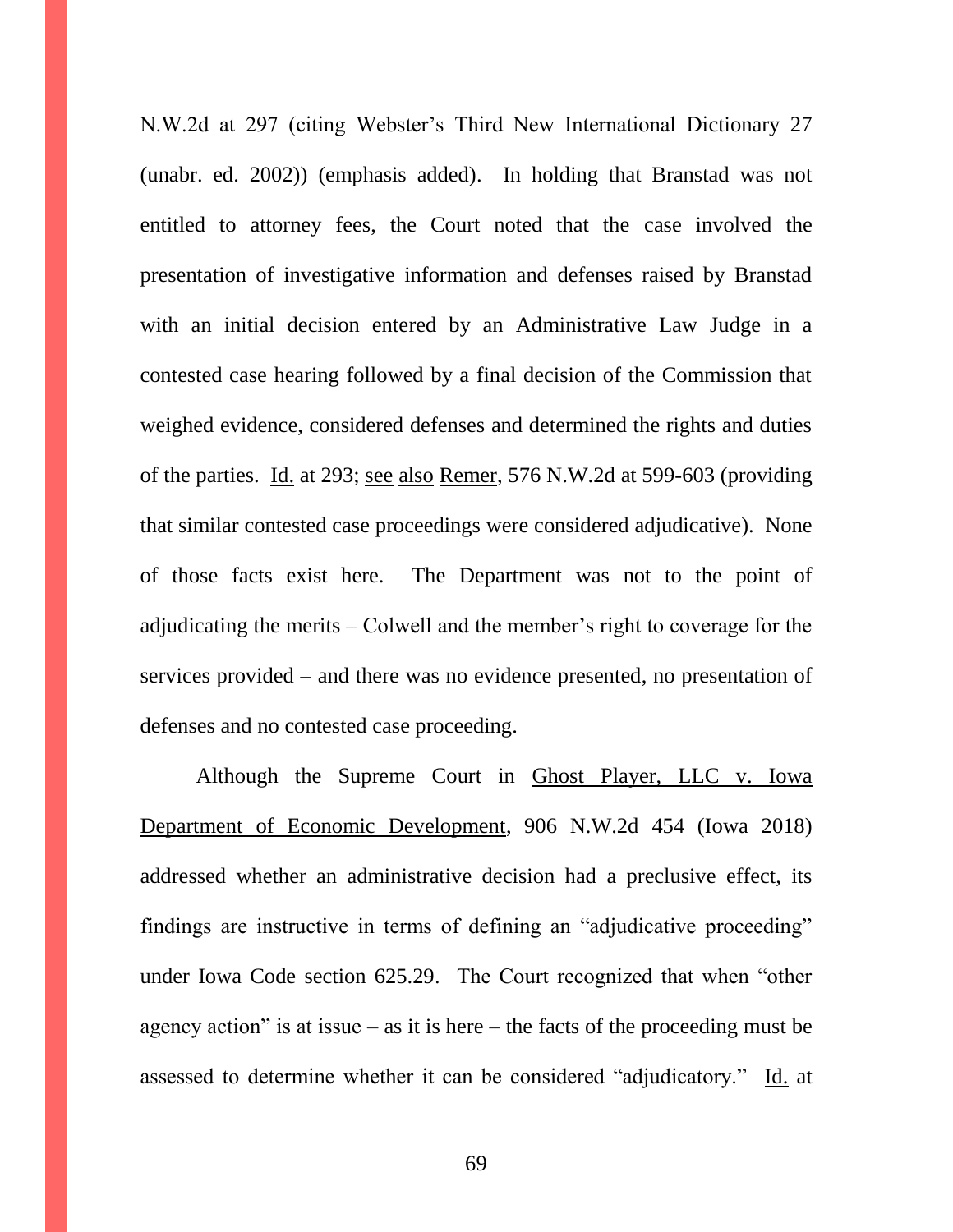465. The essential elements of adjudication are "adequate notice, the right of a party 'to present evidence and legal argument' in support of the party's contentions, and 'to rebut evidence and argument by opposing parties.'" Id. at 463 (quoting Restatement (Second) of Judgments, § 83, at 266). In making its determination that an adjudicatory process had not occurred, the Court in Ghost Player relied upon a prior case where the Supreme Court held that when a complaint was investigated and dismissed, it did not amount to an adjudicatory process. Id. at 464 (citing to George v. D.W. Zinser Co., 762 N.W.2d 865, 869-70 (Iowa 2009). In that case, the Court held that an adjudicatory process had not occurred, because the process did not allow for the presentation of evidence or the weighing of legal arguments, and the agency had not employed any procedure resembling adjudication. George, 762 N.W.2d at 869-70. In holding that an adjudicatory process had also not occurred in Ghost Player, the Court stated as follows:

The agency actions were imbued with informality. Ghost Player did not have a right to, nor was it provided, any kind of hearing where it was allowed to present evidence and the IDED [Iowa Department of Economic Development] would be required to respond to the arguments. Ghost Player was permitted, at the agency's discretion, to present documents and attempt to persuade the IDED to grant tax credits, but the IDED was not required to make formal findings of law and fact in response to Ghost Player. The lack of procedural rights and trial-type opportunities to present evidence and argument strongly weighs against applying res judicata in this case…. Further, the IDED action granting tax credits was not a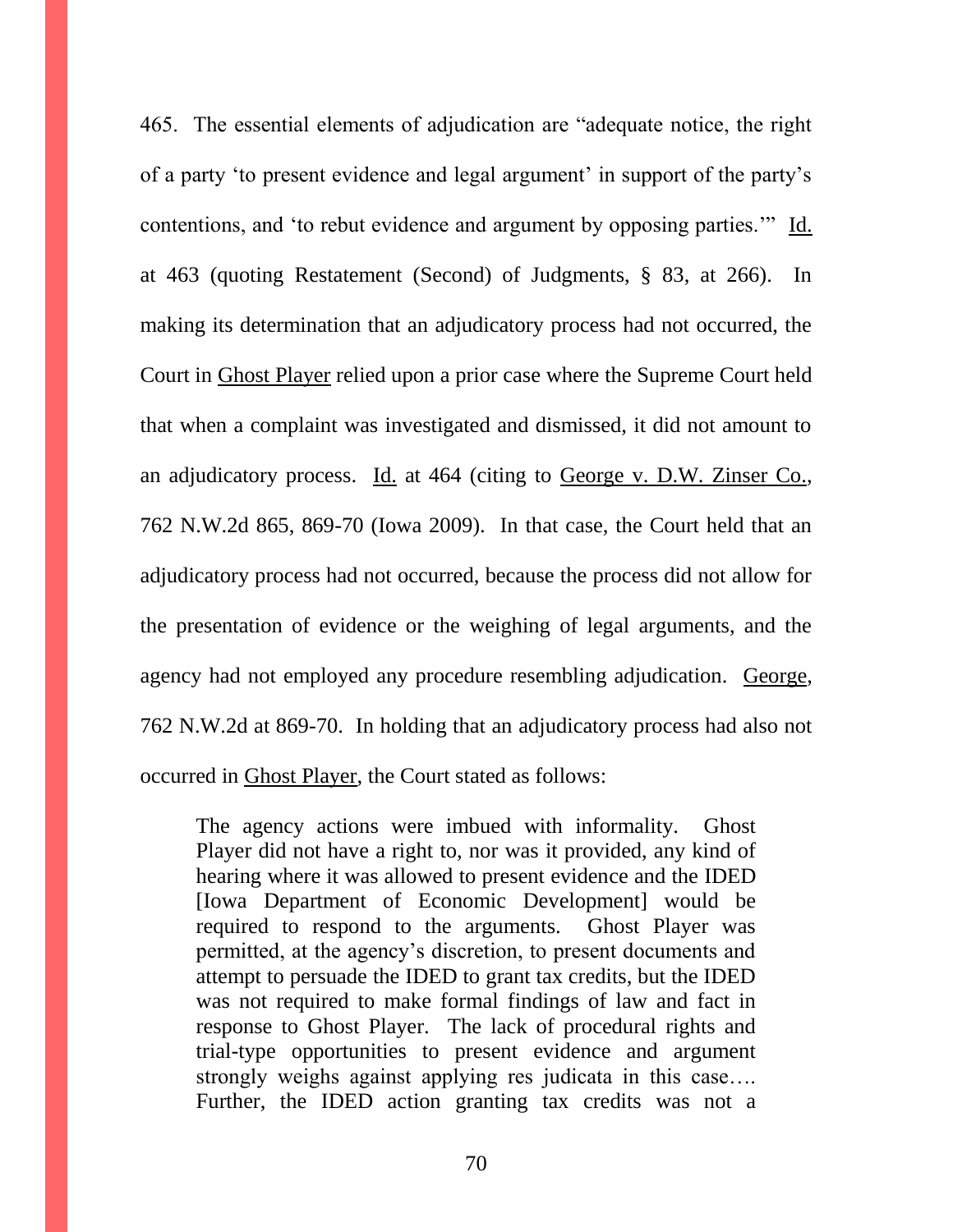proceeding in which the two parties contest facts and law before an agency decision-maker in an adversarial proceeding. Adjudications are ordinarily a three-cornered proposition, with contesting parties jousting before a passive third-party tribunal. Here, the parties were binary. There were no adversaries making arguments and providing their cases before a third party as is generally required for adjudication.

Ghost Player, 906 N.W.2d at 466. Similar facts exist here. There was no third party adjudicator. The Department itself was the opposing party and the decision-maker. App. v. I pp. 472-73, 475-76. While Colwell made assertions in his reconsideration request, there was no process or opportunity to present or respond to evidence and no formal requirement for fact-finding. Contrary to the Department's assertion, this was nothing like the Court's review of a motion to dismiss, which involves an independent reviewer (the Court) with a formalized opportunity for the opposing parties to present information and arguments resulting in a formal decision from the Court with supporting factual and legal reasons. Simply put, what occurred here through the Department's cursory and unsupported denial of Colwell's state fair hearing request was nothing near an adjudicatory proceeding and thus, the Department cannot escape its liability for fees on such basis.

The Department also claims that Colwell cannot recover attorney fees, because the action involves the state determining an entitlement to a monetary benefit. Department's Brief, p. 27 (citing Iowa Code §

71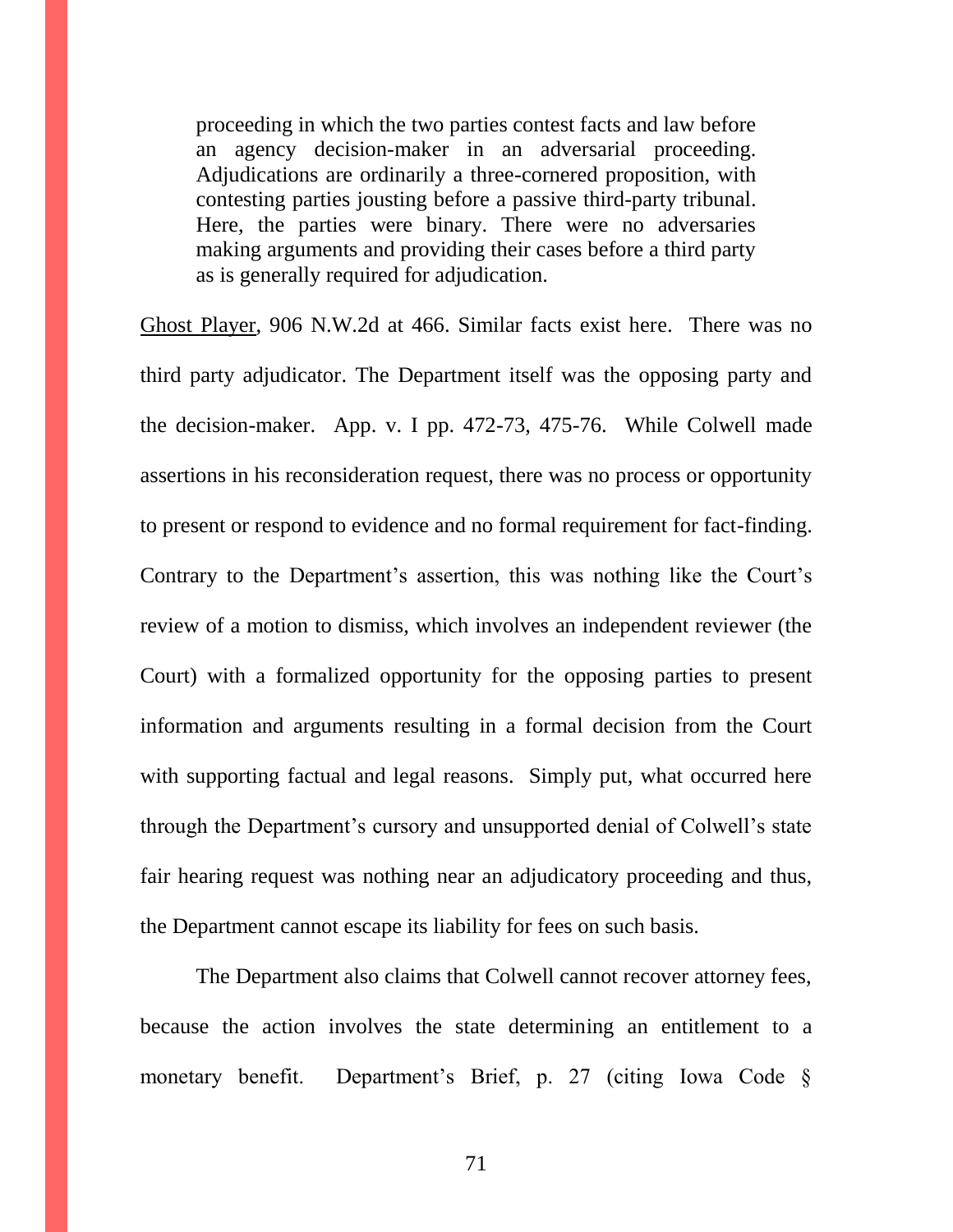$625.29(1)(d)$ . The Department did not determine entitlement to a monetary benefit. Rather, the Department took action to prevent such a determination from actually occurring. App. v. I pp. 472-73, 475-76. There was nothing in the events that occurred here that "arose from a proceeding" where the state was determining "the eligibility or entitlement to a monetary benefit or its equivalent" and thus, such exception to the award of fees does not apply. See Iowa Code § 625.29(1)(d).

The Department's denial of a state fair hearing is not supported by substantial evidence, and thus, the substantial evidence exception also does not apply. Iowa Code § 625.29(1)(a). As the District Court recognized, no evidence of any kind was allowed to be presented, and the Department blatantly ignored its own rules, its decision was legally unsound, and it was unable to support its denial without misstating the record and the law and thus, was not supported by substantial evidence. App. v. I pp. 149-50; Argument §§ I-III. The Department claims that it had substantial evidence because Colwell "had not submitted evidence that he was acting on the Member's behalf." See Department's Brief, p. 26. Not only does this ignore the successful arguments related to Iowa Code section 249A.4(11) and the administrative rules allowing Colwell to seek a hearing independently, it seeks to impose a requirement on Colwell as to the patient authorization that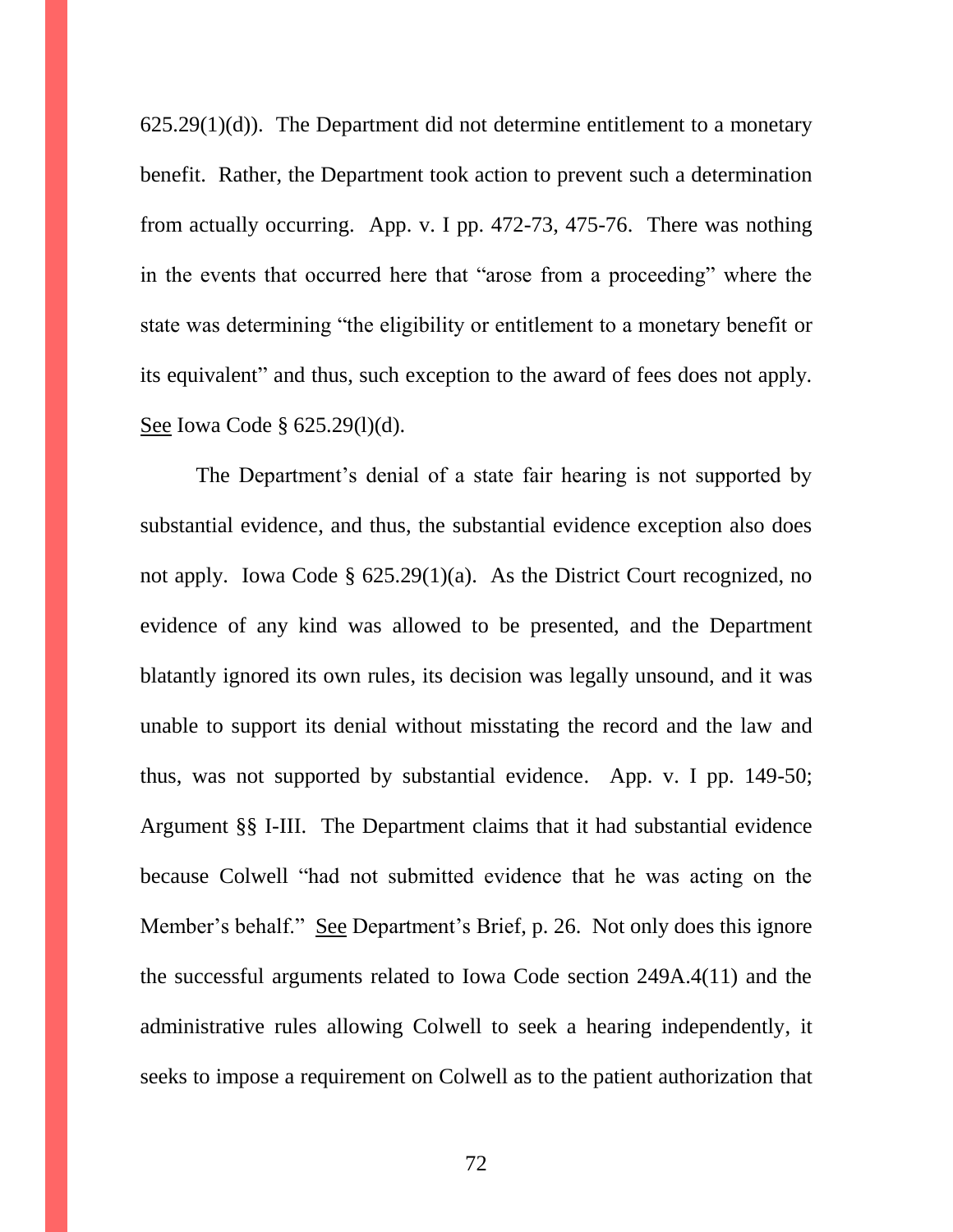did not exist at the time of his request. See Argument, §§ I.B, II.B; Iowa Admin. Code r. 441-7.1, *Aggrieved Person,* ¶ 7, 441-7.6(2)(a), App. v. I pp. 182, 190. There is simply no evidence submitted to support the Department's assertions, let alone the substantial evidence necessary to avoid liability for Colwell's attorney fees. See Iowa Code § 625.29(1)(a).

As the District Court correctly held, Colwell is entitled to recover his attorney fees under Iowa Code section 625.29. The Department cannot escape this liability under any of the purported exceptions upon which it attempts to rely. App. v. I pp. 146-50.

#### **C. Colwell Should Also Be Awarded Appellate Attorney Fees.**

For the same reasons set forth above, Colwell is entitled to recover his appellate attorney fees. See Iowa Code § 625.29; GreatAmerica Financial Services Corp. v. Prestwood Funeral Home, Inc., 901 N.W.2d 838 (Table) 2017 WL 1735689, \*4 (Iowa Ct. App. 2017) (citing Bankers Trust Co. v. Woltz, 326 N.W.2d 274, 278 (Iowa 1982) (finding that award of appellate attorney fees can be made on same basis as award of district court attorney fees). The Department's counsel admitted that appellate fees should be included if the Department's appeal is not successful. App. v. I p. 167 (April 4, 2018 Tr. 4:12-21) (stating that if Colwell prevails on appeal, the "ultimate tally" for the attorney fees will require recalculation).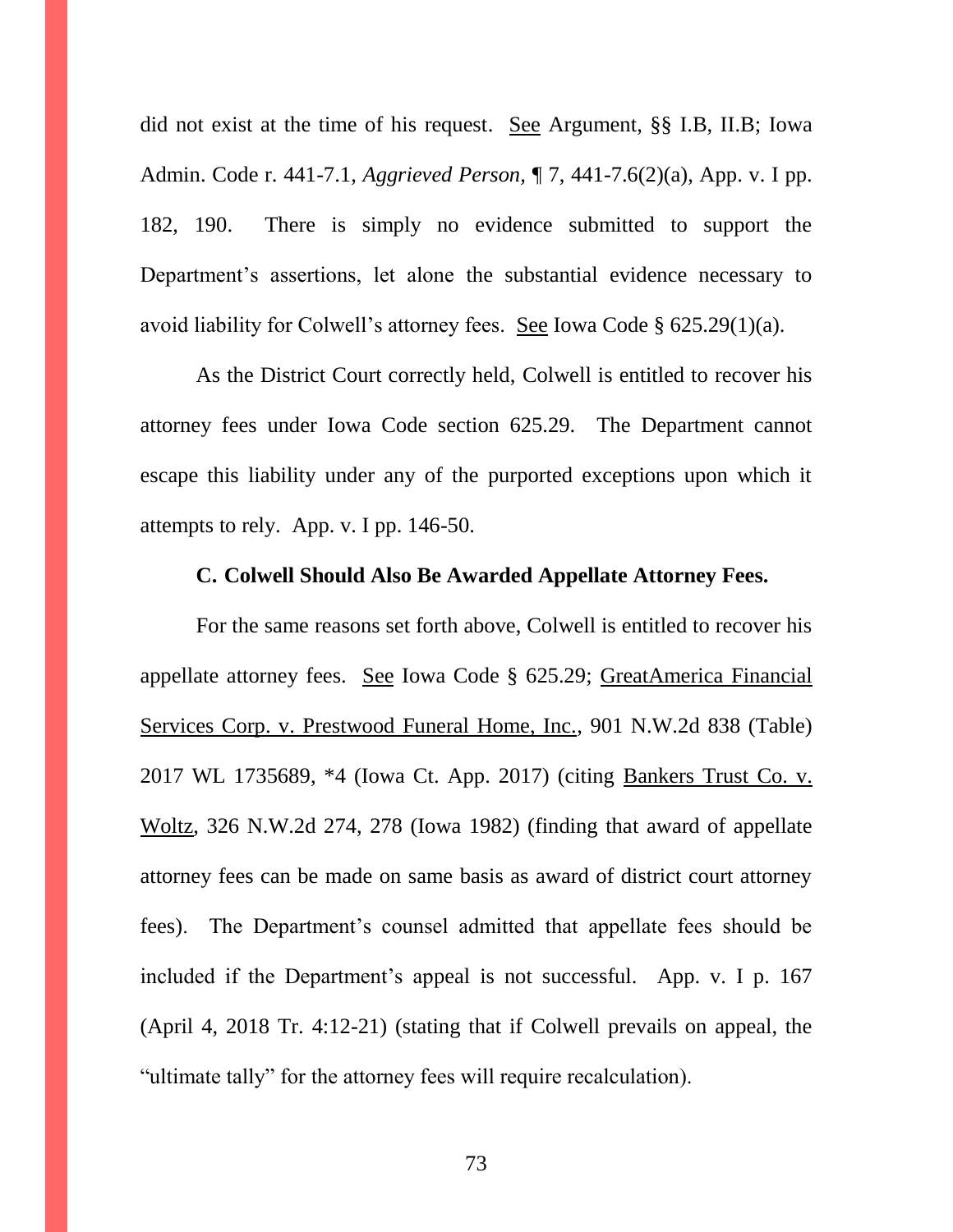If the Court affirms the District Court's decision and determines that Colwell is also entitled to appellate attorney fees, Colwell's counsel will submit an attorney fee affidavit pursuant to further instructions from the Court. The Court can determine whether it will make the award or remand to the District Court for the limited determination as to the amount of appellate attorney fees. See, e.g., GreatAmerica Financial Services Corp., 2017 WL 1735689 at \*4 (finding an award of appellate attorney fees appropriate and remanding to the district court for limited purpose of determining amount).

#### **CONCLUSION**

WHEREFORE for all the reasons stated herein, Appellee, respectfully requests the Court affirm the District Court's Ruling on Petition for Judicial Review and the Court's Order entering judgment in favor of Colwell against the Department for attorney fees in the amount of \$34,528.75 plus interest accruing from February 16, 2018. Appellee respectfully requests an award of appellate attorney fees and an order directing Appellee to submit an attorney fees affidavit or alternatively, remanding to the District Court for the limited purpose of determining the amount of appellate attorney fees. Appellee further respectfully requests any other order the Court deems necessary under the circumstances.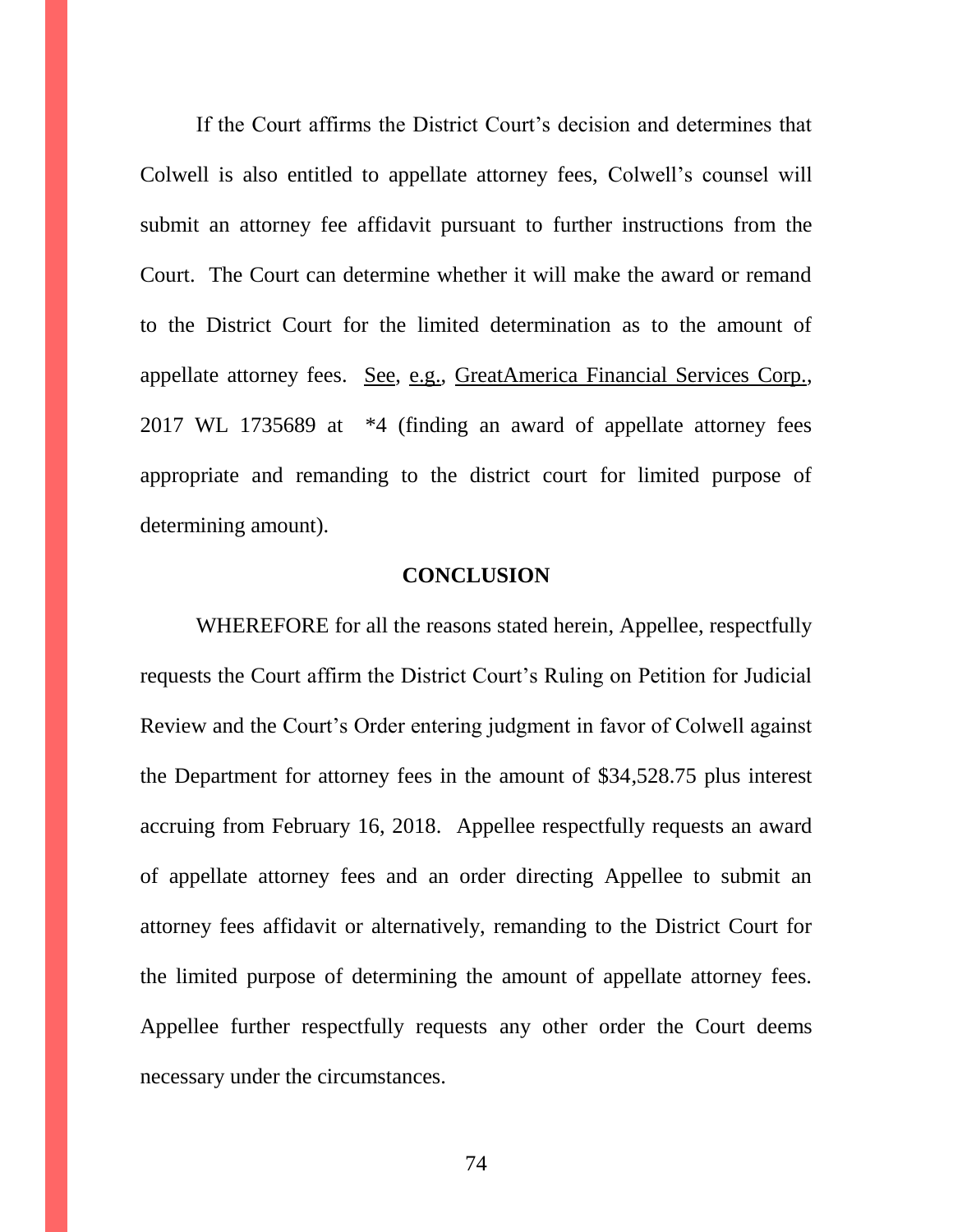### **REQUEST FOR ORAL SUBMISSION**

Pursuant to Iowa Rule of Appellate Procedure 6.908, Appellee requests oral argument in this matter.

> /s/ *Rebecca A. Brommel* Rebecca A. Brommel, AT0001235

BROWN, WINICK, GRAVES, GROSS, BASKERVILLE AND SCHOENEBAUM, P.L.C. 666 Grand Avenue, Suite 2000 Des Moines, IA 50309-2510 Telephone: 515-242-2400 Facsimile: 515-323-8552 Email: brommel@brownwinick.com

### ATTORNEYS FOR APPELLEE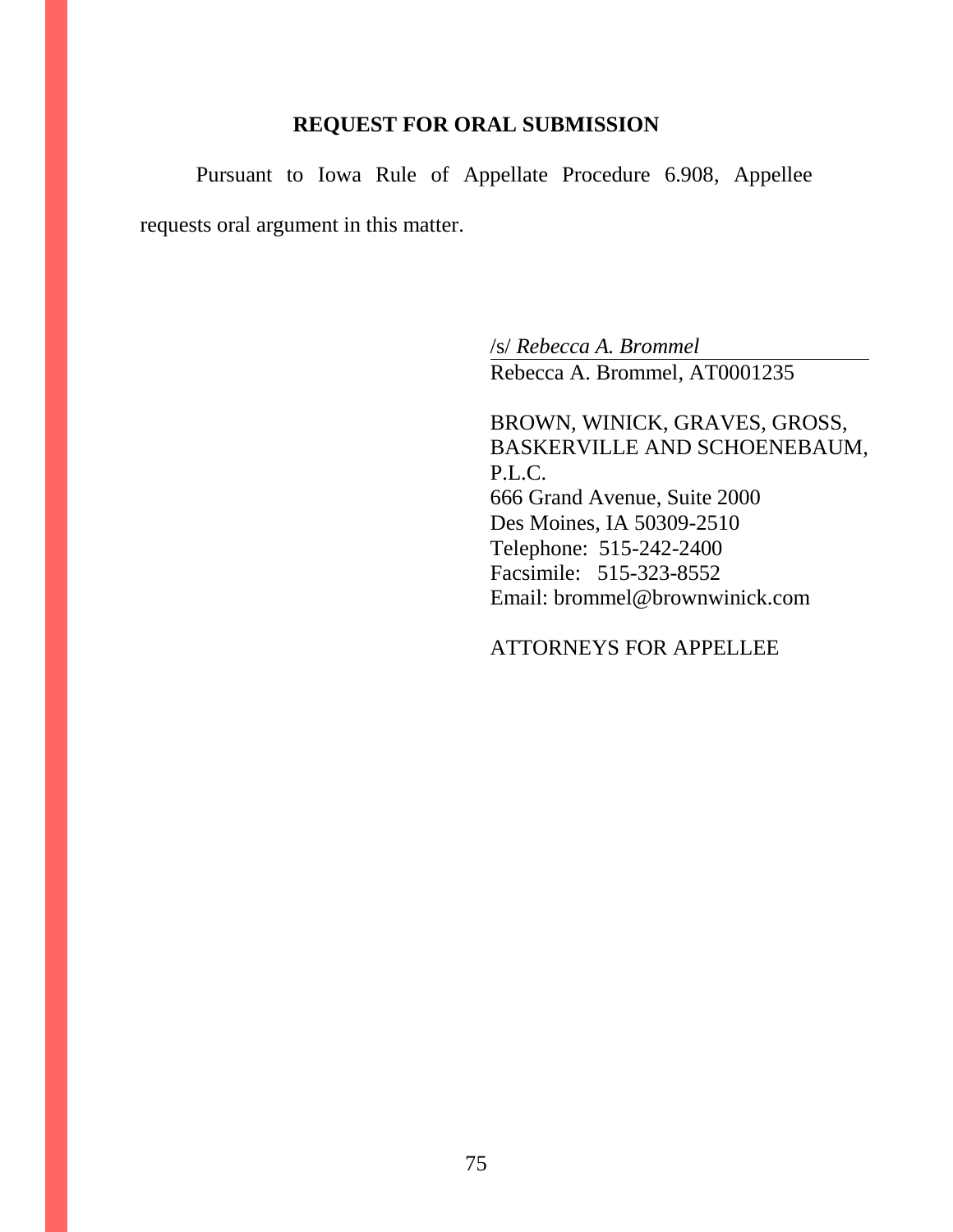## **CERTIFICATE OF SERVICE AND FILING**

I hereby certify that on September 11, 2018, I electronically filed this

Final Brief in accordance with Chapter 16 of the Iowa Rules of Court, which

will electronically serve the following attorneys of record:

Gretchen Kraemer J. Bradley Horn Assistant Attorney General Hoover State Office Building, 2<sup>nd</sup> Floor 1305 E. Walnut Street Des Moines, IA 50319 [Gretchen.kraemer@ag.iowa.gov](mailto:Gretchen.kraemer@ag.iowa.gov) [Brad.horn@ag.iowa.gov](mailto:Brad.horn@ag.iowa.gov)

## ATTORNEYS FOR APPELLANT IOWA DEPARTMENT OF HUMAN **SERVICES**

/s/ *Rebecca A. Brommel*

Rebecca A. Brommel, AT0001235

BROWN, WINICK, GRAVES, GROSS, BASKERVILLE AND SCHOENEBAUM, P.L.C. 666 Grand Avenue, Suite 2000 Des Moines, IA 50309-2510 Telephone: 515-242-2400 Facsimile: 515-323-8552 Email: brommel@brownwinick.com

#### ATTORNEYS FOR APPELLEE